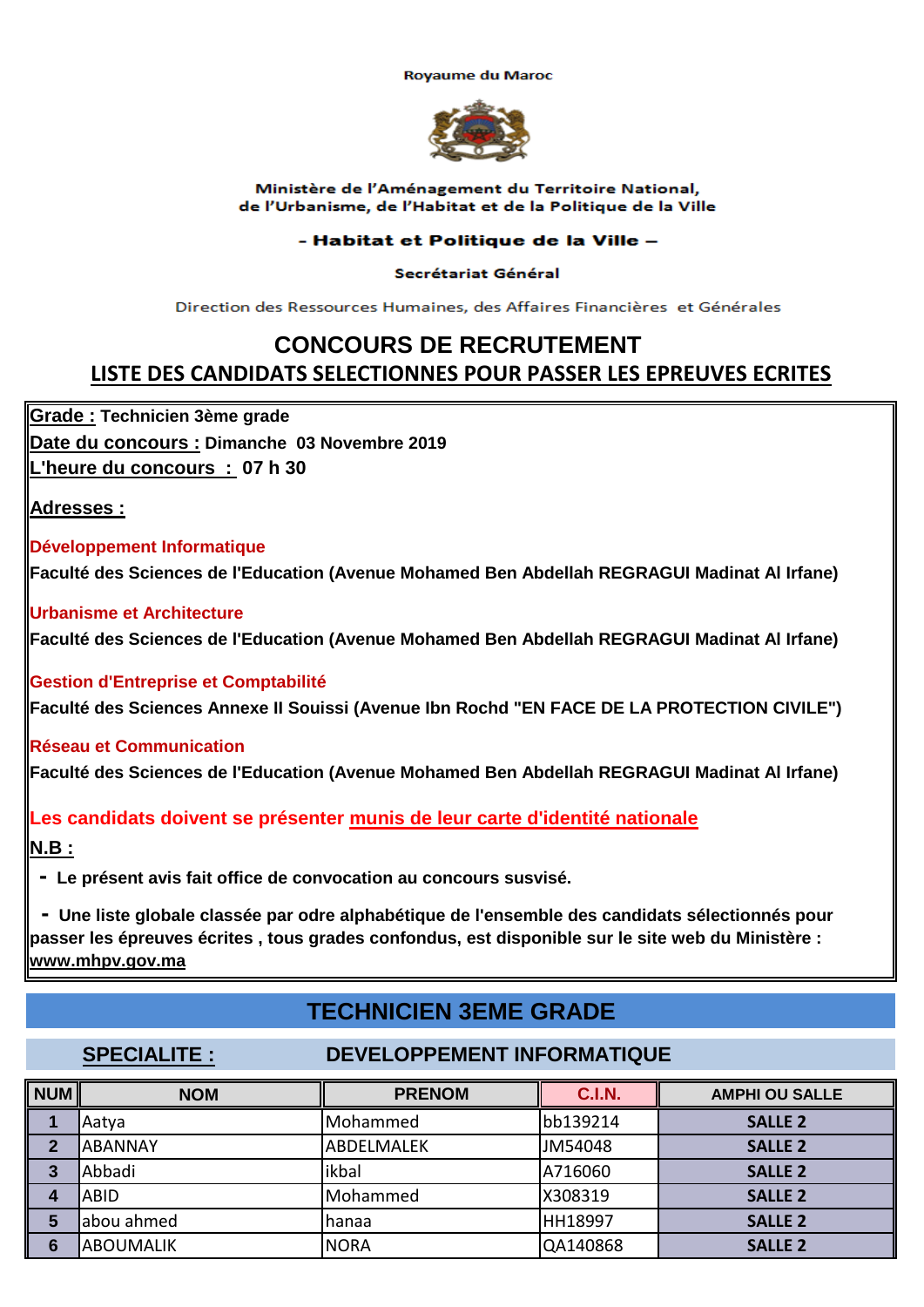| $\overline{7}$ | Aboumehdi                           | Youssef                        | CD687445            | <b>SALLE 2</b>                   |
|----------------|-------------------------------------|--------------------------------|---------------------|----------------------------------|
| 8              | <b>ACHBAKI</b>                      | <b>IHSSANE</b>                 | AD279618            | <b>SALLE 2</b>                   |
| 9              | Achedar                             | Miriame                        | F747052             | <b>SALLE 2</b>                   |
| 10             | Adli                                | Redouane                       | G655017             | <b>SALLE 2</b>                   |
| 11             | <b>AIT AHSSAIN</b>                  | <b>IMANE</b>                   | AA78148             | <b>SALLE 2</b>                   |
| 12             | Ait mouloud                         | soumia                         | AD141288            | <b>SALLE 2</b>                   |
| 13             | Ait Ouguezzar                       | Reda                           | AB641211            | <b>SALLE 2</b>                   |
| 14             | <b>AKKAOUI</b>                      | <b>KHALID</b>                  | AD225646            | <b>SALLE 2</b>                   |
| 15             | <b>ALMMICH</b>                      | <b>Driss</b>                   | AE220235            | <b>SALLE 2</b>                   |
| 16             | AMESSIRD                            | <b>NAIMA</b>                   | PA158152            | <b>SALLE 2</b>                   |
| 17             | Attif                               | Imad                           | AE226040            | <b>SALLE 2</b>                   |
| 18             | <b>AYACHI</b>                       | <b>MOHAMED</b>                 | P279954             | <b>SALLE 2</b>                   |
| 19             | <b>AYADI</b>                        | <b>HAJIBA</b>                  | DO9224              | <b>SALLE 2</b>                   |
| 20             | Aziz                                | Amine                          | BJ373731            | <b>SALLE 2</b>                   |
| 21             | <b>AZIZI</b>                        | Rachid                         | U184060             | <b>SALLE 2</b>                   |
| 22             | <b>AZRAGUE</b>                      | ABDELHAQ                       | EE458538            | <b>SALLE 2</b>                   |
| 23             | azzouzi                             | adil                           | CD311742            | <b>SALLE 2</b>                   |
| 24             | <b>BADDI</b>                        | Zineb                          | EE582714            | <b>SALLE 2</b>                   |
| 25             | badr                                | Ihssane                        | AA84513             | <b>SALLE 2</b>                   |
| 26             | <b>BAKOKI</b>                       | <b>HAMID</b>                   | AA44499             | <b>SALLE 2</b>                   |
| 27             | <b>BARA</b>                         | LAILA                          | JA176300            | <b>SALLE 2</b>                   |
| 28             | <b>BAROUDI</b>                      | <b>NADIA</b>                   | Z546552             | <b>SALLE 2</b>                   |
| 29             | bel lehmine                         | hafsa                          | AD289709            | <b>SALLE 2</b>                   |
| 30             | BELHAJJAM                           | <b>NEZHA</b>                   | AA19042             | <b>SALLE 2</b>                   |
| 31             | <b>BEN EL CAID</b>                  | <b>RIDA</b>                    | EE506010            | <b>SALLE 2</b>                   |
| 32             | benider                             | ihssane                        | AD240123            | <b>SALLE 2</b>                   |
| 33             | benlahbib                           | sulayman                       | uc124359            | <b>SALLE 2</b>                   |
| 34             | Benmahmoud                          | Meriem                         | TA118877            | <b>SALLE 2</b>                   |
| 35             | berehil                             | oumaima                        | Z585021             | <b>SALLE 2</b>                   |
| 36             | <b>BERRADA</b>                      | MOHAMED EL HABIB               | W352180             | <b>SALLE 2</b>                   |
| 37             | <b>BOUAAICH</b>                     | Abdelaziz                      | JA150248            | <b>SALLE 2</b>                   |
| 38             | bouaouda                            | hasnae                         | A692117             | <b>SALLE 2</b>                   |
| 39             | Bouchennafa                         | Aziza                          | AB371224            | <b>SALLE 2</b>                   |
| 40             | Boudaoud                            | Ayoub                          | G722116             | <b>SALLE 2</b>                   |
| 41             | boukhacha el idrissi                | mohammed                       | G535903             | <b>SALLE 3</b>                   |
| 42             | <b>BOULAAJOUL</b>                   | Habiba                         | JC558055            | <b>SALLE 3</b>                   |
| 43             | Boumediene                          | Zineb                          | Fj25708             | <b>SALLE 3</b>                   |
| 44             | <b>Bouras</b>                       | Said                           | GN153236            | <b>SALLE 3</b>                   |
| 45             | <b>BOUREKBA</b>                     | Mariam                         | SH180926            | <b>SALLE 3</b>                   |
| 46             | <b>BOURHIM</b>                      | Charafeddine                   | D945010             | <b>SALLE 3</b>                   |
| 47             | <b>BOUSHABA</b>                     | ZAKARIAE                       | F66642              | <b>SALLE 3</b>                   |
| 48<br>49       | <b>BOUSSACSOU</b><br><b>Bousset</b> | <b>SALAH EDDINE</b><br>Yassine | EE619835<br>A686180 | <b>SALLE 3</b><br><b>SALLE 3</b> |
| 50             | <b>BOUTOUIL</b>                     | <b>HASSNA</b>                  | QA151424            | <b>SALLE 3</b>                   |
| 51             | chabab                              | badr                           | A448055             | <b>SALLE 3</b>                   |
| 52             | <b>CHARIF</b>                       | <b>SARA</b>                    | BH386983            | <b>SALLE 3</b>                   |
| 53             | Chehabi                             | Nawal                          | D826103             | <b>SALLE 3</b>                   |
| 54             | cheraiti                            | zouhir                         | Z472070             | <b>SALLE 3</b>                   |
| 55             | Chifaoui                            | Fatimazahra                    | Sh179475            | <b>SALLE 3</b>                   |
|                |                                     |                                |                     |                                  |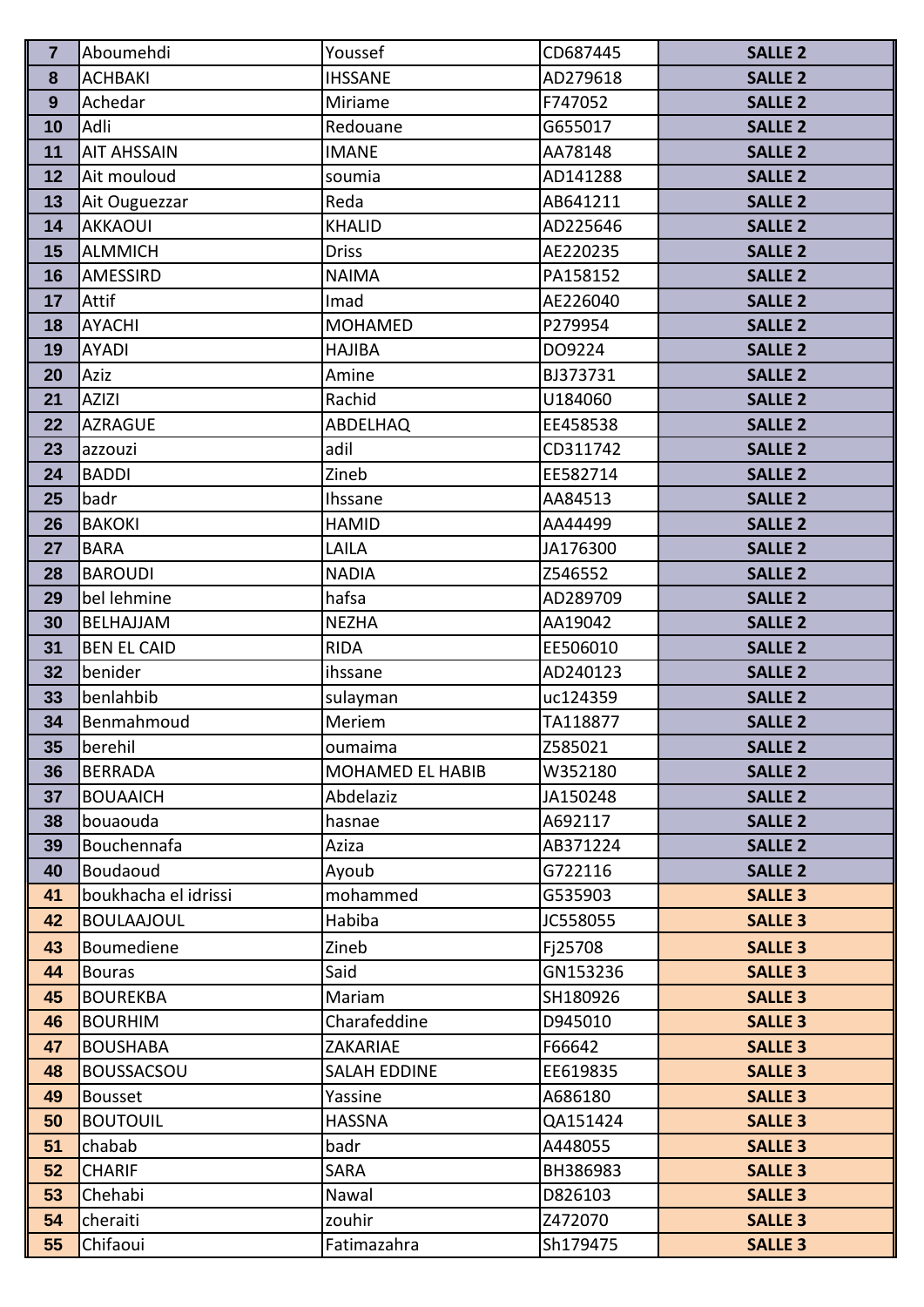| 56       | dfili                  | mohammad               | AE272124             | <b>SALLE 3</b>                   |
|----------|------------------------|------------------------|----------------------|----------------------------------|
| 57       | <b>DIHANI</b>          | Ech-cherki             | Q329602              | <b>SALLE 3</b>                   |
| 58       | Echaimae               | Daouzi                 | CD488120             | <b>SALLE 3</b>                   |
| 59       | <b>EDDARGUI</b>        | <b>YOUNES</b>          | A445624              | <b>SALLE 3</b>                   |
| 60       | <b>EDDERYOUCH</b>      | noura                  | F566230              | <b>SALLE 3</b>                   |
| 61       | <b>EL AIREJ</b>        | <b>MARIEM</b>          | JA113163             | <b>SALLE 3</b>                   |
| 62       | <b>EL AKKAD</b>        | Meryem                 | AD189007             | <b>SALLE 3</b>                   |
| 63       | <b>EL ALLAOUY</b>      | <b>HASSAN</b>          | PA143379             | <b>SALLE 3</b>                   |
| 64       | <b>EL AOUAD</b>        | Abdessamad             | DO45698              | <b>SALLE 3</b>                   |
| 65       | EL AZIZI               | <b>AYOUB</b>           | V348790              | <b>SALLE 3</b>                   |
| 66       | <b>EL BOUHI</b>        | <b>MANAL</b>           | JB502822             | <b>SALLE 3</b>                   |
| 67       | <b>EL BOUZIDI</b>      | kawtar                 | D821152              | <b>SALLE 3</b>                   |
| 68       | El Ghali               | Mohamed                | GA169742             | <b>SALLE 3</b>                   |
| 69       | el ghelmani            | souhaila               | AE83610              | <b>SALLE 3</b>                   |
| 70       | el hajji               | mohamed                | FB97762              | <b>SALLE 3</b>                   |
| 71       | El hakimy              | Hajar                  | AE184173             | <b>SALLE 3</b>                   |
| 72       | el hansali             | Aissam                 | 1730623              | <b>SALLE 3</b>                   |
| 73       | <b>EL IDRISSI</b>      | <b>SMAIL</b>           | U139471              | <b>SALLE 3</b>                   |
| 74       | <b>EL IDRISSI</b>      | <b>WALID</b>           | i742503              | <b>SALLE 3</b>                   |
| 75       | EL IDRISSI EL JAOUHARI | Yassine                | AD230048             | <b>SALLE 3</b>                   |
| 76       | <b>EL KAHCHA</b>       | <b>SALAH EDDINE</b>    | ZT235306             | <b>SALLE 3</b>                   |
| 77       | <b>EL KARFI</b>        | Said                   | IB155198             | <b>SALLE 3</b>                   |
| 78       | el khalfi              | radouan                | gk131342             | <b>SALLE 3</b>                   |
| 79       | <b>EL MEDAKER</b>      | <b>ACHRAF</b>          | AE15042              | <b>SALLE 3</b>                   |
| 80       | <b>EL MLIH</b>         | Samira                 | AB520883             | <b>SALLE 3</b>                   |
| 81       | <b>EL OUARDI</b>       | <b>AZIZA</b>           | QB28159              | <b>SALLE 4</b>                   |
| 82       | elarrim                | ilham                  | AE173297             | <b>SALLE 4</b>                   |
| 83       | Elhaddaoui             | Khadija                | AD179568             | <b>SALLE 4</b>                   |
| 84       | <b>ELHAJJIOUI</b>      | youness                | AE232176             | <b>SALLE 4</b>                   |
| 85       | elkihal                | achraf                 | BB104306             | <b>SALLE 4</b>                   |
| 86       | Elmaliki               | <b>Driss</b>           | AA36699              | <b>SALLE 4</b>                   |
| 87       | <b>ELMOUTASSIM</b>     | <b>Mohamed Elamine</b> | JB439987             | <b>SALLE 4</b>                   |
| 88       | ennabili               | mounir                 | jc356371             | <b>SALLE 4</b>                   |
| 89       | Ennajjari              | Ahmed                  | Z483366              | <b>SALLE 4</b>                   |
| 90<br>91 | Erraoui<br>es sammah   | Faysal<br>yassine      | AB529213<br>CD597282 | <b>SALLE 4</b><br><b>SALLE 4</b> |
| 92       | Essaddiki              | Younes                 | S769032              | <b>SALLE 4</b>                   |
| 93       | essalihi               | samira                 | AE123954             | <b>SALLE 4</b>                   |
| 94       | <b>ESSALMI</b>         | Sara                   | VM8631               | <b>SALLE 4</b>                   |
| 95       | <b>ET-TARAK</b>        | <b>ZOUHAIR</b>         | CD364418             | <b>SALLE 4</b>                   |
| 96       | ezzahir                | chaimae                | AE173220             | <b>SALLE 4</b>                   |
| 97       | EZ-ZAHRAOUI            | <b>ISMAIL</b>          | AE180204             | <b>SALLE 4</b>                   |
| 98       | Ezzouhiri              | houda                  | EE856865             | <b>SALLE 4</b>                   |
| 99       | <b>FANTAS</b>          | <b>BADR</b>            | JH34225              | <b>SALLE 4</b>                   |
| 100      | Ghazali                | Mohamed                | EE504317             | <b>SALLE 4</b>                   |
| 101      | <b>HADOUCH</b>         | <b>FATIMA ZAHRA</b>    | U188999              | <b>SALLE 4</b>                   |
| 102      | hafid                  | mahachi                | u131164              | <b>SALLE 4</b>                   |
| 103      | hafidi                 | elmostafa              | AE102557             | <b>SALLE 4</b>                   |
| 104      | Hafidy                 | Soukaina               | AD240157             | <b>SALLE 4</b>                   |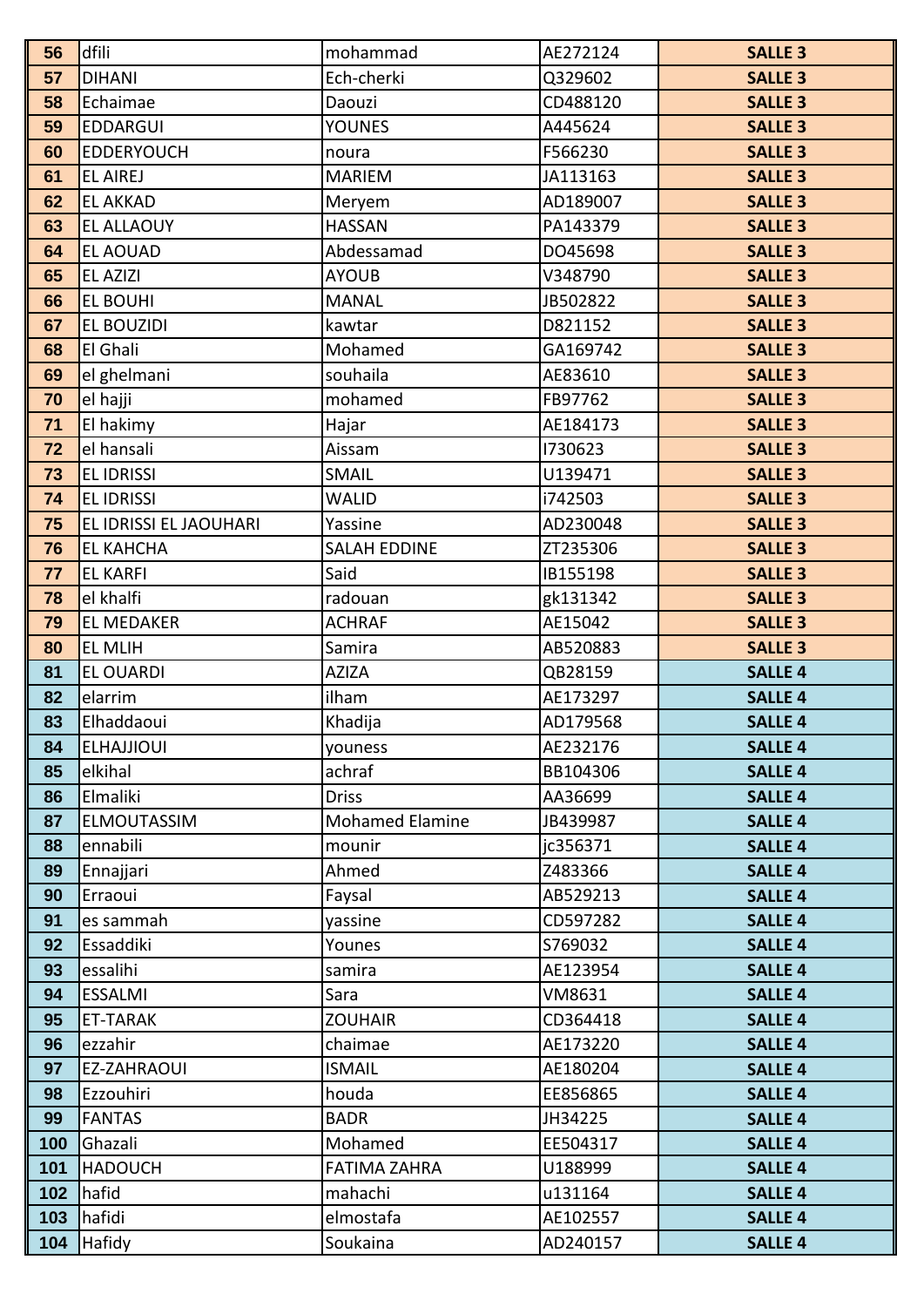| 105 | hajane                 | hind                | AA83881  | <b>SALLE 4</b> |
|-----|------------------------|---------------------|----------|----------------|
| 106 | Hamdani                | Rabie               | G618703  | <b>SALLE 4</b> |
| 107 | hamri                  | amine               | D 571808 | <b>SALLE 4</b> |
| 108 | Hamza WAZIDI           | Hamza               | QA174574 | <b>SALLE 4</b> |
| 109 | <b>HANSAL</b>          | Ghizlane            | M504584  | <b>SALLE 4</b> |
| 110 | <b>HISSI</b>           | <b>BRAHIM</b>       | A740505  | <b>SALLE 4</b> |
| 111 | <b>HMIDANI</b>         | Aymane              | UD2030   | <b>SALLE 4</b> |
| 112 | Houssaini              | Salah Eddine        | IB99508  | <b>SALLE 4</b> |
| 113 | Ikram                  | Elouassy            | A717644  | <b>SALLE 4</b> |
| 114 | <b>JABBARI</b>         | <b>ILYASS</b>       | DB24397  | <b>SALLE 4</b> |
| 115 | jellouli               | nawal               | w374927  | <b>SALLE 4</b> |
| 116 | Jiraoui                | Mohamed             | GB174334 | <b>SALLE 4</b> |
| 117 | <b>JMOUL</b>           | <b>FATIHA</b>       | EE386546 | <b>SALLE 4</b> |
| 118 | kaoutar boughalem      | kaoutar             | ib198704 | <b>SALLE 4</b> |
| 119 | karam                  | marouane            | AE5325   | <b>SALLE 4</b> |
| 120 | <b>KCHIKICH</b>        | <b>FATIMA ZAHRA</b> | AB273140 | <b>SALLE 4</b> |
| 121 | <b>KESSAB</b>          | <b>MOHAMED</b>      | cd554027 | <b>SALLE 5</b> |
| 122 | Khaiy                  | Anas                | EE820887 | <b>SALLE 5</b> |
| 123 | <b>KHAM</b>            | fatimazahra         | JB484471 | <b>SALLE 5</b> |
| 124 | kharbouch              | asmaa               | BM11344  | <b>SALLE 5</b> |
| 125 | <b>KHARROUBI CHIBI</b> | <b>FERDAOUS</b>     | A396353  | <b>SALLE 5</b> |
| 126 | kouidi                 | hatim               | CD385568 | <b>SALLE 5</b> |
| 127 | <b>LAAFO</b>           | <b>WISSAL</b>       | AE171366 | <b>SALLE 5</b> |
| 128 | LAASSEL                | Kamal               | UA111792 | <b>SALLE 5</b> |
| 129 | <b>LABIZ</b>           | <b>OMAR</b>         | AD219115 | <b>SALLE 5</b> |
| 130 | LAHLOU                 | <b>MOUNTASSIR</b>   | AE78833  | <b>SALLE 5</b> |
| 131 | LAKRAIMI               | <b>ANAS</b>         | M587952  | <b>SALLE 5</b> |
| 132 | LAMDAGDAGUE            | Asmae               | AA1337   | <b>SALLE 5</b> |
| 133 | <b>LAMRANI ALAOUI</b>  | Souad               | CD84108  | <b>SALLE 5</b> |
| 134 | lasfar                 | mourad              | Z480755  | <b>SALLE 5</b> |
| 135 | LAZAAR                 | <b>YOUNESS</b>      | CD103875 | <b>SALLE 5</b> |
| 136 | Lhoussni               | Achraf              | G718895  | <b>SALLE 5</b> |
| 137 | <b>MANA</b>            | ABDELALI            | BH479862 | <b>SALLE 5</b> |
| 138 | maoui                  | imane               | AE115722 | <b>SALLE 5</b> |
| 139 | marroun                | mohyieddine         | AE142963 | <b>SALLE 5</b> |
| 140 | MDARHRI-ALAOUI         | EL MEHDI            | CD316804 | <b>SALLE 5</b> |
| 141 | <b>MESSAOUDI</b>       | <b>MOHAMMED</b>     | F414514  | <b>SALLE 5</b> |
| 142 | Messaoudi              | Yasmina             | AE162437 | <b>SALLE 5</b> |
| 143 | <b>MGHAFRI</b>         | Otmane              | JM53617  | <b>SALLE 5</b> |
| 144 | <b>MIMMI</b>           | souad               | D966904  | <b>SALLE 5</b> |
| 145 | <b>MIMOUNI</b>         | <b>AICHA</b>        | UA108710 | <b>SALLE 5</b> |
| 146 | mirofez                | hicham              | EE781697 | <b>SALLE 5</b> |
| 147 | Morad Derhourhi        | Morad               | DO22327  | <b>SALLE 5</b> |
| 148 | Mouhcine               | Redouane            | G544150  | <b>SALLE 5</b> |
| 149 | <b>MOUHTADI</b>        | <b>ANAS</b>         | JB415624 | <b>SALLE 5</b> |
| 150 | <b>MOUSSAID</b>        | Fatima zahra        | CD642364 | <b>SALLE 5</b> |
| 151 | N'ait aissa            | Mohamed             | CD561475 | <b>SALLE 5</b> |
| 152 | najmi                  | hind                | CD318800 | <b>SALLE 5</b> |
| 153 | Nedlouf                | Salah-Eddine        | IB219526 | <b>SALLE 5</b> |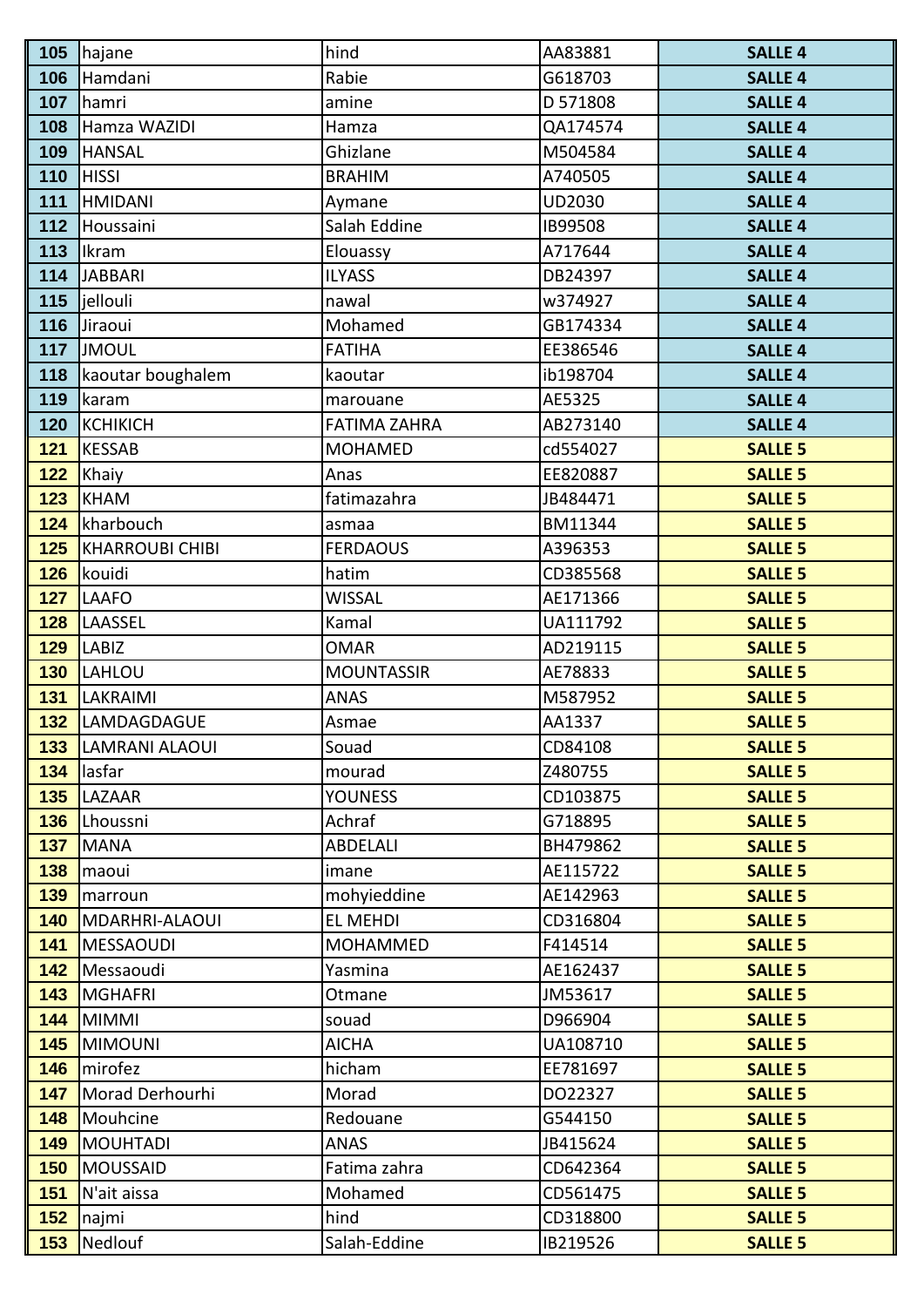|     | 154 Noufid             | Abdelaziz        | 1679407  | <b>SALLE 5</b> |
|-----|------------------------|------------------|----------|----------------|
| 155 | <b>OUAICHA</b>         | Assia            | JB508268 | <b>SALLE 5</b> |
| 156 | ouazizi                | mouhssine        | EE265522 | <b>SALLE 5</b> |
| 157 | ouhadda                | zahira           | EE837184 | <b>SALLE 5</b> |
| 158 | <b>OUHARBA</b>         | <b>MOUHSSINE</b> | AD115161 | <b>SALLE 5</b> |
| 159 | Oukacha                | Nouhaila         | AA64487  | <b>SALLE 5</b> |
| 160 | <b>OUKHCHINE</b>       | <b>HIND</b>      | FL91431  | <b>SALLE 5</b> |
| 161 | Oulmkadem              | hasna            | UB89550  | <b>SALLE 6</b> |
| 162 | oumalek                | mohamed amine    | AD256005 | <b>SALLE 6</b> |
| 163 | <b>RACHID OULHOUSS</b> | <b>RACHID</b>    | JY29503  | <b>SALLE 6</b> |
| 164 | Rachidi                | Soukaïna         | U175028  | <b>SALLE 6</b> |
| 165 | <b>RAHIM</b>           | <b>RAJAE</b>     | U173506  | <b>SALLE 6</b> |
| 166 | <b>RAIS</b>            | <b>MOHAMED</b>   | IC84130  | <b>SALLE 6</b> |
| 167 | Rhali                  | Soukaina         | BB110927 | <b>SALLE 6</b> |
| 168 | rharsalla              | samia            | F448332  | <b>SALLE 6</b> |
| 169 | Rizki                  | Mohamed          | D987219  | <b>SALLE 6</b> |
| 170 | Roudani Nabih          | khaoula          | AE174796 | <b>SALLE 6</b> |
| 171 | <b>ROUIJEL</b>         | ABDERRAZZAK      | AD153050 | <b>SALLE 6</b> |
| 172 | <b>ROUSTANI</b>        | Youssef          | EE481261 | <b>SALLE 6</b> |
| 173 | saaf                   | khalid           | HA176619 | <b>SALLE 6</b> |
| 174 | Sabri                  | Fatima           | A699492  | <b>SALLE 6</b> |
| 175 | SAFOU                  | <b>NADIR</b>     | Z576631  | <b>SALLE 6</b> |
| 176 | Saidi                  | El mehdi         | X403519  | <b>SALLE 6</b> |
| 177 | saioual                | hamza            | AE175598 | <b>SALLE 6</b> |
| 178 | Sbai Errachidi         | Ayoub            | AB344352 | <b>SALLE 6</b> |
| 179 | sedrati                | othmane          | cd19725  | <b>SALLE 6</b> |
| 180 | Souieh                 | mohamed          | SH186739 | <b>SALLE 6</b> |
| 181 | <b>SOUISSI</b>         | <b>KAMAL</b>     | AD223288 | <b>SALLE 6</b> |
| 182 | Stitou                 | Hanae            | D997221  | <b>SALLE 6</b> |
| 183 | <b>TAJTIT</b>          | Abdelkader       | CN33378  | <b>SALLE 6</b> |
| 184 | <b>TARANI</b>          | <b>MANAL</b>     | AE29309  | <b>SALLE 6</b> |
| 185 | <b>TOUIRA</b>          | Abdelghani       | EA167024 | <b>SALLE 6</b> |
| 186 | youssef                | youssef          | WA204579 | <b>SALLE 6</b> |
| 187 | zaglou                 | imad             | EE582203 | <b>SALLE 6</b> |
| 188 | zagrour                | ibtissam         | AD277755 | <b>SALLE 6</b> |
| 189 | <b>ZAHRAOUI</b>        | Soukaina         | M578833  | <b>SALLE 6</b> |
| 190 | ZBIDA                  | <b>SOUFIANE</b>  | HH167232 | <b>SALLE 6</b> |
| 191 | Zidouni                | Rida             | HA200683 | <b>SALLE 6</b> |
| 192 | <b>ZITOUNI</b>         | <b>YOUSSEF</b>   | Q304875  | <b>SALLE 6</b> |
| 193 | Zouane                 | Othmane          | sl12439  | <b>SALLE 6</b> |
| 194 | Zraih                  | fatima ezzahra   | H439795  | <b>SALLE 6</b> |

# **SPECIALITE : URBANISME ET ARCHITECTURE**

| <b>NUM</b> | <b>NOM</b>              | <b>PRENOM</b> | C.I.N.   | <b>AMPHI OU SALLE</b> |
|------------|-------------------------|---------------|----------|-----------------------|
|            | l Aarroub               | Wijdane       | U183873  | <b>SALLE 7</b>        |
| - 2        | IABOUMALK               | 'Sara         | PA161299 | <b>SALLE 7</b>        |
|            | AFKIR                   | IABDELLATIF   | P282406  | <b>SALLE 7</b>        |
|            | <b>AHL SIDI HOUMMAD</b> | IMOHAMED-ALI  | SH191109 | <b>SALLE 7</b>        |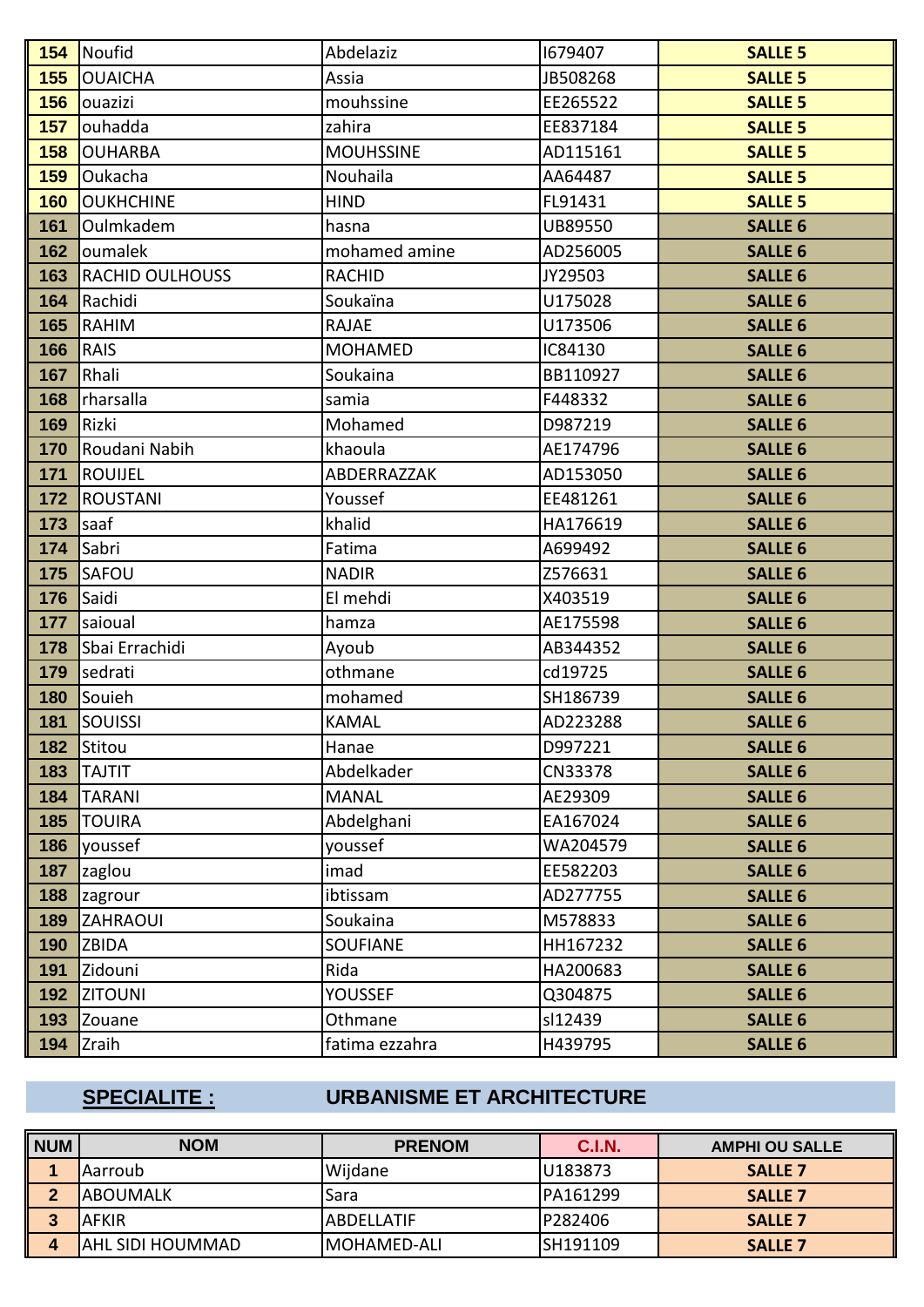| 5              | <b>AIT DOUCH</b>         | ABDERRAHIM                       | JT67101              | <b>SALLE 7</b>                   |
|----------------|--------------------------|----------------------------------|----------------------|----------------------------------|
| $6\phantom{a}$ | Ajthour                  | Soukaina                         | D916573              | <b>SALLE 7</b>                   |
| $\overline{7}$ | Alami                    | Youssef                          | CD672094             | <b>SALLE 7</b>                   |
| 8              | <b>ALOUGANE</b>          | <b>MOHAMED</b>                   | JM72912              | <b>SALLE 7</b>                   |
| 9              | <b>AMAHZOUNE</b>         | Houda                            | V338862              | <b>SALLE 7</b>                   |
| 10             | <b>ANFINIFE</b>          | Yousra                           | <b>BA1825</b>        | <b>SALLE 7</b>                   |
| 11             | aouragh                  | mohammed                         | EE585685             | <b>SALLE 7</b>                   |
| 12             | Arimich                  | Redouane                         | JA165879             | <b>SALLE 7</b>                   |
| 13             | Azouine                  | Hanae                            | F542996              | <b>SALLE 7</b>                   |
| 14             | Bahi                     | Hicham                           | EE711344             | <b>SALLE 7</b>                   |
| 15             | <b>BAKKAR</b>            | <b>ABDELALI</b>                  | BH468966             | <b>SALLE 7</b>                   |
| 16             | <b>Bazdouz</b>           | Soukaina                         | Vm8426               | <b>SALLE 7</b>                   |
| 17             | <b>BECHCHANI</b>         | <b>FATIMA ZAHRAE</b>             | D879029              | <b>SALLE 7</b>                   |
| 18             | <b>BELAICH</b>           | Abdelali                         | Y403647              | <b>SALLE 7</b>                   |
| 19             | <b>BELGAMRA</b>          | Otmane                           | BK381205             | <b>SALLE 7</b>                   |
| 20             | <b>BELHADI</b>           | Salwa                            | FL91293              | <b>SALLE 7</b>                   |
| 21             | belkhammar               | zakaria                          | W401765              | <b>SALLE 7</b>                   |
| 22             | Ben layachi              | Naima                            | X364320              | <b>SALLE 7</b>                   |
| 23             | <b>BOUCETTA</b>          | Nadia                            | DN28623              | <b>SALLE 7</b>                   |
| 24             | boughida                 | ghizlane                         | FB122690             | <b>SALLE 7</b>                   |
| 25             | <b>BOUKIRI</b>           | <b>DOUHA</b>                     | EE840009             | <b>SALLE 7</b>                   |
| 26             | <b>Boulal</b>            | Soukaina                         | VA116725             | <b>SALLE 7</b>                   |
| 27             | Boulmane                 | Abdelali                         | P283300              | <b>SALLE 7</b>                   |
| 28             | Bounaime                 | Hadiya                           | X387395              | <b>SALLE 7</b>                   |
| 29             | bousbaa                  | ilyas                            | VA111912             | <b>SALLE 7</b>                   |
| 30             | Boutemlaline             | Layla                            | V335789              | <b>SALLE 7</b>                   |
| 31             | <b>BOUZIANI</b>          | <b>FATIMA</b>                    | VA133596             | <b>SALLE 7</b>                   |
| 32             | Bouzlafa                 | Asmae                            | CB305298             | <b>SALLE 7</b>                   |
| 33             | <b>Briouel</b>           | Nora                             | ZG142934             | <b>SALLE 7</b>                   |
| 34             | <b>CHARIF</b>            | Mounia                           | 1721102              | <b>SALLE 7</b>                   |
| 35             | chouikhane               | meryem                           | AD265157             | <b>SALLE 7</b>                   |
| 36             | echamah                  | anass                            | BH460060             | <b>SALLE 7</b>                   |
| 37             | Echbinate                | Abderrahmane                     | Y422746              | <b>SALLE 7</b>                   |
| 38             | eddoumi                  | soukaina                         | BL111205             | <b>SALLE 7</b>                   |
| 39             | <b>EL ABBOUYI</b>        | <b>KHALID</b>                    | DO26869              | <b>SALLE 7</b>                   |
| 40             | <b>EL ACHHAB</b>         | Mohamed                          | BB131287             | <b>SALLE 8</b>                   |
| 41             | El akkaoui               | <b>NADYA</b>                     | D927201              | <b>SALLE 8</b>                   |
| 42             | EL AZOUZI                | <b>EL MEHDI</b>                  | BB 90187             | <b>SALLE 8</b>                   |
| 43             | el fatehy                | maryam                           | AD294407             | <b>SALLE 8</b>                   |
| 44             | el hachmi<br>EL HAMMIOUI | mohamed chahid<br><b>MOHAMED</b> | GB153737<br>D855688  | <b>SALLE 8</b>                   |
| 45             | El hattab                | Mohamed                          |                      | <b>SALLE 8</b>                   |
| 46<br>47       | <b>EL KANOUSSI</b>       | Amine                            | HA188253<br>AD298653 | <b>SALLE 8</b><br><b>SALLE 8</b> |
| 48             | el madi                  | soukayna                         | Z489156              | <b>SALLE 8</b>                   |
| 49             | EL MAHJOUBI              | <b>CHARAFA</b>                   | CD290466             | <b>SALLE 8</b>                   |
| 50             | <b>EL Mansoury</b>       | Ayoub                            | AE95565              | <b>SALLE 8</b>                   |
| 51             | <b>EL MOUFAKKIR</b>      | <b>KENZA</b>                     | CD664646             | <b>SALLE 8</b>                   |
| 52             | <b>EL MOUFID</b>         | <b>ADIL</b>                      | D757925              | <b>SALLE 8</b>                   |
| 53             | Elasri                   | Moad                             | LA149788             | <b>SALLE 8</b>                   |
|                |                          |                                  |                      |                                  |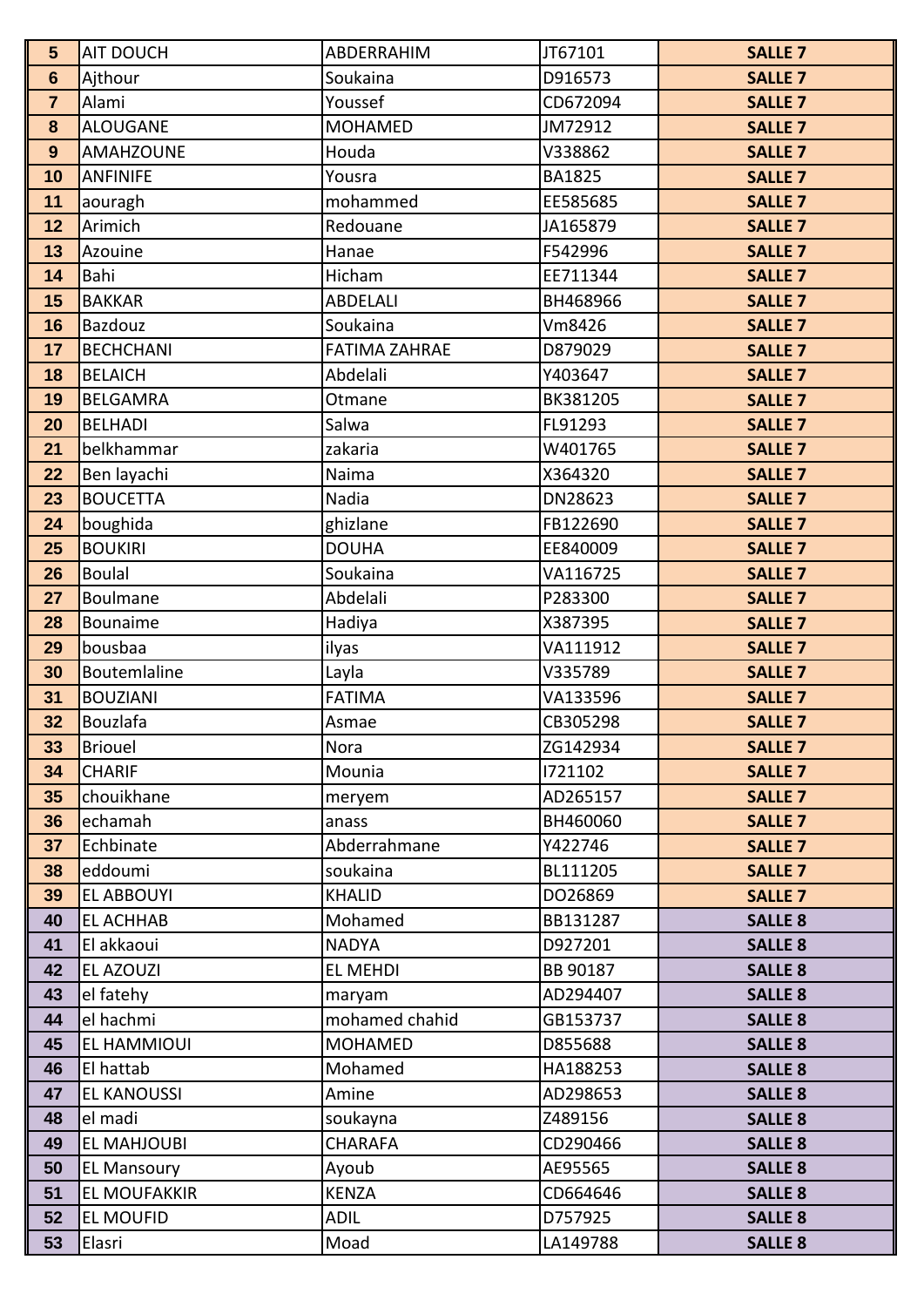| 54  | elfahim                 | mustapha       | JK27079              | <b>SALLE 8</b> |
|-----|-------------------------|----------------|----------------------|----------------|
| 55  | <b>EL-HIRECH</b>        | Abderrazzak    | ID38737              | <b>SALLE 8</b> |
| 56  | elhourri                | sanae          | d772574              | <b>SALLE 8</b> |
| 57  | El-MELALI               | <b>BRAHIM</b>  | P303221              | <b>SALLE 8</b> |
| 58  | Elwarzazi               | Mouhcine       | Ab219289             | <b>SALLE 8</b> |
| 59  | <b>ESSABERY</b>         | Mohamed        | gk118318             | <b>SALLE 8</b> |
| 60  | Essaddaf                | Abdelhalim     | EA155163             | <b>SALLE 8</b> |
| 61  | <b>ETTAJI</b>           | youssef        | JT65357              | <b>SALLE 8</b> |
| 62  | <b>EZZOUHAIRI</b>       | Yassine        | EE501887             | <b>SALLE 8</b> |
| 63  | <b>FATEH</b>            | <b>HALIMA</b>  | BK384673             | <b>SALLE 8</b> |
| 64  | <b>FATIH</b>            | Hamid          | V294800              | <b>SALLE 8</b> |
| 65  | Ferhane                 | Mohamed        | U167039              | <b>SALLE 8</b> |
| 66  | <b>GOUN BARK</b>        | <b>MOHAMED</b> | AB630467             | <b>SALLE 8</b> |
| 67  | Habbaj                  | Hajar          | DA92315              | <b>SALLE 8</b> |
| 68  | Habyb Ellah             | Boutayna       | CD378724             | <b>SALLE 8</b> |
| 69  | Hachlaf                 | Mohammed       | BB64655              | <b>SALLE 8</b> |
| 70  | <b>HAKAM</b>            | Oualid         | GN203028             | <b>SALLE 8</b> |
| 71  | hmmahou                 | kaoutar        | P310426              | <b>SALLE 8</b> |
| 72  | <b>HOURAG</b>           | Soufian        | GB189884             | <b>SALLE 8</b> |
| 73  | <b>JAINI</b>            | <b>NAJIB</b>   | EE662024             | <b>SALLE 8</b> |
| 74  | <b>JALLAB</b>           | Anass          | WB183032             | <b>SALLE 8</b> |
| 75  | jibar                   | hicham         | d850008              | <b>SALLE 8</b> |
| 76  | Karim                   | Hamid          | Y441749              | <b>SALLE 8</b> |
| 77  | Kbiri                   | Mohamed        | F642090              | <b>SALLE 8</b> |
| 78  | khallouk                | fatima zahra   | SJ33873              | <b>SALLE 8</b> |
| 79  | Khennoussi              | Imane          | F545074              | <b>SALLE 9</b> |
| 80  | <b>LACHKAR</b>          | <b>LOUBNA</b>  | AD209560             | <b>SALLE 9</b> |
| 81  | lahbil                  | houda          | V338977              | <b>SALLE 9</b> |
| 82  | Lahhab                  | Ayoub          | Q313572              | <b>SALLE 9</b> |
| 83  | Lakhbabi                | Houda          | EE768258             | <b>SALLE 9</b> |
| 84  | <b>LAMALLEM</b>         | Mohammed       | D830780              | <b>SALLE 9</b> |
| 85  | <b>LAQIASSE</b>         | Souhail Hamza  | EE794556             | <b>SALLE 9</b> |
| 86  | lasri                   | abdelkarim     | EE74924              | <b>SALLE 9</b> |
| 87  | Limouni                 | Fatima zahra   | VA139028             | <b>SALLE 9</b> |
| 88  | Mahsoune                | Mohammed       | BJ446963             | <b>SALLE 9</b> |
| 89  | makboul                 | omar           | F429508              | <b>SALLE 9</b> |
| 90  | Makhladi                | Abd El Hakim   | AE171362             | <b>SALLE 9</b> |
| 91  | marfouk                 | siham          | AD208765             | <b>SALLE 9</b> |
| 92  | marzoug                 | mouad          | aa35930              | <b>SALLE 9</b> |
| 93  | <b>MEJHOUDI</b>         | <b>HAFSA</b>   | SH179449             | <b>SALLE 9</b> |
| 94  | Mellouk                 | Mohamed        | F539641              | <b>SALLE 9</b> |
| 95  | Messaoud                | anass          | LA159500             | <b>SALLE 9</b> |
| 96  | mourad<br><b>NAHRI</b>  | abderrazek     | EE527700<br>EE533410 | <b>SALLE 9</b> |
| 97  |                         | <b>HAMZA</b>   |                      | <b>SALLE 9</b> |
| 98  | nerhach<br><b>OUAHI</b> | omar           | GB219070             | <b>SALLE 9</b> |
| 99  |                         | <b>AADIL</b>   | EE594466             | <b>SALLE 9</b> |
| 100 | oubousaid               | younes         | PA137157             | <b>SALLE 9</b> |
| 101 | <b>Ould Mouh</b>        | Bilal          | S784283              | <b>SALLE 9</b> |
| 102 | Outaleb                 | Hafsa          | UD12000              | <b>SALLE 9</b> |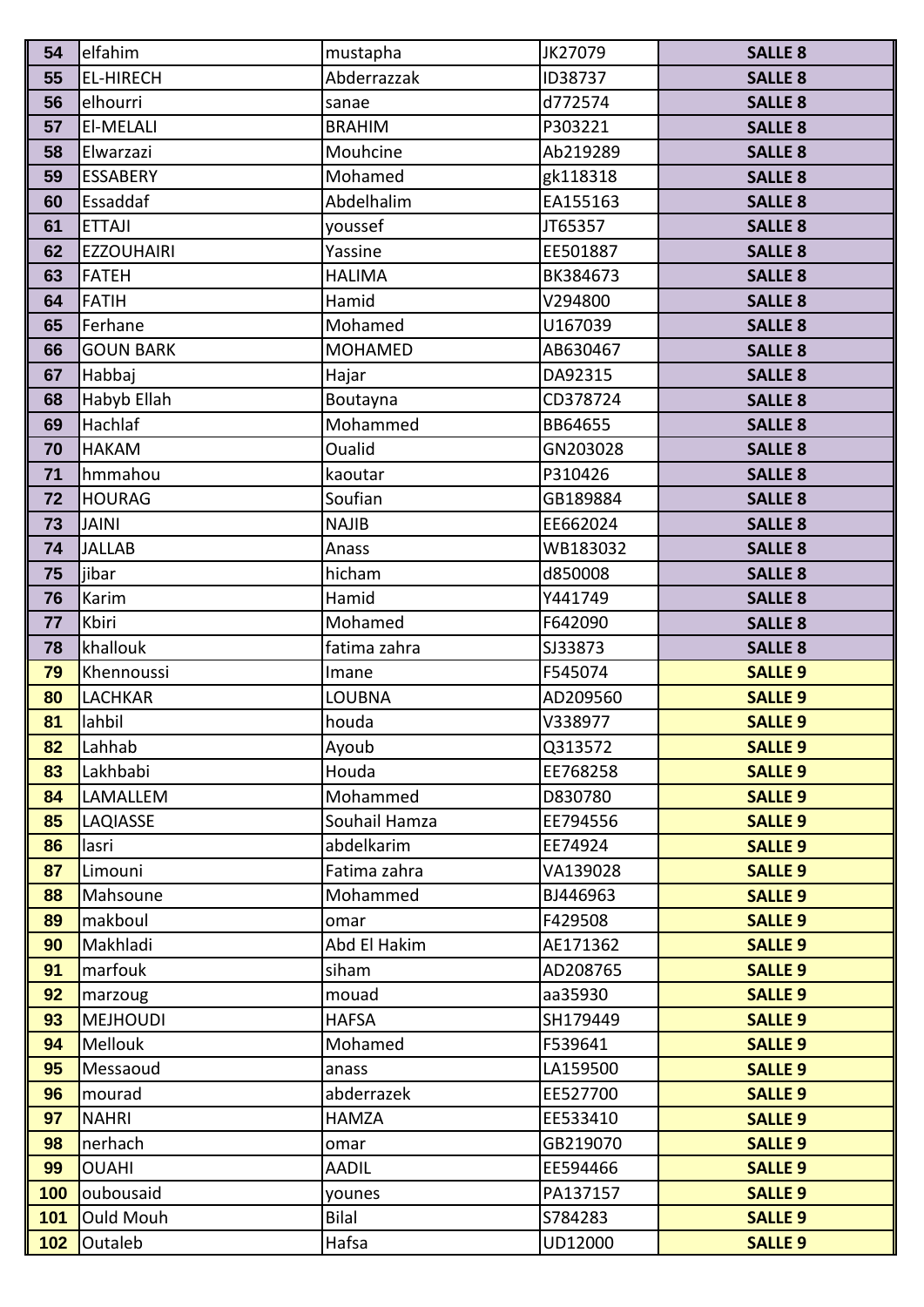| 103 | rahimi        | adnane            | BK274385 | <b>SALLE 9</b> |
|-----|---------------|-------------------|----------|----------------|
| 104 | Rogui         | Meryem            | M567872  | <b>SALLE 9</b> |
| 105 | <b>SADIKI</b> | <b>BRAHIM</b>     | D908544  | <b>SALLE 9</b> |
| 106 | Saidi         | Maaoua            | LG41944  | <b>SALLE 9</b> |
| 107 | <b>SALHI</b>  | Mohamed           | GM151063 | <b>SALLE 9</b> |
| 108 | sayouri       | ismail            | CD567032 | <b>SALLE 9</b> |
| 109 | srheir        | mustapha          | AE97078  | <b>SALLE 9</b> |
| 110 | Tahami        | Chaymaae          | DJ32485  | <b>SALLE 9</b> |
| 111 | <b>TAHIRI</b> | <b>RHIZLANE</b>   | DO49466  | <b>SALLE 9</b> |
| 112 | <b>TALAL</b>  | <b>Brahim</b>     | M496606  | <b>SALLE 9</b> |
| 113 | <b>TALHA</b>  | <b>ABDECHAFIQ</b> | CD609403 | <b>SALLE 9</b> |
| 114 | Talib         | Abdelmonaim       | JB493394 | <b>SALLE 9</b> |
| 115 | Yassine       | Hanane            | PB254044 | <b>SALLE 9</b> |
| 116 | <b>ZAIMET</b> | SANAE             | Z628315  | <b>SALLE 9</b> |

# **SPECIALITE : GESTION DES ENTREPRISES ET COMPTABILITE**

| <b>NUM</b>              | <b>NOM</b>       | <b>PRENOM</b>   | <b>C.I.N.</b> | <b>AMPHI OU SALLE</b> |
|-------------------------|------------------|-----------------|---------------|-----------------------|
| $\overline{1}$          | <b>AABIL</b>     | <b>SAMIRA</b>   | JC 522518     | <b>SALLE 1</b>        |
| $\overline{2}$          | Aarab            | <b>Nouhaila</b> | LC321184      | <b>SALLE 1</b>        |
| $\mathbf{3}$            | <b>AARAB</b>     | Omar            | J369590       | <b>SALLE 1</b>        |
| $\overline{\mathbf{4}}$ | <b>AARROUR</b>   | Rachid          | X303235       | <b>SALLE 1</b>        |
| $5\phantom{1}$          | <b>ABAD</b>      | <b>SALIM</b>    | AD240104      | <b>SALLE 1</b>        |
| $6\phantom{1}6$         | Abarkane         | Mohammed        | FC51534       | <b>SALLE 1</b>        |
| $\overline{7}$          | ABBA             | <b>BILAL</b>    | SH174224      | <b>SALLE 1</b>        |
| 8                       | Abdallaoui       | Ahmed           | UC152273      | <b>SALLE 1</b>        |
| 9                       | abdelati         | hatim           | A661932       | <b>SALLE 1</b>        |
| 10                      | ABIDAR           | <b>SIDATI</b>   | JA167686      | <b>SALLE 1</b>        |
| 11                      | ABOU-EL KACIM    | <b>CHARIFA</b>  | VA125118      | <b>SALLE 1</b>        |
| 12                      | Abouelala        | Anas            | IB217044      | <b>SALLE 1</b>        |
| 13                      | ABOUELKACEM      | <b>RADAD</b>    | JA153894      | <b>SALLE 1</b>        |
| 14                      | ABOU-HAMIDA      | <b>ILYAS</b>    | JE292459      | <b>SALLE 1</b>        |
| 15                      | <b>ABOULALAA</b> | <b>AHMAD</b>    | KA66442       | <b>SALLE 1</b>        |
| 16                      | <b>ABOUMALK</b>  | Mohamed         | PA155509      | <b>SALLE 1</b>        |
| 17                      | <b>ABOUNOUR</b>  | <b>SARRA</b>    | AD203751      | <b>SALLE 1</b>        |
| 18                      | <b>ABOUTALHA</b> | <b>MOHMED</b>   | SJ31158       | <b>SALLE 1</b>        |
| 19                      | <b>ABRAK</b>     | AHLAM           | LC254302      | <b>SALLE 1</b>        |
| 20                      | <b>ACHAK</b>     | <b>RAJA</b>     | UA103512      | <b>SALLE 1</b>        |
| 21                      | <b>ACHAK</b>     | <b>AMINA</b>    | UA115563      | <b>SALLE 1</b>        |
| 22                      | Achoual          | Ismail          | K488727       | <b>SALLE 1</b>        |
| 23                      | <b>ACHRAF</b>    | <b>KADOURI</b>  | ZT201685      | <b>SALLE 1</b>        |
| 24                      | Adodi            | Redouane        | JB450636      | <b>SALLE 1</b>        |
| 25                      | adraoui          | houda           | QA178073      | <b>SALLE 1</b>        |
| 26                      | afaili           | oumaima         | J515657       | <b>SALLE 1</b>        |
| 27                      | <b>AFRAOUI</b>   | <b>IMANE</b>    | JA 163640     | <b>SALLE 1</b>        |
| 28                      | <b>AGHMIR</b>    | <b>CHAYMAA</b>  | K519478       | <b>SALLE 1</b>        |
| 29                      | aghray           | said            | UB84510       | <b>SALLE 1</b>        |
| 30                      | Aghzal           | Fatima ezzahra  | LC 293912     | <b>SALLE 1</b>        |
| 31                      | <b>AHAQYN</b>    | <b>LOUBNA</b>   | LA177331      | <b>SALLE 1</b>        |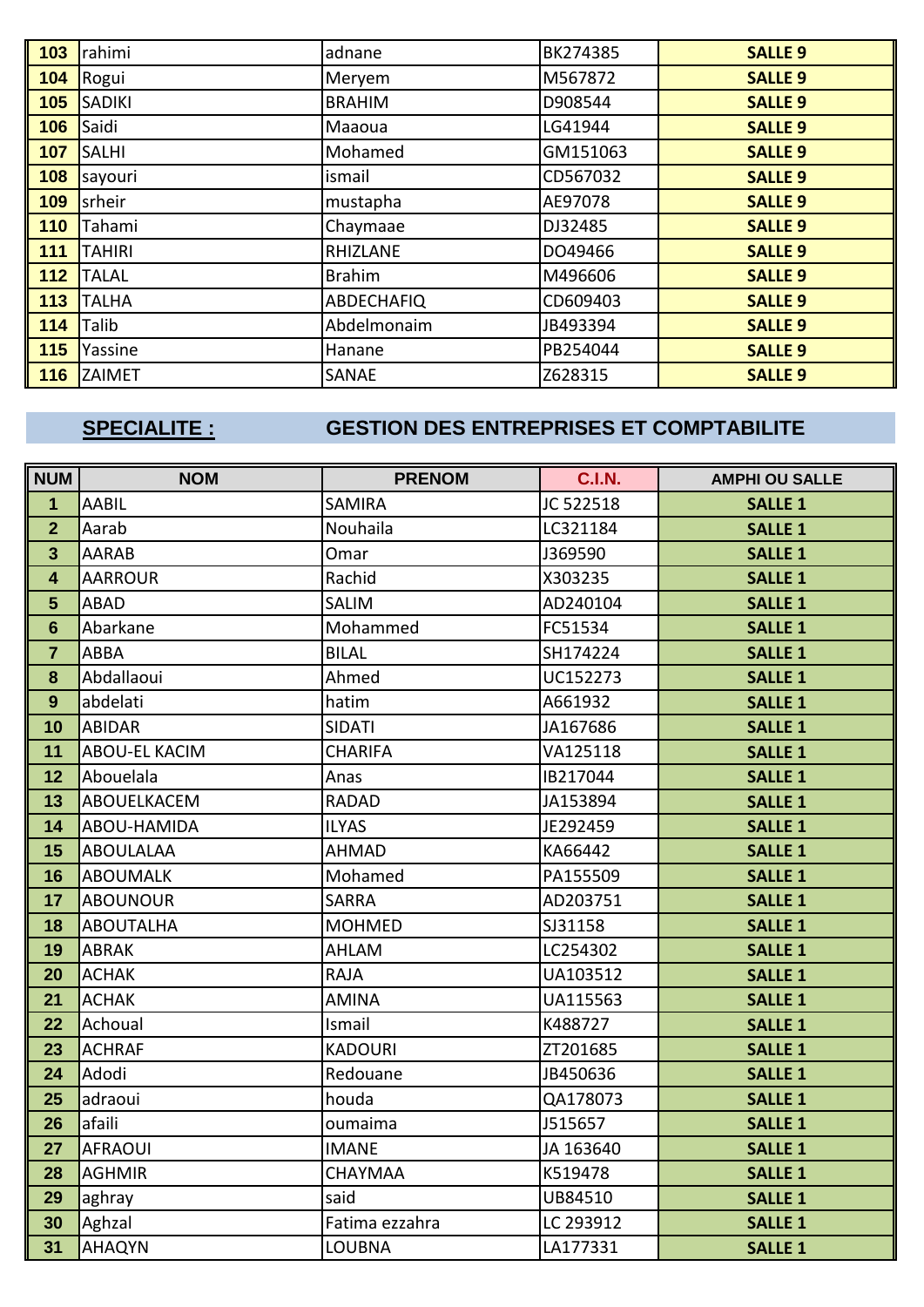| 32       | ahayk                      | mohammed           | ja117254             | <b>SALLE 1</b>                   |
|----------|----------------------------|--------------------|----------------------|----------------------------------|
| 33       | Ahbad                      | Amine              | A747381              | <b>SALLE 1</b>                   |
| 34       | <b>AIT ABID</b>            | Zakariyae          | cd325506             | <b>SALLE 1</b>                   |
| 35       | <b>AIT ALI</b>             | ABDELHAFID         | JY15874              | <b>SALLE 1</b>                   |
| 36       | ait ayad                   | naoual             | EC24535              | <b>SALLE 1</b>                   |
| 37       | <b>AIT BAHMED</b>          | ABDELLAH           | PA120952             | <b>SALLE 1</b>                   |
| 38       | <b>AIT BELLA</b>           | Yassine            | CD701365             | <b>SALLE 1</b>                   |
| 39       | <b>AIT BRAHIM</b>          | <b>HANANE</b>      | AA17577              | <b>SALLE 1</b>                   |
| 40       | AIT ELMOUADDIN             | <b>ABD ELHAMID</b> | U171403              | <b>SALLE 1</b>                   |
| 41       | <b>AIT ETTAJER</b>         | ABDELLAH           | jh7733               | <b>SALLE 1</b>                   |
| 42       | Ait Hammadi                | Zineb              | V 302432             | <b>SALLE 1</b>                   |
| 43       | <b>AIT LHADJ</b>           | <b>HASSAN</b>      | AD220978             | <b>SALLE 1</b>                   |
| 44       | <b>AIT LHAOUCH</b>         | LHOUSSAINE         | PB159216             | <b>SALLE 1</b>                   |
| 45       | <b>AIT MOUSSA</b>          | <b>HAYAT</b>       | P249030              | <b>SALLE 1</b>                   |
| 46       | Ait ouaddi                 | Hamza              | AE109689             | <b>SALLE 2</b>                   |
| 47       | <b>AIT OUAZIZ</b>          | <b>HAMZA</b>       | AE171938             | <b>SALLE 2</b>                   |
| 48       | Ait salem                  | Hanane             | AS3498               | <b>SALLE 2</b>                   |
| 49       | <b>AIT SI BELLA</b>        | <b>EL HASSAN</b>   | JT36719              | <b>SALLE 2</b>                   |
| 50       | <b>AIT SIDI ALI</b>        | <b>EL HABIB</b>    | AD221842             | <b>SALLE 2</b>                   |
| 51       | <b>AIT TALEB</b>           | ALI                | V329319              | <b>SALLE 2</b>                   |
| 52       | <b>AIT ZAOUIT</b>          | <b>NOURDDINE</b>   | P290985              | <b>SALLE 2</b>                   |
| 53       | <b>AITKHAMOUH</b>          | <b>MOHAMED</b>     | BK372934             | <b>SALLE 2</b>                   |
| 54       | <b>AJABLI</b>              | Mohamed            | EE660164             | <b>SALLE 2</b>                   |
| 55       | Ajal                       | Narjisse           | AB537668             | <b>SALLE 2</b>                   |
| 56       | ajellal                    | rachid             | Ab510472             | <b>SALLE 2</b>                   |
| 57       | Akhendejji                 | Mohammed           | DA90402              | <b>SALLE 2</b>                   |
| 58       | Akhil                      | Hajar              | G708839              | <b>SALLE 2</b>                   |
| 59       | <b>AKMAR</b>               | Sanaa              | TA101169             | <b>SALLE 2</b>                   |
| 60       | <b>ALAHYANE</b>            | <b>HASSAN</b>      | AE115842             | <b>SALLE 2</b>                   |
| 61       | <b>ALAKOU</b>              | SABAH              | D254375              | <b>SALLE 2</b>                   |
| 62       | <b>ALAMI</b>               | Omar               | EE613444             | <b>SALLE 2</b>                   |
| 63       | <b>ALAMI</b>               | Mohammed           | CD378296             | <b>SALLE 2</b>                   |
| 64       | <b>ALAMSSAADI</b>          | Oteman             | AE 256195            | <b>SALLE 2</b>                   |
| 65       | <b>ALAOUI</b>              | <b>MOUNYA</b>      | U170399              | <b>SALLE 2</b>                   |
| 66       | <b>ALAOUI</b>              | <b>NAWAL</b>       | U152443              | <b>SALLE 2</b>                   |
| 67       | Alaoui                     | zineb              | D775248              | <b>SALLE 2</b>                   |
| 68       | <b>ALAOUI</b>              | FATIMA-EZZAHRAE    | V315337              | <b>SALLE 2</b>                   |
| 69       | <b>AMAR</b>                | Abdelhamid         | UA102074             | <b>SALLE 2</b>                   |
| 70<br>71 | <b>AMARCHE</b><br>AMEZZANE | Assiya<br>Mohamed  | Q3000066<br>PA225143 | <b>SALLE 2</b><br><b>SALLE 2</b> |
| 72       | Amimi                      | Said               | AE35724              | <b>SALLE 2</b>                   |
| 73       | Amrani alaoui              | Mereime            | Uc136649             | <b>SALLE 2</b>                   |
| 74       | Amrar                      | Abdelkarim         | CN17111              | <b>SALLE 2</b>                   |
| 75       | amrinsse                   | ayyoub             | JT41467              | <b>SALLE 2</b>                   |
| 76       | Andam                      | Yassine            | JM45177              | <b>SALLE 2</b>                   |
| 77       | anouar                     | azakhmam           | U193011              | <b>SALLE 2</b>                   |
| 78       | Antra                      | Reda               | AA26818              | <b>SALLE 2</b>                   |
| 79       | Aqbou                      | Saloua             | UB87370              | <b>SALLE 2</b>                   |
| 80       | AQBOU                      | EL HOUSSAINE       | UB78391              | <b>SALLE 2</b>                   |
|          |                            |                    |                      |                                  |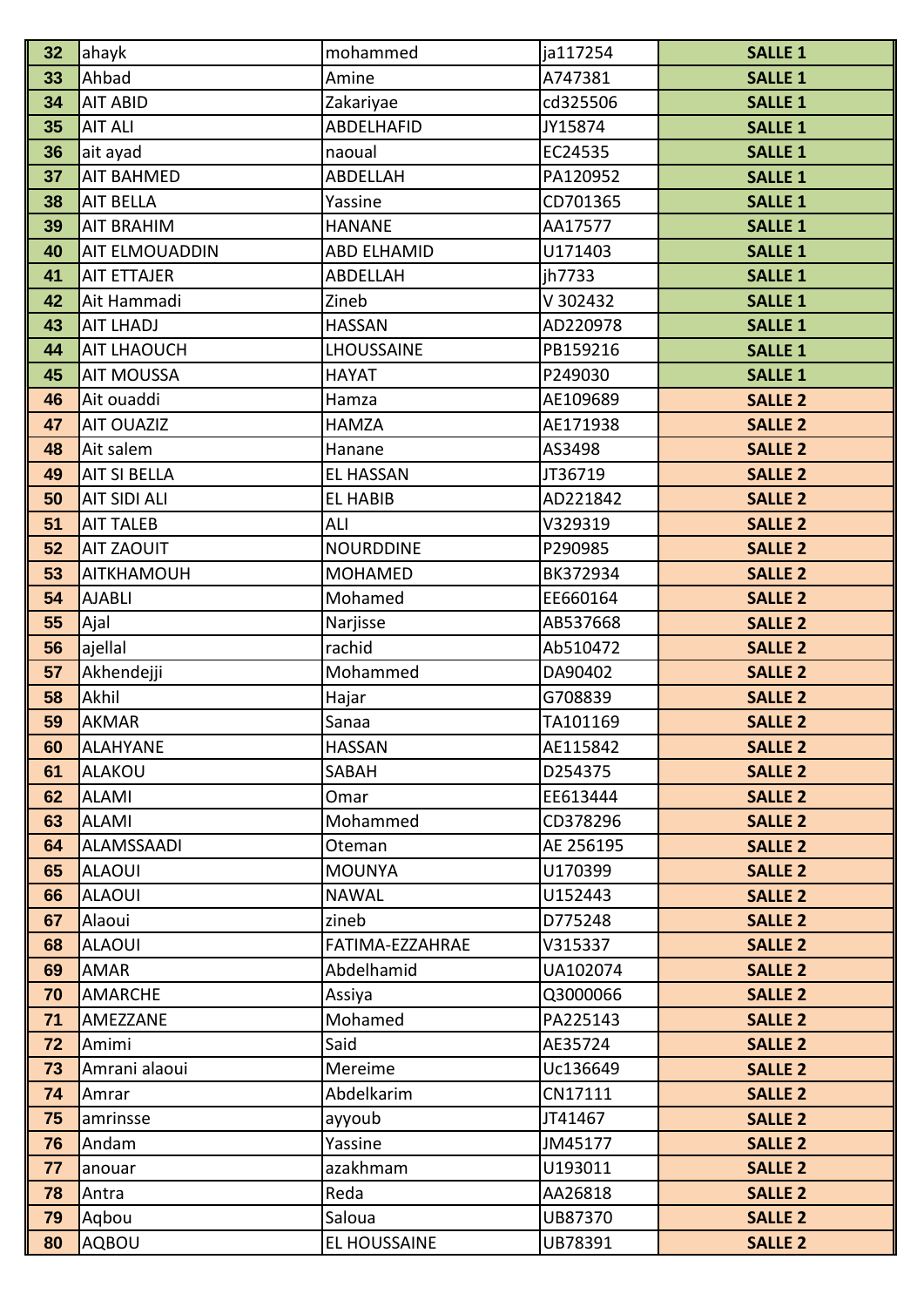| 81         | <b>ARACHI</b>      | <b>ITTO</b>          | VM12914             | <b>SALLE 2</b>                   |
|------------|--------------------|----------------------|---------------------|----------------------------------|
| 82         | arban              | maria                | Z553173             | <b>SALLE 2</b>                   |
| 83         | <b>ARBAOUI</b>     | YASSINE              | UC139928            | <b>SALLE 2</b>                   |
| 84         | <b>ARDOUZ</b>      | <b>MOSTAPHA</b>      | KB156143            | <b>SALLE 2</b>                   |
| 85         | ARFACH             | Mohammed Taha        | HH122061            | <b>SALLE 2</b>                   |
| 86         | Arguioun           | <b>Bouchra</b>       | M551513             | <b>SALLE 2</b>                   |
| 87         | <b>AROUHAL</b>     | <b>OUALID</b>        | EE574212            | <b>SALLE 2</b>                   |
| 88         | <b>ARRIBA</b>      | <b>KHALID</b>        | CB167805            | <b>SALLE 2</b>                   |
| 89         | <b>ASMOUH</b>      | <b>YOUNES</b>        | PA137572            | <b>SALLE 2</b>                   |
| 90         | Asmoun             | <b>KARIM</b>         | j463791             | <b>SALLE 2</b>                   |
| 91         | Atattou            | Amine                | AE104389            | <b>SALLE 3</b>                   |
| 92         | Atchane            | Fatiha               | Cb162118            | <b>SALLE 3</b>                   |
| 93         | Atia               | <b>Ahmed Amine</b>   | A440530             | <b>SALLE 3</b>                   |
| 94         | <b>ATMANI</b>      | <b>ILLIAS</b>        | 1703160             | <b>SALLE 3</b>                   |
| 95         | Axime              | Ihssane              | AB521465            | <b>SALLE 3</b>                   |
| 96         | Ayadim             | <b>Ouassim</b>       | SZ8040              | <b>SALLE 3</b>                   |
| 97         | aychati            | zineb                | Q295646             | <b>SALLE 3</b>                   |
| 98         | ayoub              | elassali             | A397626             | <b>SALLE 3</b>                   |
| 99         | azegza             | imad                 | AD204714            | <b>SALLE 3</b>                   |
| 100        | <b>AZEMMAT</b>     | <b>FIRDAOUSS</b>     | LC249333            | <b>SALLE 3</b>                   |
| 101        | <b>AZGAOU</b>      | <b>MUSTAPHA</b>      | AE92404             | <b>SALLE 3</b>                   |
| 102        | Aziz               | Yamna                | CN12169             | <b>SALLE 3</b>                   |
| 103        | azougaghi          | safaa                | JY21329             | <b>SALLE 3</b>                   |
| 104        | <b>AZZAOUI</b>     | Souhayla             | FJ 24228            | <b>SALLE 3</b>                   |
| 105        | <b>AZZIOUI</b>     | <b>NOUFISSA</b>      | UC148295            | <b>SALLE 3</b>                   |
| 106        | baba               | soufiane             | SJ28164             | <b>SALLE 3</b>                   |
| 107        | Bahadi             | Imane                | U183370             | <b>SALLE 3</b>                   |
| 108        | <b>BAHAJJI</b>     | <b>SOUHAILA</b>      | D924136             | <b>SALLE 3</b>                   |
| 109        | bahbah             | Houda                | VA130122            | <b>SALLE 3</b>                   |
| 110        | BAHIDA             | <b>FATIMA ZOHRA</b>  | UB76307             | <b>SALLE 3</b>                   |
| 111        | bakannache         | ferdaousse           | N433783             | <b>SALLE 3</b>                   |
| $112$      | <b>BAKKALI</b>     | Bilal                | KB87639             | <b>SALLE 3</b>                   |
| 113        | BAKSAT             | <b>HASSAN</b>        | XA112651            | <b>SALLE 3</b>                   |
| 114        | <b>BALHADDAD</b>   | <b>HANANE</b>        | AE181541            | <b>SALLE 3</b>                   |
| 115        | BALKOUBAA          | <b>HANANE</b>        | T193357             | <b>SALLE 3</b>                   |
| 116<br>117 | bamji<br>Bamoune   | Soukaina<br>Soukaina | P345777<br>BL149946 | <b>SALLE 3</b><br><b>SALLE 3</b> |
| 118        | Bangui             | Youssef              | J494135             | <b>SALLE 3</b>                   |
| 119        | <b>BANOUS</b>      | <b>OUMAIMA</b>       | AA60181             | <b>SALLE 3</b>                   |
| 120        | <b>BAOUSSIS</b>    | <b>MOHAMED</b>       | P324346             | <b>SALLE 3</b>                   |
| 121        | bargani            | chaimaa              | AE263556            | <b>SALLE 3</b>                   |
| 122        | <b>BARRADI</b>     | LATIFA               | SX2173              | <b>SALLE 3</b>                   |
| 123        | barrem             | Jawad                | CB284287            | <b>SALLE 3</b>                   |
| 124        | <b>Bekkar</b>      | Sara                 | AE162456            | <b>SALLE 3</b>                   |
| 125        | <b>BEL AFIA</b>    | Zakaria              | GM194926            | <b>SALLE 3</b>                   |
| 126        | BELAABDA           | <b>HIND</b>          | HH73501             | <b>SALLE 3</b>                   |
| 127        | Belamlih           | <b>Oussama</b>       | CD548086            | <b>SALLE 3</b>                   |
| 128        | Belaoula           | Amine                | A438701             | <b>SALLE 3</b>                   |
| 129        | <b>BELEMKADDEM</b> | SANAE                | AD212238            | <b>SALLE 3</b>                   |
|            |                    |                      |                     |                                  |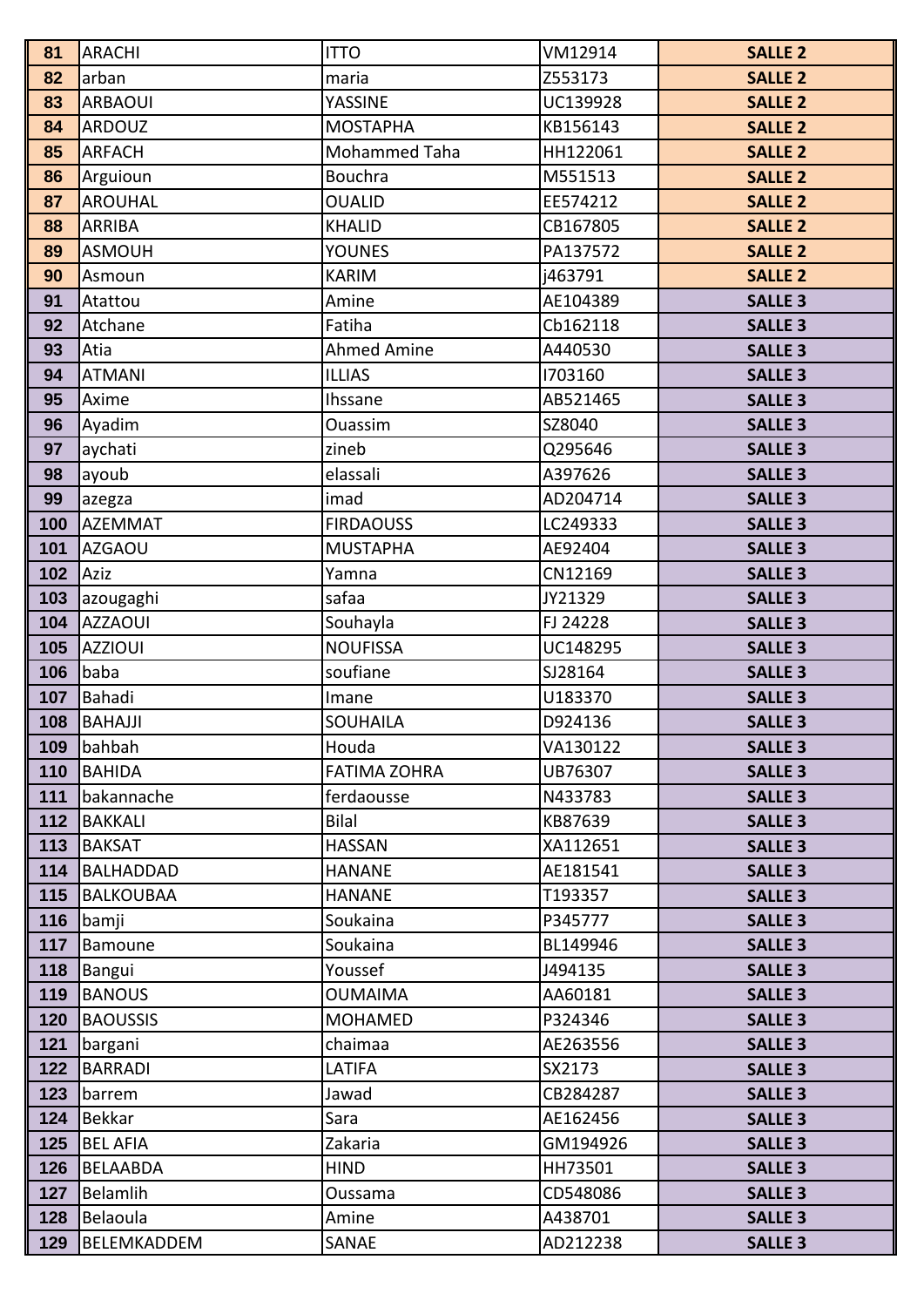| 130 | belghazi            | oulaya               | Y459081  | <b>SALLE 3</b> |
|-----|---------------------|----------------------|----------|----------------|
| 131 | belkacem            | yassine              | s697546  | <b>SALLE 3</b> |
| 132 | <b>BELKACEM</b>     | <b>FOUZIA</b>        | U150411  | <b>SALLE 3</b> |
| 133 | Belkahia            | Haitam               | GA224861 | <b>SALLE 3</b> |
| 134 | belkhadir           | othmane              | AA44519  | <b>SALLE 3</b> |
| 135 | <b>BELLAJ</b>       | <b>NOUHAILA</b>      | GN211315 | <b>SALLE 3</b> |
| 136 | bellakhdar          | chaimae              | CD743631 | <b>SALLE 4</b> |
| 137 | bellalat            | wiame                | G629560  | <b>SALLE 4</b> |
| 138 | <b>Belouadif</b>    | Ismail               | SL12666  | <b>SALLE 4</b> |
| 139 | <b>BELQACEM</b>     | Hamza                | AA65394  | <b>SALLE 4</b> |
| 140 | <b>BEN AMAR</b>     | <b>MOSTAFA</b>       | CD639087 | <b>SALLE 4</b> |
| 141 | ben haddou          | omar                 | PA241163 | <b>SALLE 4</b> |
| 142 | <b>BENABLA ANAS</b> | <b>BENABLA</b>       | EE575828 | <b>SALLE 4</b> |
| 143 | Benaissi            | Mohamed              | FI84184  | <b>SALLE 4</b> |
| 144 | benaoui             | mohamed              | AE257807 | <b>SALLE 4</b> |
| 145 | benatrouss          | fouad                | AE28891  | <b>SALLE 4</b> |
| 146 | Benchaachouaa       | Mohammed             | F594320  | <b>SALLE 4</b> |
| 147 | benchetto           | hasnae               | IB220317 | <b>SALLE 4</b> |
| 148 | <b>BENCHLIH</b>     | Nadia                | AD245442 | <b>SALLE 4</b> |
| 149 | <b>BENDAOUD</b>     | <b>MUSTAPHA</b>      | JD55905  | <b>SALLE 4</b> |
| 150 | <b>BENDEROUACH</b>  | <b>AMINE</b>         | W418519  | <b>SALLE 4</b> |
| 151 | bendrioue           | laila                | U183190  | <b>SALLE 4</b> |
| 152 | benhaddi            | soukaina             | D833033  | <b>SALLE 4</b> |
| 153 | Benjaafar           | <b>Ahmed Marwane</b> | AA59312  | <b>SALLE 4</b> |
| 154 | <b>BENLHACHEMI</b>  | <b>SAFAE</b>         | G627665  | <b>SALLE 4</b> |
| 155 | <b>BENMESSAOUD</b>  | CHAYMAE              | AA40355  | <b>SALLE 4</b> |
| 156 | benm'hand           | raja                 | 1720002  | <b>SALLE 4</b> |
| 157 | <b>BENNACERI</b>    | <b>YOUSRA</b>        | AE103006 | <b>SALLE 4</b> |
| 158 | <b>BENNOURI</b>     | <b>SALMA</b>         | CD299293 | <b>SALLE 4</b> |
| 159 | Ben-Said            | Souad                | UA94041  | <b>SALLE 4</b> |
| 160 | <b>Bensalek</b>     | Oussama              | AE180879 | <b>SALLE 4</b> |
| 161 | <b>BENSIDI</b>      | <b>AMINE</b>         | JH9691   | <b>SALLE 4</b> |
| 162 | benslama            | soukaina             | AD254271 | <b>SALLE 4</b> |
| 163 | benychou            | khadija              | A644129  | <b>SALLE 4</b> |
| 164 | <b>BEREHIL</b>      | <b>HAJAR</b>         | Z547682  | <b>SALLE 4</b> |
| 165 | bergui              | <b>SOUMIA</b>        | G544682  | <b>SALLE 4</b> |
| 166 | Berrichi            | Mohamed              | QA179957 | <b>SALLE 4</b> |
| 167 | bettioui            | souad                | F429665  | <b>SALLE 4</b> |
| 168 | <b>BHAIR</b>        | <b>HANAE</b>         | f427201  | <b>SALLE 4</b> |
| 169 | <b>Bidar</b>        | Nisrine              | T281656  | <b>SALLE 4</b> |
| 170 | bindech             | abderrahim           | DA82131  | <b>SALLE 4</b> |
| 171 | <b>BIRCHE</b>       | <b>NOURA</b>         | X387631  | <b>SALLE 4</b> |
| 172 | bitouz              | tarik                | uc138559 | <b>SALLE 4</b> |
| 173 | <b>Borghos</b>      | omar                 | L483868  | <b>SALLE 4</b> |
| 174 | Bouah               | Oualid               | AD256719 | <b>SALLE 4</b> |
| 175 | <b>BOUAKCHACHE</b>  | ALI OU LAHCEN        | VA101387 | <b>SALLE 4</b> |
| 176 | Bouaoud             | Yassine              | AE171036 | <b>SALLE 4</b> |
| 177 | bouarda             | ihssane              | A749879  | <b>SALLE 4</b> |
| 178 | bouarda             | nihal                | A745103  | <b>SALLE 4</b> |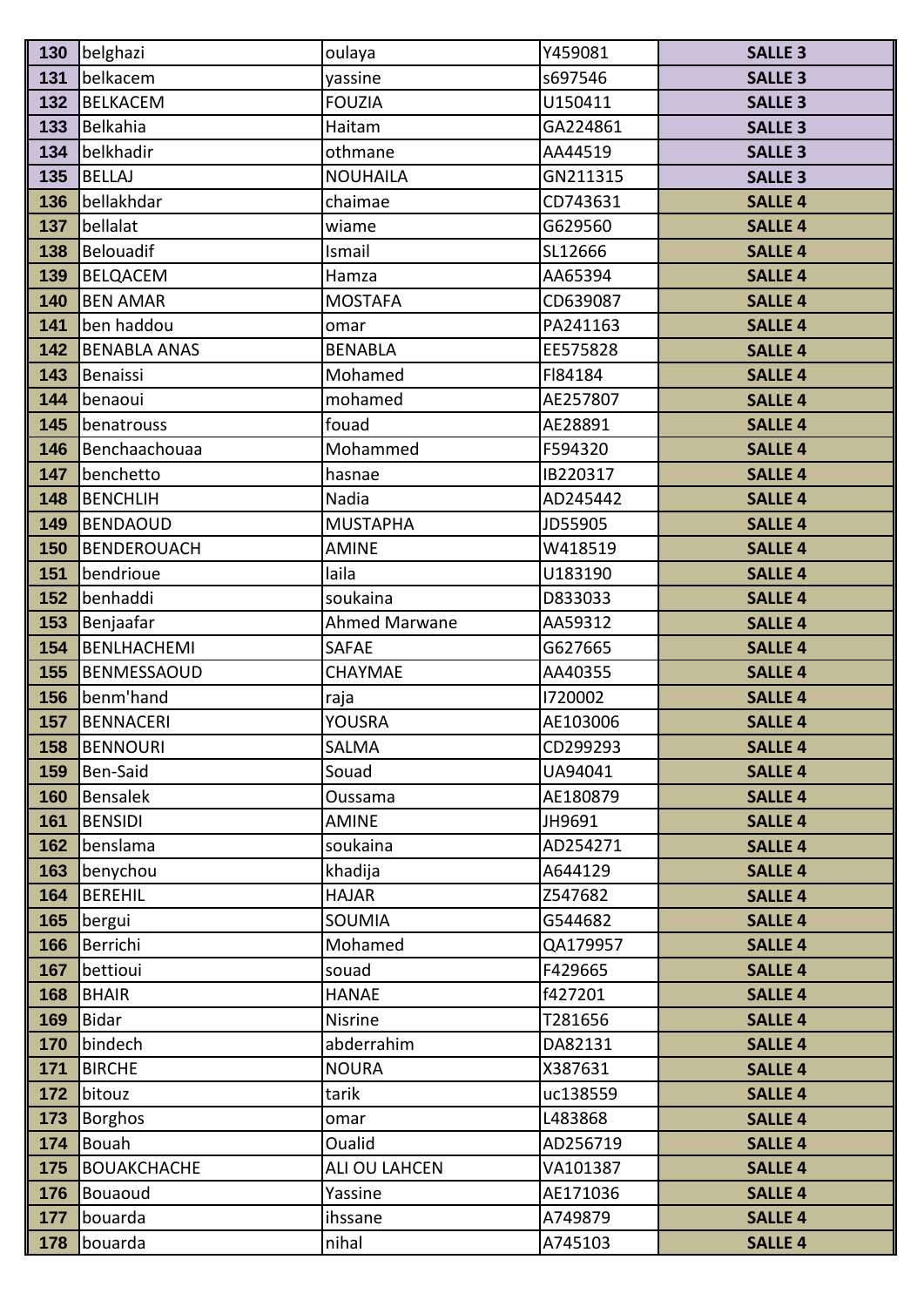| 179        | bouasria           | hajar            | ZT128935             | <b>SALLE 4</b>                   |
|------------|--------------------|------------------|----------------------|----------------------------------|
| 180        | Bouayadi           | Ahlam            | D776202              | <b>SALLE 4</b>                   |
| 181        | Boubekri           | Mohamed          | uc145274             | <b>SALLE 5</b>                   |
| 182        | Boubker            | Ennagar          | HA189796             | <b>SALLE 5</b>                   |
| 183        | Boubouche          | Zakariae         | ZG137369             | <b>SALLE 5</b>                   |
| 184        | <b>BOUCHAAL</b>    | <b>BOUCHAAL</b>  | U180802              | <b>SALLE 5</b>                   |
| 185        | <b>BOUCHAM</b>     | <b>RACHID</b>    | JF41073              | <b>SALLE 5</b>                   |
| 186        | Bouchareb          | Lamyae           | V339423              | <b>SALLE 5</b>                   |
| 187        | <b>BOUCHLAGHMI</b> | Mohammed-Amine   | Fa154120             | <b>SALLE 5</b>                   |
| 188        | Boudalia           | Mohamed          | GK135596             | <b>SALLE 5</b>                   |
| 189        | <b>BOUDHAN</b>     | Mostapha         | S751779              | <b>SALLE 5</b>                   |
| 190        | <b>BOUDRIBILA</b>  | Amina            | JB426719             | <b>SALLE 5</b>                   |
| 191        | boufekrane         | rania            | AE233942             | <b>SALLE 5</b>                   |
| 192        | Boughza            | Naoual           | PA161150             | <b>SALLE 5</b>                   |
| 193        | <b>BOUGMA</b>      | <b>OUIAME</b>    | LC322874             | <b>SALLE 5</b>                   |
| 194        | BOUHAOULI          | <b>HAMZA</b>     | JA173215             | <b>SALLE 5</b>                   |
| 195        | <b>BOUHOU</b>      | younes           | UA115082             | <b>SALLE 5</b>                   |
| 196        | <b>BOUICH</b>      | <b>SAMIR</b>     | U161788              | <b>SALLE 5</b>                   |
| 197        | <b>BOUIDA</b>      | <b>JALAL</b>     | AD175709             | <b>SALLE 5</b>                   |
| 198        | <b>BOUIKROUANE</b> | Mohammed         | EA216310             | <b>SALLE 5</b>                   |
| 199        | Boukaissi          | Khalid           | CN37542              | <b>SALLE 5</b>                   |
| 200        | <b>BOUKDRAN</b>    | <b>MOHAMMED</b>  | JA143855             | <b>SALLE 5</b>                   |
| 201        | <b>BOUKHARI</b>    | <b>KAOUTAR</b>   | LB212951             | <b>SALLE 5</b>                   |
| 202        | <b>BOUKHOUCH</b>   | Ayoub            | JA161787             | <b>SALLE 5</b>                   |
| 203        | <b>BOUKHRIS</b>    | <b>YOUSSEF</b>   | J432599              | <b>SALLE 5</b>                   |
| 204        | <b>BOUKIOUD</b>    | <b>KARIMA</b>    | JE276134             | <b>SALLE 5</b>                   |
| 205        | <b>BOULAALAM</b>   | fatima zahra     | CD400979             | <b>SALLE 5</b>                   |
| 206        | <b>BOULAHYA</b>    | <b>HANANE</b>    | PA153497             | <b>SALLE 5</b>                   |
| 207        | Boumahdi           | Oumaima          | HH119785             | <b>SALLE 5</b>                   |
| 208        | <b>BOURAMDANE</b>  | YOUSSEF          | CD375569             | <b>SALLE 5</b>                   |
| 209        | bourass            | chaymae          | A395522              | <b>SALLE 5</b>                   |
| 210        | <b>BOURTAA</b>     | <b>YOUSSEF</b>   | P293891              | <b>SALLE 5</b>                   |
| 211        | bourzik            | mohamed          | p278047              | <b>SALLE 5</b>                   |
| 212        | Boussalah          | Hassan           | JH37631              | <b>SALLE 5</b>                   |
| 213        | boutalib           | ibtissame        | pa142156             | <b>SALLE 5</b>                   |
| 214        | Bouzemmour         | Abdelghani       | JA169769             | <b>SALLE 5</b>                   |
| 215        | Bouzid             | Rania            | GM173348             | <b>SALLE 5</b>                   |
| 216        | Bouzid             | Fatima ezzahra   | AA65993              | <b>SALLE 5</b>                   |
| 217        | BOUZNAD            | <b>KAOUTAR</b>   | F444461              | <b>SALLE 5</b>                   |
| 218<br>219 | <b>CHAAIB</b>      | Mohamed<br>hamza | JA171567<br>EE812074 | <b>SALLE 5</b><br><b>SALLE 5</b> |
| 220        | Chagour            | Nadia            | K521790              | <b>SALLE 5</b>                   |
| 221        | Chague<br>Chahlaf  | Donya            | AE103700             | <b>SALLE 5</b>                   |
| 222        | <b>CHAHMOUT</b>    | ABDELHAMID       | c969781              | <b>SALLE 5</b>                   |
| 223        | <b>CHAIEB</b>      | Hamza            | F571287              | <b>SALLE 5</b>                   |
| 224        | <b>CHAIFI</b>      | Ridouane         | P322093              | <b>SALLE 5</b>                   |
| 225        | chair              | samiha           | AE116605             | <b>SALLE 5</b>                   |
| 226        | <b>CHAKOUCHI</b>   | <b>ABDENNABI</b> | DB19320              | <b>SALLE 6</b>                   |
| 227        | chakour            | marouane         | UB73902              | <b>SALLE 6</b>                   |
|            |                    |                  |                      |                                  |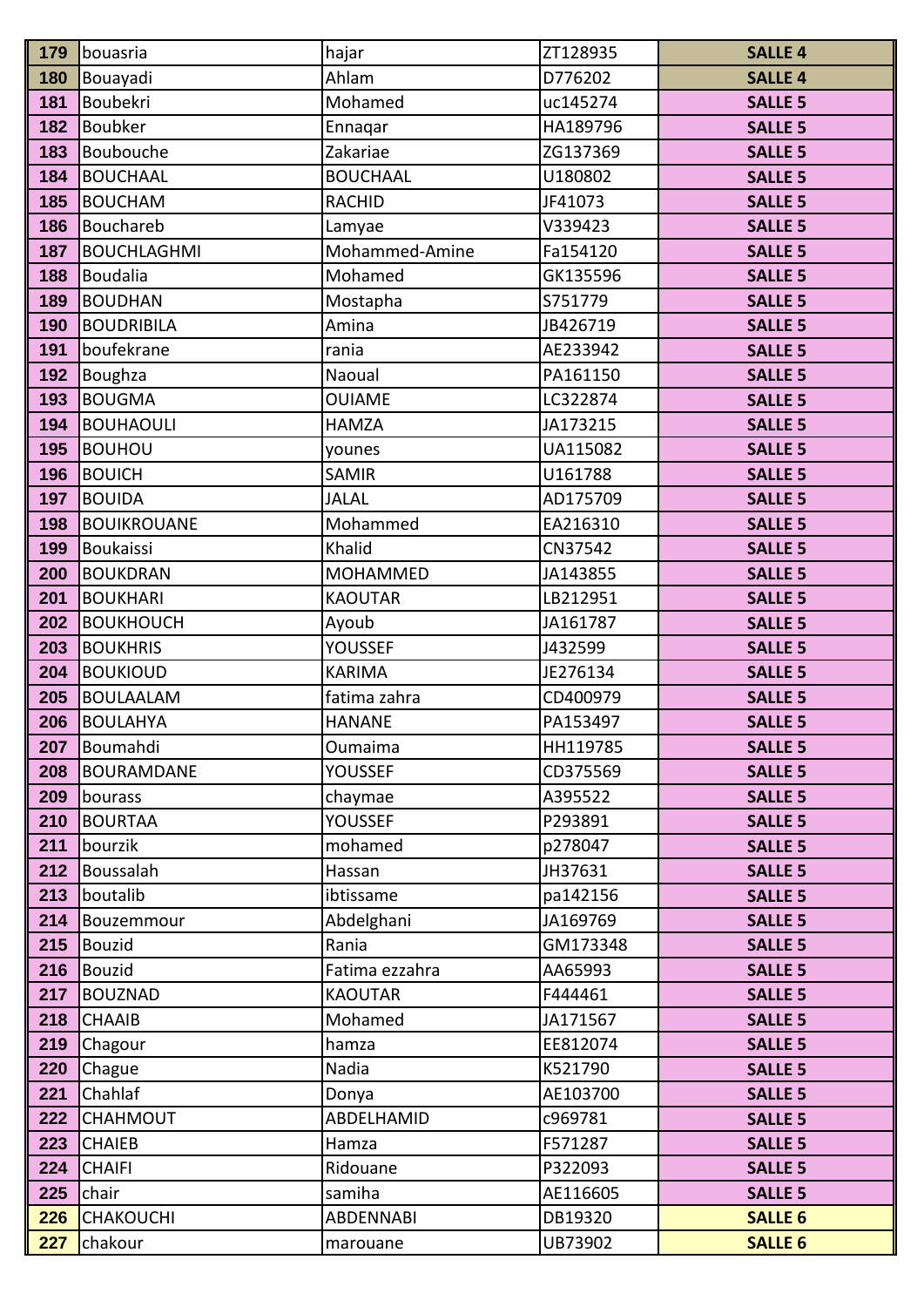| 228        | chamakh                   | khalid               | JB453041  | <b>SALLE 6</b> |
|------------|---------------------------|----------------------|-----------|----------------|
| 229        | <b>CHAMESSI</b>           | Ayoub                | G705437   | <b>SALLE 6</b> |
| 230        | <b>CHARAF</b>             | <b>MOHAMED</b>       | SH172398  | <b>SALLE 6</b> |
| 231        | <b>CHAROUIT</b>           | <b>TARIK</b>         | UA107621  | <b>SALLE 6</b> |
| 232        | chaymae                   | <b>ZEROUKI</b>       | G539186   | <b>SALLE 6</b> |
| 233        | Chefraji                  | <b>Ihsane</b>        | HA211291  | <b>SALLE 6</b> |
| 234        | chemrah                   | hajar                | XA98463   | <b>SALLE 6</b> |
| 235        | <b>CHERKKAOUI DEKKAKI</b> | <b>OMAR</b>          | AB210820  | <b>SALLE 6</b> |
| 236        | <b>CHERRABI</b>           | <b>FATIMA ZAHRAE</b> | FE13634   | <b>SALLE 6</b> |
| 237        | <b>CHERRADI</b>           | Hassan               | DC34754   | <b>SALLE 6</b> |
| 238        | Chiguer                   | Ayoub                | AB647249  | <b>SALLE 6</b> |
| 239        | <b>CHOUKAIRI</b>          | Asmae                | AA34187   | <b>SALLE 6</b> |
| 240        | <b>CHQILI</b>             | Manar                | AD246099  | <b>SALLE 6</b> |
| 241        | <b>CHTIOUI</b>            | <b>DOUNIA</b>        | M594401   | <b>SALLE 6</b> |
| 242        | <b>COUISSI</b>            | <b>TARIK</b>         | GB82812   | <b>SALLE 6</b> |
| 243        | Daanouni                  | Fatima zohra         | UC148841  | <b>SALLE 6</b> |
| 244        | <b>DABBAGHI</b>           | <b>DRISS</b>         | DO12606   | <b>SALLE 6</b> |
| 245        | dalhi                     | salim                | CC38068   | <b>SALLE 6</b> |
| 246        | Damouni                   | Mohamed              | Kb130217  | <b>SALLE 6</b> |
| 247        | Daoudi                    | Zakariae             | CD138275  | <b>SALLE 6</b> |
| 248        | Daoui                     | Soufiane             | Cd328074  | <b>SALLE 6</b> |
| 249        | Daykel                    | Khaoula              | CD 712089 | <b>SALLE 6</b> |
| 250        | <b>DEHBI</b>              | <b>CHIFAA</b>        | SZ8118    | <b>SALLE 6</b> |
| 251        | Dehmej                    | Ismail               | FJ27590   | <b>SALLE 6</b> |
| 252        | Derraa                    | Chaimaa              | Q335177   | <b>SALLE 6</b> |
| 253        | dezaz                     | fouad                | EE374798  | <b>SALLE 6</b> |
| 254        | dib                       | asma                 | JE291286  | <b>SALLE 6</b> |
| 255        | <b>DIOUANI</b>            | Saida                | G628385   | <b>SALLE 6</b> |
| 256        | <b>DKIKA</b>              | SOLAIMANE            | EE740961  | <b>SALLE 6</b> |
| 257        | <b>DRIOUCH</b>            | Meriem               | HH251069  | <b>SALLE 6</b> |
| 258        | <b>DRISSI</b>             | <b>HAJAR</b>         | A445888   | <b>SALLE 6</b> |
| 259        | Drissi el bouzaidi        | Mahmoud              | Zt28614   | <b>SALLE 6</b> |
| <b>260</b> | Driwich                   | <b>Nora</b>          | AA55568   | <b>SALLE 6</b> |
| 261        | <b>ECH CHAMKHANY</b>      | <b>FADOUA</b>        | AE80445   | <b>SALLE 6</b> |
| 262        | <b>ECHCHATAR</b>          | <b>WISSAM</b>        | AE173582  | <b>SALLE 6</b> |
| 263        | edahbi                    | ihssan               | AA93743   | <b>SALLE 6</b> |
| 264        | Edahby                    | Fatima zahra         | AE109277  | <b>SALLE 6</b> |
| 265        | <b>EDAHMANI</b>           | <b>IMAD</b>          | GM165135  | <b>SALLE 6</b> |
| 266        | Eddahabi                  | Nawal                | AE172324  | <b>SALLE 6</b> |
| 267        | <b>EDDALAAOUI</b>         | Ahmed                | JA 133540 | <b>SALLE 6</b> |
| 268        | <b>EGOURDANE</b>          | Amina                | AE683322  | <b>SALLE 6</b> |
| 269        | El ABDELLAOUI             | Mohamed              | S757602   | <b>SALLE 6</b> |
| 270        | <b>EL ACHHAB</b>          | <b>SAFA</b>          | A394597   | <b>SALLE 6</b> |
| 271        | EL AHMADI                 | WISSAL               | AE271506  | <b>SALLE 7</b> |
| 272        | El Alaoui                 | Hasnae               | V 299980  | <b>SALLE 7</b> |
| 273        | EL ALAOUI EL BAHI         | Achraf               | Z483760   | <b>SALLE 7</b> |
| 274        | <b>EL AMARI</b>           | ABDELHAKIM           | AE200926  | <b>SALLE 7</b> |
| 275        | <b>EL AMINE</b>           | Ahmed                | WA140163  | <b>SALLE 7</b> |
| 276        | EL AMRAOUI                | <b>OUMAIMA</b>       | D855265   | <b>SALLE 7</b> |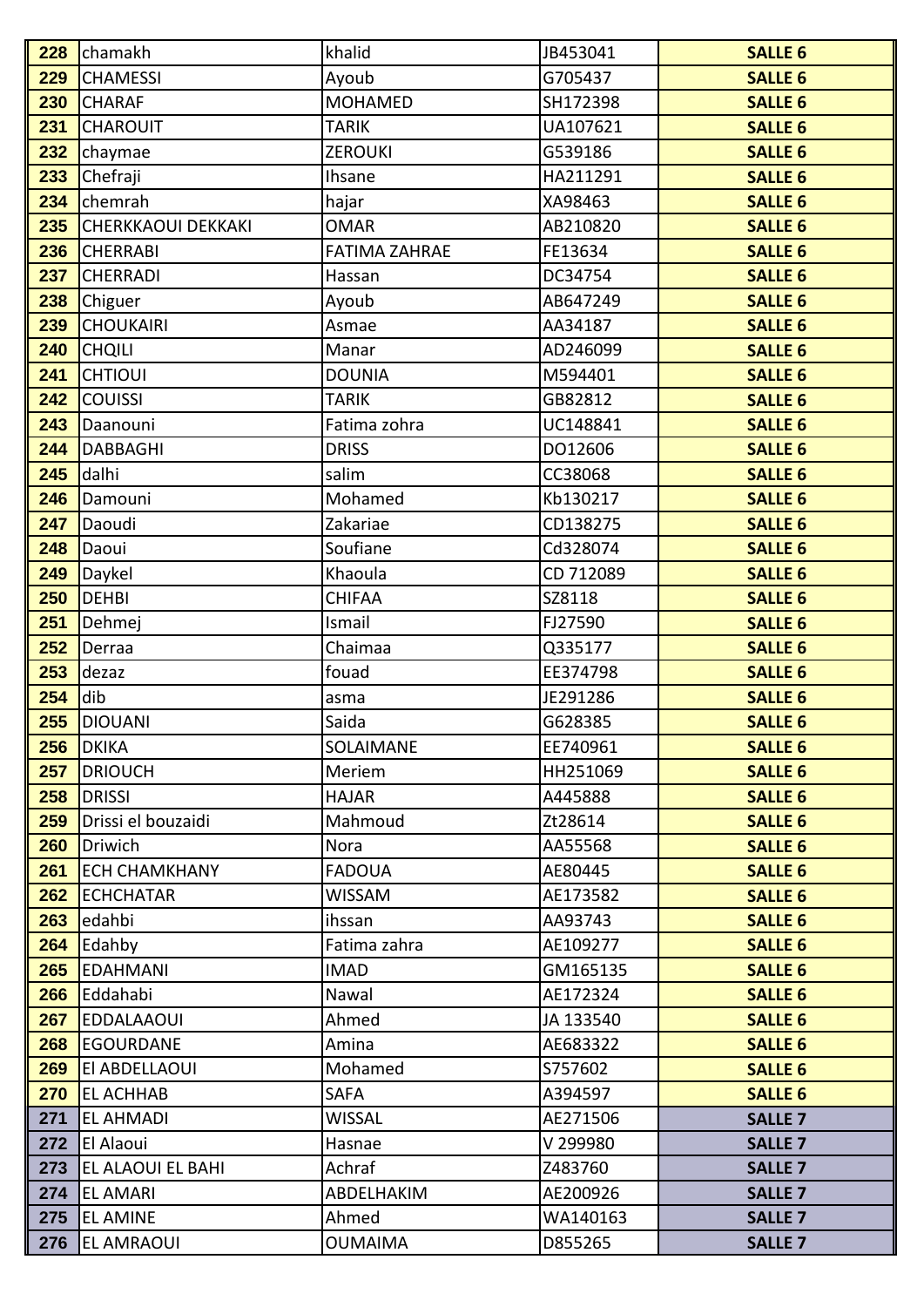| 277 | El amri             | Youssra             | Cd298907 | <b>SALLE 7</b> |
|-----|---------------------|---------------------|----------|----------------|
| 278 | <b>EL AMRI</b>      | <b>ABDELLATIF</b>   | SJ20271  | <b>SALLE 7</b> |
| 279 | <b>EL ANSRI</b>     | <b>AHMED</b>        | qb34025  | <b>SALLE 7</b> |
| 280 | el ayadi            | naoufal             | J432095  | <b>SALLE 7</b> |
| 281 | <b>EL AZIZI</b>     | <b>MOURAD</b>       | CD460973 | <b>SALLE 7</b> |
| 282 | <b>EL BACHIRI</b>   | YASSINE             | OD42760  | <b>SALLE 7</b> |
| 283 | <b>EL BARAZI</b>    | <b>MARWA</b>        | JA165509 | <b>SALLE 7</b> |
| 284 | <b>EL BASOURI</b>   | Chaimaa             | AE162146 | <b>SALLE 7</b> |
| 285 | EL BOUATAOUI        | <b>SALIHA</b>       | AA66513  | <b>SALLE 7</b> |
| 286 | <b>EL BOUKHARI</b>  | Marwane             | AA55790  | <b>SALLE 7</b> |
| 287 | <b>EL BOUSSALY</b>  | <b>SARA</b>         | A440073  | <b>SALLE 7</b> |
| 288 | <b>EL FAKIR</b>     | <b>MOHAMED</b>      | TA134736 | <b>SALLE 7</b> |
| 289 | el ferrassy         | <b>ABDELHAFID</b>   | zt26020  | <b>SALLE 7</b> |
| 290 | <b>EL FERROUN</b>   | <b>YOUSSRA</b>      | LC293094 | <b>SALLE 7</b> |
| 291 | <b>El Fihri</b>     | Hamza               | AD218184 | <b>SALLE 7</b> |
| 292 | <b>EI FOUDIL</b>    | <b>SALIHA</b>       | JD63372  | <b>SALLE 7</b> |
| 293 | el gharbaoui        | el mahdi            | G728760  | <b>SALLE 7</b> |
| 294 | <b>EL GHIAT</b>     | <b>AMAL</b>         | AB812843 | <b>SALLE 7</b> |
| 295 | <b>EL GOUR</b>      | El Mahdi            | X335213  | <b>SALLE 7</b> |
| 296 | El guennouni        | Amin                | ZT146774 | <b>SALLE 7</b> |
| 297 | <b>EL GUESSABI</b>  | <b>AISSA</b>        | AD247263 | <b>SALLE 7</b> |
| 298 | <b>EL HACHEMY</b>   | <b>FATIMA ZAHRA</b> | 1685719  | <b>SALLE 7</b> |
| 299 | el hadad            | arsalane            | IA148039 | <b>SALLE 7</b> |
| 300 | <b>EL HAJJAJI</b>   | <b>ZAYNAB</b>       | AB613802 | <b>SALLE 7</b> |
| 301 | <b>EL HANAFI</b>    | <b>OUMAIMA</b>      | AA63342  | <b>SALLE 7</b> |
| 302 | <b>EL HARBILI</b>   | ABDELJALIL          | GK95951  | <b>SALLE 7</b> |
| 303 | El hasnaoui         | Abdelmajid          | P287514  | <b>SALLE 7</b> |
| 304 | <b>EL HASSAK</b>    | <b>SOUFIAN</b>      | QB32039  | <b>SALLE 7</b> |
| 305 | <b>EL HILALI</b>    | Mohamed             | S742845  | <b>SALLE 7</b> |
| 306 | el houdaigui        | hajar               | AE84900  | <b>SALLE 7</b> |
| 307 | <b>EL HOUSSAIMI</b> | Mohammed            | AE163998 | <b>SALLE 7</b> |
| 308 | El Jaouhary         | Widad               | 1699256  | <b>SALLE 7</b> |
| 309 | <b>EL KADDOURI</b>  | <b>AHMED</b>        | GM147786 | <b>SALLE 7</b> |
| 310 | <b>EL KALEI</b>     | ABDELFETTAH         | gb230516 | <b>SALLE 7</b> |
| 311 | El karam            | Jaouad              | CD235684 | <b>SALLE 7</b> |
| 312 | <b>EL KHAIRI</b>    | <b>NEZHA</b>        | AD192879 | <b>SALLE 7</b> |
| 313 | El khalil           | Naoual              | AS1172   | <b>SALLE 7</b> |
| 314 | <b>EL KHAMLICHI</b> | <b>OMAMA</b>        | K559027  | <b>SALLE 7</b> |
| 315 | <b>EL KHARRAZ</b>   | Mohamed             | GM184978 | <b>SALLE 7</b> |
| 316 | <b>EL KINANY</b>    | <b>HANANE</b>       | IB236070 | <b>SALLE 8</b> |
| 317 | el koudri           | youssef             | AE175610 | <b>SALLE 8</b> |
| 318 | El Mahdi Mbarki     | El Mahdi            | F591302  | <b>SALLE 8</b> |
| 319 | EL MAKHCHOUNI       | <b>HAFIDA</b>       | JY23186  | <b>SALLE 8</b> |
| 320 | <b>EL MATKOUN</b>   | Soufiane            | HH52201  | <b>SALLE 8</b> |
| 321 | <b>EL MECHERFI</b>  | <b>ZAKARIA</b>      | M583933  | <b>SALLE 8</b> |
| 322 | el mghari           | lamyae              | CD742893 | <b>SALLE 8</b> |
| 323 | el montacer         | houssine            | AA36216  | <b>SALLE 8</b> |
| 324 | EL MOUJAHID         | <b>BOUBKAR</b>      | CD650197 | <b>SALLE 8</b> |
| 325 | El mrhaini          | Najla               | J479159  | <b>SALLE 8</b> |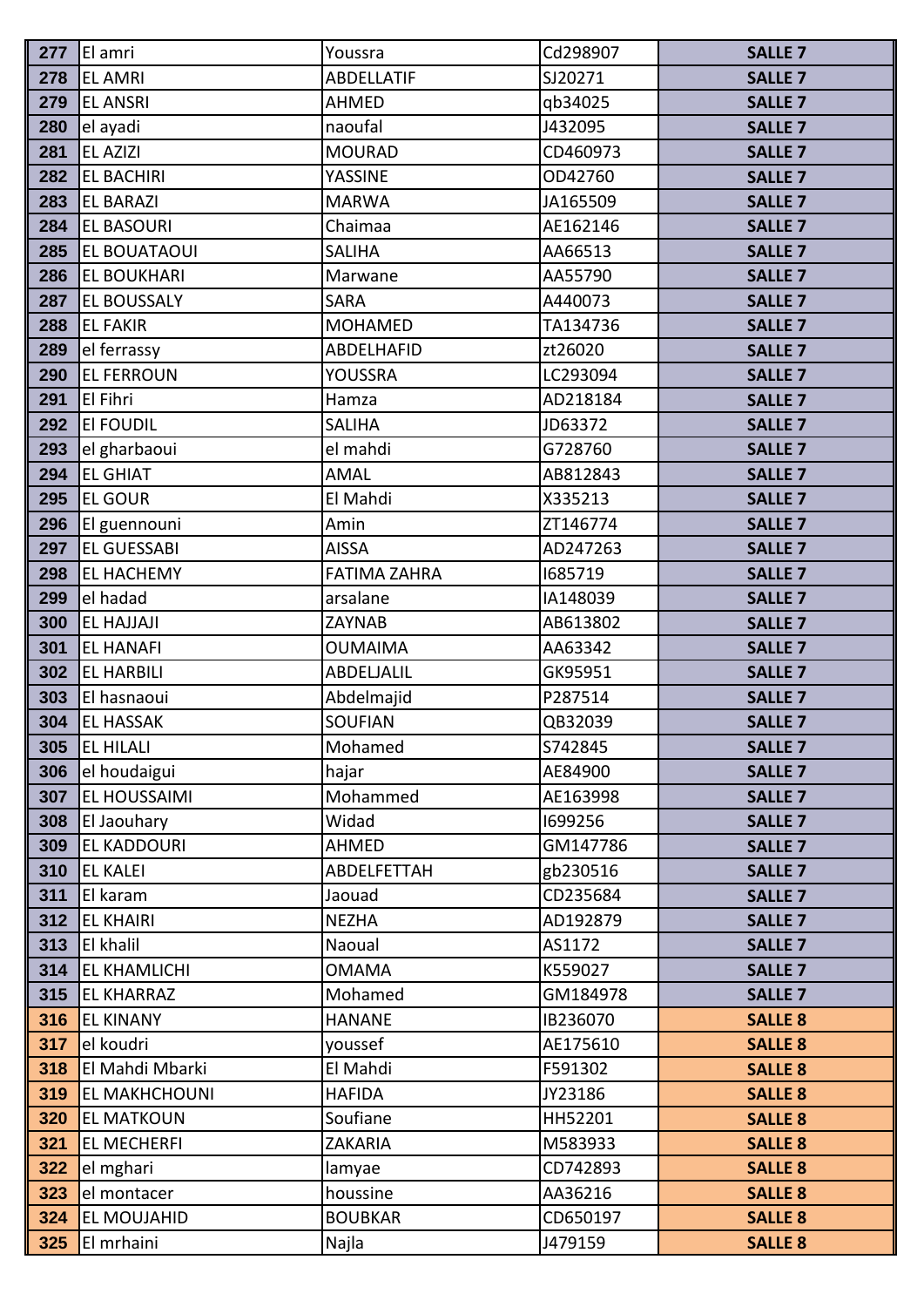| 326        | <b>EL MYLY</b>        | ALI                        | JK2499              | <b>SALLE 8</b>                   |
|------------|-----------------------|----------------------------|---------------------|----------------------------------|
| 327        | <b>EL OUADI</b>       | <b>YOUSSEF</b>             | AE254529            | <b>SALLE 8</b>                   |
| 328        | EL ouahmani           | abdelghani                 | PA221780            | <b>SALLE 8</b>                   |
| 329        | <b>EL OUASSIF</b>     | ABDERRAHMANE               | EB160181            | <b>SALLE 8</b>                   |
| 330        | El our                | Houssam                    | AE70694             | <b>SALLE 8</b>                   |
| 331        | El rhiouane           | Safia                      | U183060             | <b>SALLE 8</b>                   |
| 332        | El yamani             | <b>IBRAHIM</b>             | CD368450            | <b>SALLE 8</b>                   |
| 333        | <b>EL-ABID OMRANI</b> | RAHIMA                     | QA166371            | <b>SALLE 8</b>                   |
| 334        | Elalami               | Imane                      | AE73100             | <b>SALLE 8</b>                   |
| 335        | <b>EL-ANNABY</b>      | <b>HANANE</b>              | TA112204            | <b>SALLE 8</b>                   |
| 336        | elaouni               | souad                      | AB350320            | <b>SALLE 8</b>                   |
| 337        | Elayachi              | <b>Tarik</b>               | TA90768             | <b>SALLE 8</b>                   |
| 338        | <b>ELAZZOUZI</b>      | <b>OUMELKHAIR</b>          | x291664             | <b>SALLE 8</b>                   |
| 339        | elbourhari            | abdelaaziz                 | UA81943             | <b>SALLE 8</b>                   |
| 340        | <b>ELBOUSIYDY</b>     | <b>SAIDA</b>               | P313170             | <b>SALLE 8</b>                   |
| 341        | Elfoua                | Lahcen                     | JA89113             | <b>SALLE 8</b>                   |
| 342        | <b>ELGHARFI</b>       | <b>HAMZA</b>               | P290942             | <b>SALLE 8</b>                   |
| 343        | elghazali             | laila                      | AE98953             | <b>SALLE 8</b>                   |
| 344        | Elghazi               | Mustapha                   | AE224053            | <b>SALLE 8</b>                   |
| 345        | Elghollaich           | Nouhaila                   | R365176             | <b>SALLE 8</b>                   |
| 346        | elgoul                | taha                       | EE747542            | <b>SALLE 8</b>                   |
| 347        | elhamdya              | rabab                      | WA181821            | <b>SALLE 8</b>                   |
| 348        | <b>EL-HANAFI</b>      | SOUMAYA                    | CD597368            | <b>SALLE 8</b>                   |
| 349        | elhanine              | sanae                      | AD235028            | <b>SALLE 8</b>                   |
| 350        | ELHAYYANI             | <b>FADOUA</b>              | D239310             | <b>SALLE 8</b>                   |
| 351        | elhidaoui             | ayoub                      | y432066             | <b>SALLE 8</b>                   |
| 352        | <b>ELJJAAFER</b>      | AHMED                      | HH51337             | <b>SALLE 8</b>                   |
| 353        | Elkacimi              | Khadija                    | BK291528            | <b>SALLE 8</b>                   |
| 354        | <b>EL-KAID</b>        | <b>OUADIE</b>              | R349829             | <b>SALLE 8</b>                   |
| 355        | <b>EL-KHARRAK</b>     | <b>OTMANE</b>              | CD400960            | <b>SALLE 8</b>                   |
| 356        | <b>ELKIHEL</b>        | ABDERRAHMANE               | AA35715             | <b>SALLE 8</b>                   |
| 357        | <b>EL-KORCHI</b>      | <b>OUMAIMA</b>             | CD701326            | <b>SALLE 8</b>                   |
| 358        | EL-LAHOUA             | <b>ASMA</b>                | JB480536            | <b>SALLE 8</b>                   |
| 359        | elmahi                | ibtissam                   | UB66082             | <b>SALLE 8</b>                   |
| 360        | <b>ELMAKKI</b>        | <b>AHMED</b>               | SH190696            | <b>SALLE 8</b>                   |
| 361        | El-marjany            | Anas                       | ZT126374            | <b>SALLE 9</b>                   |
| 362        | elmekkaoui            | khalid                     | X252721             | <b>SALLE 9</b>                   |
| 363        | <b>ELMENHI</b>        | SALMA                      | Q314815             | <b>SALLE 9</b>                   |
| 364        | elmestary             | Noura                      | CB264846            | <b>SALLE 9</b>                   |
| 365        | <b>ELMOUARRIF</b>     | ABDELKARIM                 | BH334098            | <b>SALLE 9</b>                   |
| 366        | Elouar                | <b>Mohamed Amine</b>       | GN173191            | <b>SALLE 9</b>                   |
| 367        | <b>ELOUARDI</b>       | <b>MERYEM</b>              | HH150491            | <b>SALLE 9</b>                   |
| 368        | EL-YAZAMI             | <b>SALOUA</b>              | D822838             | <b>SALLE 9</b>                   |
| 369        | <b>EN-NAHI</b>        | <b>AYOUB</b>               | AE84798             | <b>SALLE 9</b>                   |
| 370        | <b>ENNOUIDRATE</b>    | <b>ISMAIL</b>              | EE786932            | <b>SALLE 9</b>                   |
| 371<br>372 | Erraji                | <b>Bouchra</b><br>El.mehdi | JF49136<br>CD486428 | <b>SALLE 9</b><br><b>SALLE 9</b> |
| 373        | Er'raji               | <b>SARA</b>                | AA41014             |                                  |
|            | <b>ERRAZQI</b>        |                            |                     | <b>SALLE 9</b>                   |
| 374        | <b>ERRAZY</b>         | <b>NIZAR</b>               | MA134310            | <b>SALLE 9</b>                   |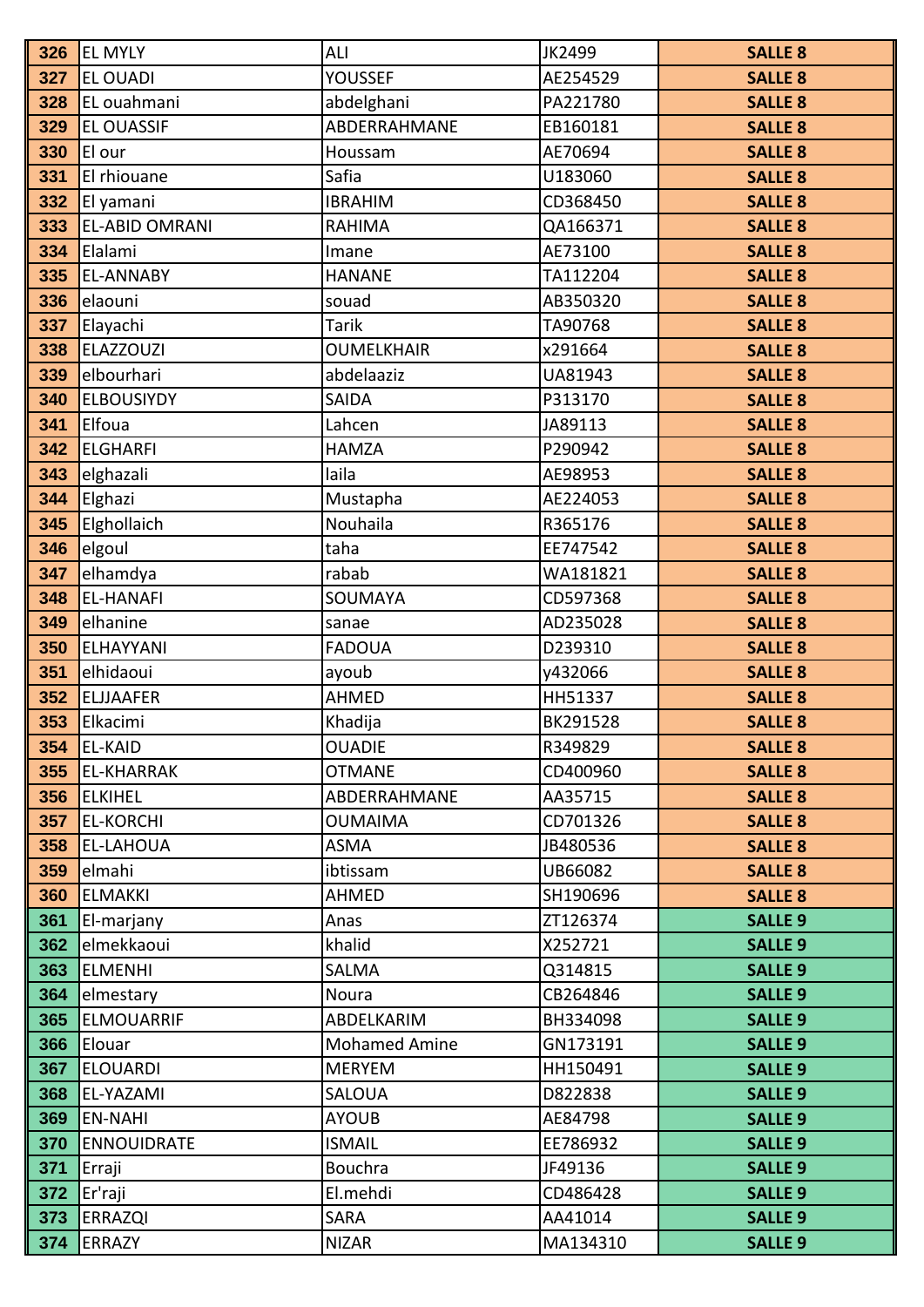| 375 | ER-RHIF           | <b>HAFIDA</b>         | Z422978  | <b>SALLE 9</b>  |
|-----|-------------------|-----------------------|----------|-----------------|
| 376 | <b>ES SALHI</b>   | ABDERRAHMANE          | P236575  | <b>SALLE 9</b>  |
| 377 | <b>ESLIMANI</b>   | Noureddine            | CB246208 | <b>SALLE 9</b>  |
| 378 | <b>ESSAKHI</b>    | <b>KHADIJA</b>        | JB481334 | <b>SALLE 9</b>  |
| 379 | esskarem          | soufiane              | AA60101  | <b>SALLE 9</b>  |
| 380 | <b>ESSOUALI</b>   | <b>SARA</b>           | AD273481 | <b>SALLE 9</b>  |
| 381 | <b>ES-SRRAH</b>   | <b>ISMAIL</b>         | JA159963 | <b>SALLE 9</b>  |
| 382 | ettalbi           | omar                  | SH175666 | <b>SALLE 9</b>  |
| 383 | <b>EZANIFI</b>    | mohamed               | P231635  | <b>SALLE 9</b>  |
| 384 | <b>EZZOUHAIRI</b> | <b>OUMAIMA</b>        | BK682437 | <b>SALLE 9</b>  |
| 385 | <b>FAARISSI</b>   | ZAKARYAE              | CB267678 | <b>SALLE 9</b>  |
| 386 | <b>FADDI</b>      | <b>FATIMA EZZAHRA</b> | AD282514 | <b>SALLE 9</b>  |
| 387 | <b>FADILI</b>     | abderrahim            | V262737  | <b>SALLE 9</b>  |
| 388 | fadwa             | Asseddik              | S773672  | <b>SALLE 9</b>  |
| 389 | <b>FAHD</b>       | <b>SADIK</b>          | AE176239 | <b>SALLE 9</b>  |
| 390 | fahde             | ayoub                 | AE120567 | <b>SALLE 9</b>  |
| 391 | fahim             | kaoutar               | UA101548 | <b>SALLE 9</b>  |
| 392 | fahmi             | hasna                 | JA152418 | <b>SALLE 9</b>  |
| 393 | Faidoulle         | Siham                 | LC311324 | <b>SALLE 9</b>  |
| 394 | <b>FAIK</b>       | Meryam                | V312312  | <b>SALLE 9</b>  |
| 395 | <b>FARDI</b>      | <b>ASMAE</b>          | S747204  | <b>SALLE 9</b>  |
| 396 | <b>FARES</b>      | <b>JIHANE</b>         | AB275355 | <b>SALLE 9</b>  |
| 397 | <b>FARHAN</b>     | Asmae                 | AD240991 | <b>SALLE 9</b>  |
| 398 | farouk            | ibtissame             | CB321322 | <b>SALLE 9</b>  |
| 399 | Farouss           | Ouafaa                | HH13434  | <b>SALLE 9</b>  |
| 400 | Fatima Ezahra     | <b>EL BAKRI</b>       | BJ380159 | <b>SALLE 9</b>  |
| 401 | Fegrouch          | Fouzia                | AA24652  | <b>SALLE 9</b>  |
| 402 | fehma             | loubna                | UA99045  | <b>SALLE 9</b>  |
| 403 | Fellah            | <b>SALIM</b>          | ZT107756 | <b>SALLE 9</b>  |
| 404 | fennych           | souad                 | EE593943 | <b>SALLE 9</b>  |
| 405 | filali            | jihane                | AA48044  | <b>SALLE 9</b>  |
| 406 | foullousse        | ikram                 | AD283998 | <b>SALLE 10</b> |
| 407 | Gamgami           | Ikram                 | S701774  | <b>SALLE 10</b> |
| 408 | gangaffou         | Souad                 | HA219178 | <b>SALLE 10</b> |
| 409 | Garah             | Assia                 | Q333875  | <b>SALLE 10</b> |
| 410 | <b>GHADACHE</b>   | <b>IHSAN</b>          | LA140339 | <b>SALLE 10</b> |
| 411 | gharbaoui         | ikram                 | cd602749 | <b>SALLE 10</b> |
| 412 | Gharrasse         | Zakaria               | AE149318 | <b>SALLE 10</b> |
| 413 | Ghatas            | Ghita                 | UA115111 | <b>SALLE 10</b> |
| 414 | <b>GHOUZLAN</b>   | <b>HANAA</b>          | GI2015   | <b>SALLE 10</b> |
| 415 | graouna           | kawtar                | AD254413 | <b>SALLE 10</b> |
| 416 | Grine             | Dounia                | GK136384 | <b>SALLE 10</b> |
| 417 | Grini             | Issam                 | AD231001 | <b>SALLE 10</b> |
| 418 | <b>GTAYBI</b>     | Fatima Zahra          | AE105641 | <b>SALLE 10</b> |
| 419 | <b>GUERRID</b>    | EL MEHDI              | F543145  | <b>SALLE 10</b> |
| 420 | <b>HACHAMI</b>    | MOULAY HICHAM         | SH117728 | <b>SALLE 10</b> |
| 421 | <b>HACHCHOUCH</b> | <b>MOURAD</b>         | AA90853  | <b>SALLE 10</b> |
| 422 | Haddad            | <b>CHADIA</b>         | AE173000 | <b>SALLE 10</b> |
| 423 | <b>HADDOUCHI</b>  | <b>BRAHIM</b>         | UA76628  | <b>SALLE 10</b> |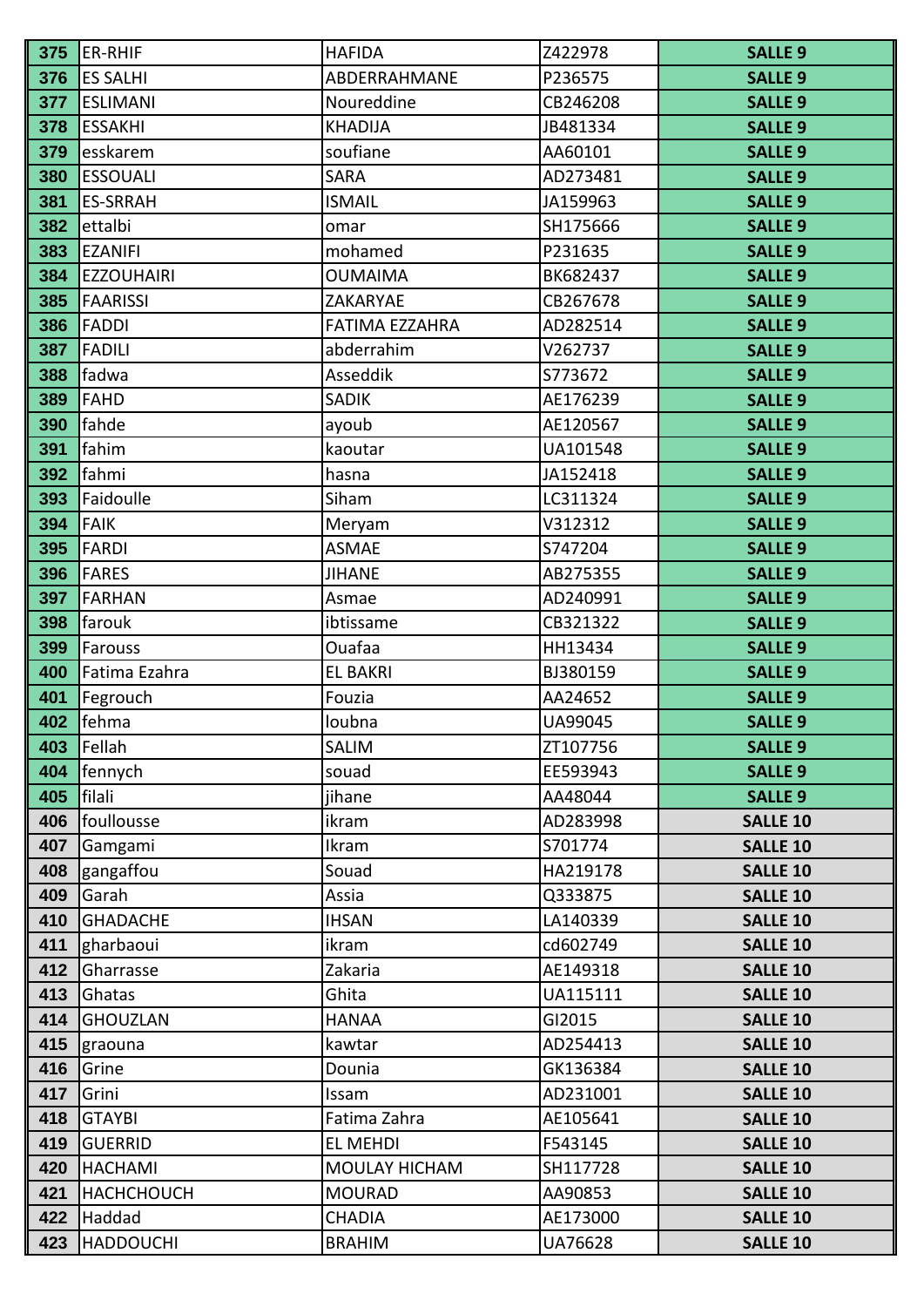| 424 | <b>HADDOUDA</b>  | Ayoub                 | Cd199630 | <b>SALLE 10</b> |
|-----|------------------|-----------------------|----------|-----------------|
| 425 | Hafid            | <b>Mohammed Amine</b> | AE101701 | <b>SALLE 10</b> |
| 426 | <b>HAFID</b>     | <b>RAJAA</b>          | AD266694 | <b>SALLE 10</b> |
| 427 | <b>HAFSI</b>     | Hamid                 | J431246  | <b>SALLE 10</b> |
| 428 | Hajar            | Chnider               | BK297365 | <b>SALLE 10</b> |
| 429 | hajjouj          | abdelhadi             | wa197167 | <b>SALLE 10</b> |
| 430 | <b>HALLA</b>     | <b>FATIMA</b>         | JE301216 | <b>SALLE 10</b> |
| 431 | <b>HALLOUMI</b>  | Hajar                 | AE260262 | <b>SALLE 10</b> |
| 432 | hamak            | ayoub                 | G708212  | <b>SALLE 10</b> |
| 433 | <b>HAMDAOUI</b>  | <b>HAFID</b>          | FH56333  | <b>SALLE 10</b> |
| 434 | <b>HAMMANI</b>   | <b>ZINEB</b>          | QA160478 | <b>SALLE 10</b> |
| 435 | Hammat           | Hadda                 | X395816  | <b>SALLE 10</b> |
| 436 | <b>HAMMI</b>     | <b>HIND</b>           | DJ22098  | <b>SALLE 10</b> |
| 437 | Hammouda         | Amal                  | AA82961  | <b>SALLE 10</b> |
| 438 | Hamouarab        | Hajar                 | HH6048   | <b>SALLE 10</b> |
| 439 | <b>HAMRITI</b>   | YASSINE               | AD227046 | <b>SALLE 10</b> |
| 440 | <b>HAMZA</b>     | <b>HAMZA</b>          | WA227174 | <b>SALLE 10</b> |
| 441 | hanfouri         | bouchra               | D894248  | <b>SALLE 10</b> |
| 442 | hannoud          | safae                 | AE171352 | <b>SALLE 10</b> |
| 443 | <b>HARHARI</b>   | <b>HAFSSA</b>         | D997292  | <b>SALLE 10</b> |
| 444 | <b>HARMAK</b>    | ZAKARIAE              | GN225610 | <b>SALLE 10</b> |
| 445 | <b>HAROUCHE</b>  | <b>MOUHCINE</b>       | v298783  | <b>SALLE 10</b> |
| 446 | hasnae           | Dardour               | CN1051   | <b>SALLE 10</b> |
| 447 | hasnaoui         | hajar                 | U189648  | <b>SALLE 10</b> |
| 448 | hasnaoui         | hajar                 | UA107078 | <b>SALLE 10</b> |
| 449 | <b>HATTANE</b>   | Yassine               | V290852  | <b>SALLE 10</b> |
| 450 | hbibi            | chaikhe sidi boubkkar | SH124137 | <b>SALLE 10</b> |
| 451 | hida             | samir                 | JE280557 | <b>SALLE 11</b> |
| 452 | hilali           | aziz                  | PA213263 | <b>SALLE 11</b> |
| 453 | <b>HILALI</b>    | <b>ZAHRA</b>          | BJ280216 | <b>SALLE 11</b> |
| 454 | Hilali           | Youssouf              | U158870  | <b>SALLE 11</b> |
| 455 | himmi            | driss                 | DA94973  | <b>SALLE 11</b> |
| 456 | hizem            | hind                  | EE361041 | <b>SALLE 11</b> |
| 457 | <b>HMIZA</b>     | <b>KAMAL</b>          | GB175146 | <b>SALLE 11</b> |
| 458 | Hlal             | Latifa                | Lc320512 | <b>SALLE 11</b> |
| 459 | Houari           | Omar                  | CD189840 | <b>SALLE 11</b> |
| 460 | Houbbane         | Achraf                | S774628  | <b>SALLE 11</b> |
| 461 | <b>HOUSSAINI</b> | <b>NOUREDDINE</b>     | JD67044  | <b>SALLE 11</b> |
| 462 | hroch            | driss                 | AE13823  | <b>SALLE 11</b> |
| 463 | Hti              | Majda                 | UA105008 | <b>SALLE 11</b> |
| 464 | iberhen          | yasmine               | AA41065  | <b>SALLE 11</b> |
| 465 | ibn moussa       | nihad                 | LC314446 | <b>SALLE 11</b> |
| 466 | ibrahimi         | hajar                 | AE84607  | <b>SALLE 11</b> |
| 467 | <b>ICHOU</b>     | Yassine               | JK13603  | <b>SALLE 11</b> |
| 468 | <b>IDBIHI</b>    | Abdellah              | JE272494 | <b>SALLE 11</b> |
| 469 | <b>IDDER</b>     | <b>EL HOUCINE</b>     | AA62846  | <b>SALLE 11</b> |
| 470 | <b>IDHAKI</b>    | <b>IKRAM</b>          | AE107070 | <b>SALLE 11</b> |
| 471 | <b>IDOUFKIR</b>  | Mustafa               | HH115478 | <b>SALLE 11</b> |
| 472 | <b>IDRISSI</b>   | <b>IKRAM</b>          | AE201931 | <b>SALLE 11</b> |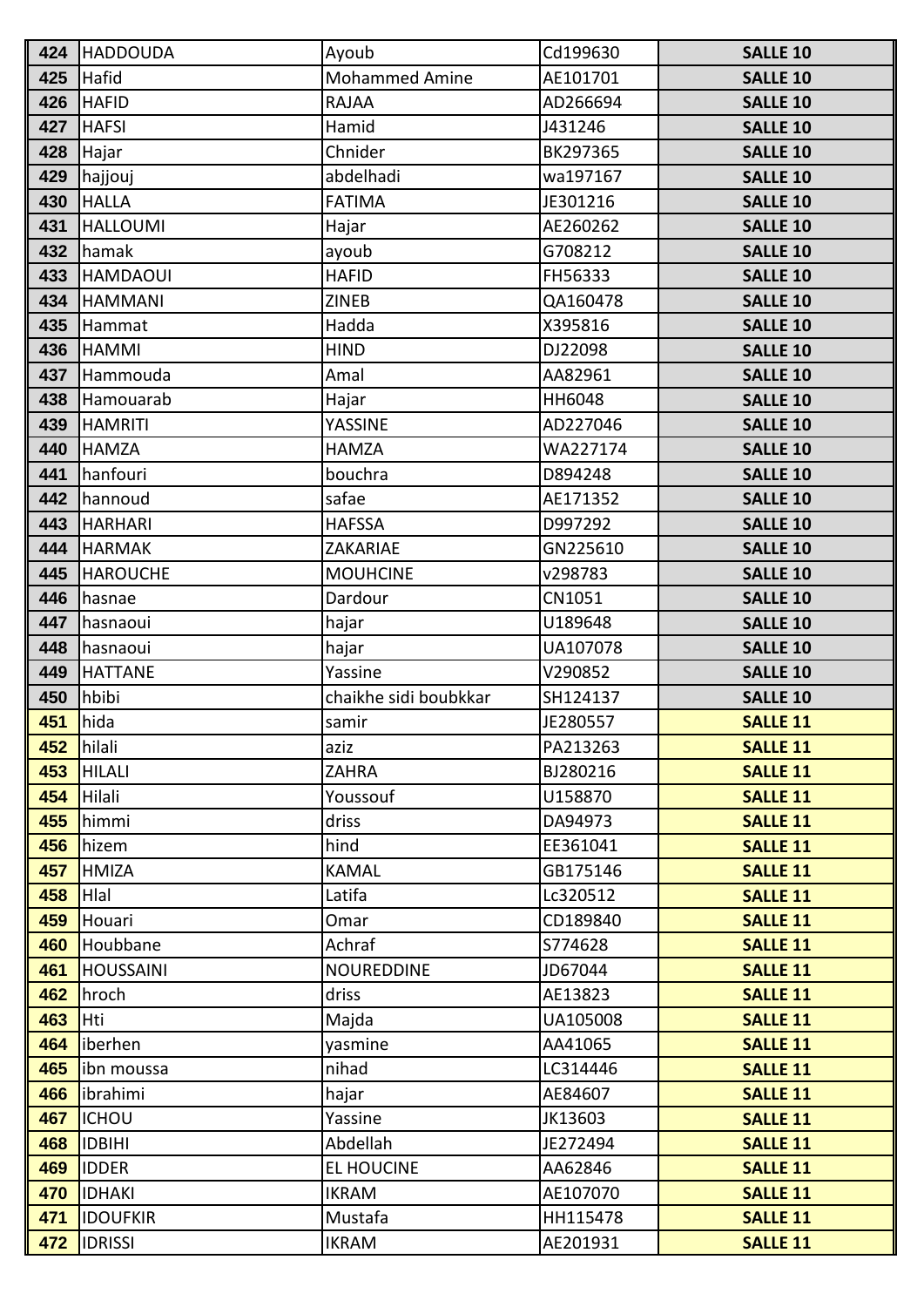| 473 | idrissi azami                     | ferdaous                  | CD587301            | <b>SALLE 11</b>                    |
|-----|-----------------------------------|---------------------------|---------------------|------------------------------------|
| 474 | lighaz                            | khadija                   | AE174683            | <b>SALLE 11</b>                    |
| 475 | Ihabi                             | Laila                     | J522666             | <b>SALLE 11</b>                    |
| 476 | illarzg                           | fatima-ezzahra            | JC500348            | <b>SALLE 11</b>                    |
| 477 | <b>INIGRAGE</b>                   | <b>ILIAS</b>              | L556397             | <b>SALLE 11</b>                    |
| 478 | <b>INNOU</b>                      | <b>HAJAR</b>              | U188726             | <b>SALLE 11</b>                    |
| 479 | Inou                              | Jihan                     | P290853             | <b>SALLE 11</b>                    |
| 480 | Irbaine                           | <b>Mohamed Amine</b>      | BJ418695            | <b>SALLE 11</b>                    |
| 481 | <b>ISMAAILI</b>                   | <b>SIDI ERRAGUEB</b>      | SJ22715             | <b>SALLE 11</b>                    |
| 482 | <b>JAAFARI</b>                    | SOUKAINA                  | AA67726             | <b>SALLE 11</b>                    |
| 483 | JAAFRANE                          | Ilyass                    | P335291             | <b>SALLE 11</b>                    |
| 484 | <b>JALAL</b>                      | <b>AIMAD</b>              | OD46800             | <b>SALLE 11</b>                    |
| 485 | <b>JANUS</b>                      | <b>SARRA</b>              | L436321             | <b>SALLE 11</b>                    |
| 486 | ljerri                            | abdelfettah               | AA12365             | <b>SALLE 11</b>                    |
| 487 | JOUILLA                           | Ayoub                     | da93569             | <b>SALLE 11</b>                    |
| 488 | <i>s</i> jourjour                 | ghizlane                  | CB283378            | <b>SALLE 11</b>                    |
| 489 | kabbouch                          | Nihad                     | UB83263             | <b>SALLE 11</b>                    |
| 490 | KABIL                             | <b>AHMED</b>              | fb56052             | <b>SALLE 11</b>                    |
| 491 | <b>KACHAB</b>                     | Mohammed                  | JZ3576              | <b>SALLE 11</b>                    |
| 492 | KACHMAR                           | Meryem                    | F580658             | <b>SALLE 11</b>                    |
| 493 | KACIMI                            | <b>OUMAIMA</b>            | CN25006             | <b>SALLE 11</b>                    |
| 494 | KADIR                             | SAAD                      | GK139640            | <b>SALLE 11</b>                    |
| 495 | KADIRI                            | <b>NAIMA</b>              | DA66458             | <b>SALLE 11</b>                    |
| 496 | KADOURI                           | <b>ISMAIL</b>             | UB90815             | <b>SALLE 11</b>                    |
| 497 | <b>I</b> karim                    | mohammed                  | JB453256            | <b>SALLE 12</b>                    |
|     |                                   |                           |                     |                                    |
|     | 498 KARKOUCH                      | <b>FAIZA</b>              | UA114683            | <b>SALLE 12</b>                    |
| 499 | <b>IKARRAS</b>                    | YASMINE                   | J516056             | <b>SALLE 12</b>                    |
| 500 | <b>IKARROUM</b>                   | <b>MOHCINE</b>            | CN1338              | <b>SALLE 12</b>                    |
|     | <b>501 KASBAOUI</b>               | <b>ZAKARIA</b>            | CN6618              | <b>SALLE 12</b>                    |
|     | 502  kasmi                        | mohammed                  | FA161526            | <b>SALLE 12</b>                    |
|     | 503 Ikatar                        | houda                     | L621892             | <b>SALLE 12</b>                    |
|     | <b>504 KHACHIN</b>                | <b>NOUHAILA</b>           | LC293815            | <b>SALLE 12</b>                    |
|     | 505  Khadiri                      | Fatima                    | GJ25870             | <b>SALLE 12</b>                    |
|     | 506 KHALFI                        | <b>OMAR</b>               | DA86813             | <b>SALLE 12</b>                    |
|     | 507 Khalil                        | <b>Brahim</b>             | AE117765            | <b>SALLE 12</b>                    |
|     | <b>508 KHANOUR</b>                | LOUBNA                    | UB86546             | <b>SALLE 12</b>                    |
|     | <b>509 KHAOUA</b>                 | <b>CHAIMAE</b>            | CD691109            | <b>SALLE 12</b>                    |
|     | <b>510 KHARROUB</b>               | <b>TAOUFIK</b>            | LA153635            | <b>SALLE 12</b>                    |
|     | <b>511 KHATTAB</b>                | Mounia                    | U176850             | <b>SALLE 12</b>                    |
|     | 512 Khouda                        | Mohammed                  | D942616             | <b>SALLE 12</b>                    |
|     | <b>513 KHOUITA</b>                | <b>AZIZ</b>               | G910522             | <b>SALLE 12</b>                    |
|     | <b>514 KHOULALI</b>               | Mansoura                  | F446874             | <b>SALLE 12</b>                    |
|     | $515$   kiouch                    | kamal                     | P285322             | <b>SALLE 12</b>                    |
|     | $516$   aabid                     | ouijdane                  | LE24539             | <b>SALLE 12</b>                    |
|     | $517$   laafar                    | zineb                     | BJ442965            | <b>SALLE 12</b>                    |
| 518 | LAAJEL                            | SARAH                     | AB820344            | <b>SALLE 12</b>                    |
| 519 | <b>Ilaamiri</b>                   | ayoub                     | LB209953            | <b>SALLE 12</b>                    |
| 520 | <b>ILAARICH</b><br>521  Laaroussi | <b>EL HABIB</b><br>Fatima | v307536<br>CD100311 | <b>SALLE 12</b><br><b>SALLE 12</b> |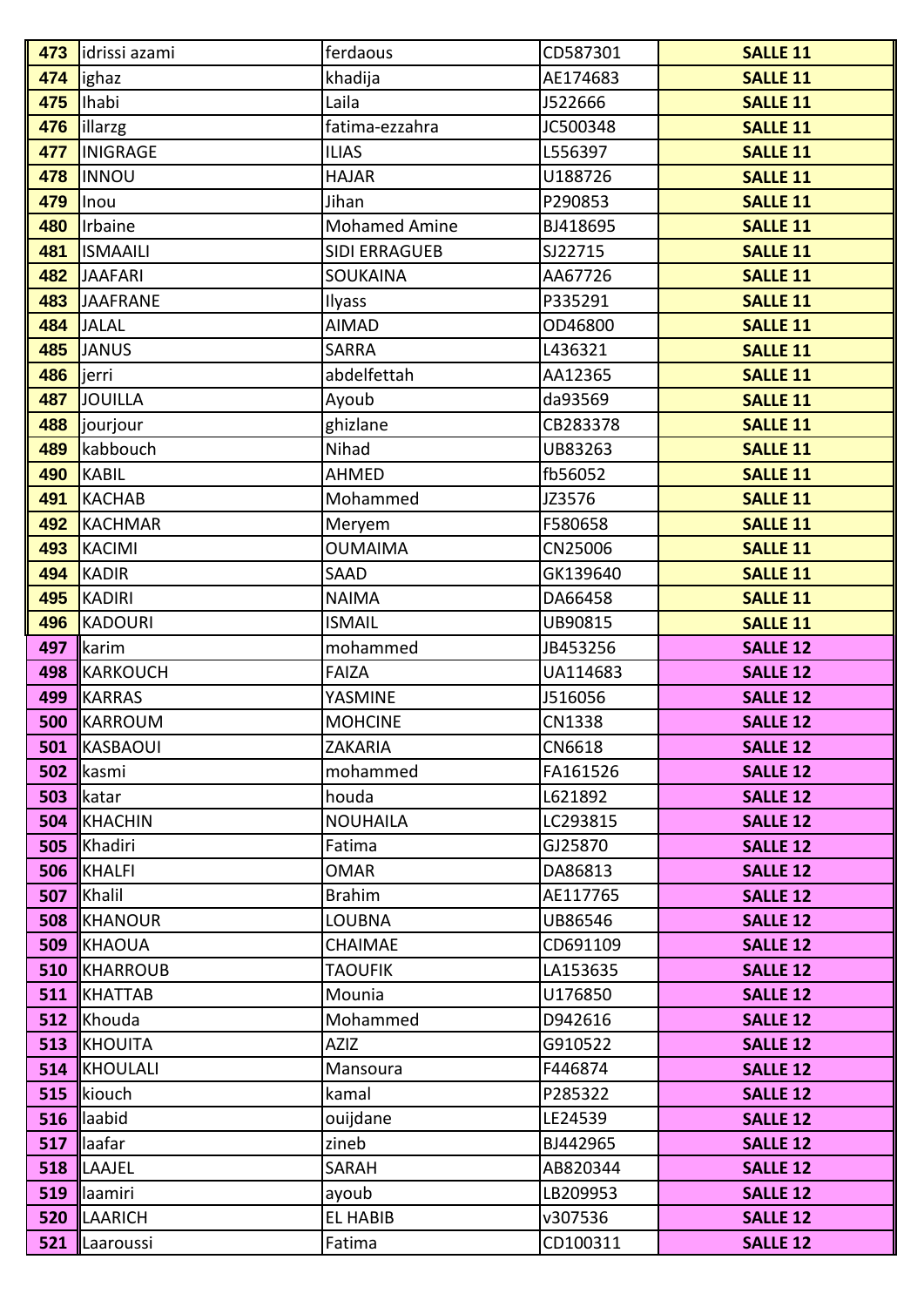|                   | <b>522 ILAASSABI</b>                          | Maha           | AE127413            | <b>SALLE 12</b>                    |
|-------------------|-----------------------------------------------|----------------|---------------------|------------------------------------|
|                   | <b>523 ILABBASSI</b>                          | Ismail         | Y413574             | <b>SALLE 12</b>                    |
|                   | 524  LABZAR                                   | <b>ZINEB</b>   | M524856             | <b>SALLE 12</b>                    |
|                   | <b>525 ILACHHAB</b>                           | AYMANE         | QA162155            | <b>SALLE 12</b>                    |
|                   | 526 <b>laghmam</b>                            | kaoutar        | CD588191            | <b>SALLE 12</b>                    |
|                   | <b>527  LAGHRIB</b>                           | Wafae          | AE222052            | <b>SALLE 12</b>                    |
|                   | 528 ILahbichi                                 | <b>Basma</b>   | LB213142            | <b>SALLE 12</b>                    |
|                   | <b>529  LAHLOU</b>                            | <b>RABIA</b>   | EC35470             | <b>SALLE 12</b>                    |
|                   | <b>530  LAHLOU</b>                            | <b>KHAOULA</b> | AE233583            | <b>SALLE 12</b>                    |
|                   | 531 <b>I</b> lakaibi                          | jaouad         | p323939             | <b>SALLE 12</b>                    |
|                   | 532  LAKHAL                                   | <b>MOUNIR</b>  | AA43179             | <b>SALLE 12</b>                    |
|                   | 533  LAKHDAR                                  | Meryem         | A741738             | <b>SALLE 12</b>                    |
|                   | 534  LAKHFIF                                  | Abdallah       | JB445548            | <b>SALLE 12</b>                    |
|                   | 535 Illamallam                                | mohamed        | DO49141             | <b>SALLE 12</b>                    |
|                   | 536  LAMHAMDI                                 | <b>HANANE</b>  | Q228882             | <b>SALLE 12</b>                    |
|                   | <b>537 ILAMHAMDI</b>                          | <b>ISSAM</b>   | ID69629             | <b>SALLE 12</b>                    |
|                   | 538  LAMRABTI                                 | <b>SALMA</b>   | AA56029             | <b>SALLE 12</b>                    |
|                   | <b>539 ILAMRAOUI</b>                          | <b>OMAYMA</b>  | U185289             | <b>SALLE 12</b>                    |
|                   | 540  laouej                                   | kaoutar        | CD587030            | <b>SALLE 12</b>                    |
|                   | $541$   aoufi                                 | kaoutar        | F428569             | <b>SALLE 12</b>                    |
|                   | 542  LARABI                                   | <b>MERYEM</b>  | CN8434              | <b>SALLE 13</b>                    |
| 543 <b>Ilasri</b> |                                               | kaoutar        | CD 427851           | <b>SALLE 13</b>                    |
|                   | 544  LAZAAR                                   | <b>MERYEM</b>  | F430061             | <b>SALLE 13</b>                    |
|                   | 545  Lechhab                                  | Souhail        | L569662             | <b>SALLE 13</b>                    |
|                   | 546  LEHNINE                                  | mounia         | Z524291             | <b>SALLE 13</b>                    |
|                   | <b>547  LEHOUAOUI</b>                         | <b>IKRAME</b>  | IA178549            | <b>SALLE 13</b>                    |
|                   | 548 Lerhcha                                   | Zineb          | CD624190            | <b>SALLE 13</b>                    |
|                   | 549   fariali                                 | safae          | AE90455             | <b>SALLE 13</b>                    |
|                   | <b>550  LHAOUCH</b>                           | <b>ISMAIL</b>  | UA104023            | <b>SALLE 13</b>                    |
|                   | $551$  Lharda                                 | Houda          | AE84689             | <b>SALLE 13</b>                    |
|                   | 552  Lmahfoud                                 | <b>SABER</b>   | G544828             | <b>SALLE 13</b>                    |
|                   | <b>553 ILOUDIFA</b><br>554 <b>I</b> loulouchi | <b>HANANE</b>  | QB7132              | <b>SALLE 13</b>                    |
|                   | <b>555 ILOURIGA</b>                           | hayat<br>Amal  | D749443<br>JA161599 | <b>SALLE 13</b>                    |
|                   | <b>556  LRHARCHI</b>                          | <b>FADWA</b>   | JZ3580              | <b>SALLE 13</b><br><b>SALLE 13</b> |
|                   | 557  LYAMANI                                  | Zakaria        | A370535             | <b>SALLE 13</b>                    |
|                   | 558   maama                                   | loubna         | U190101             | <b>SALLE 13</b>                    |
|                   | 559 Mahboubi                                  | Zhor           | AA44616             | <b>SALLE 13</b>                    |
|                   | <b>560  MAHFOUDI</b>                          | Saliha         | U186063             | <b>SALLE 13</b>                    |
| 561               | <b>IMANNAN</b>                                | ABDESSAMAD     | JM76653             | <b>SALLE 13</b>                    |
|                   | <b>562 MANNI</b>                              | LAMYAA         | X386884             | <b>SALLE 13</b>                    |
|                   | 563  Manni                                    | Fatima         | X387395             | <b>SALLE 13</b>                    |
|                   | 564  MANSOUR                                  | <b>HAKIMA</b>  | BB122041            | <b>SALLE 13</b>                    |
|                   | 565   mansouri                                | Mustapha       | JD56946             | <b>SALLE 13</b>                    |
|                   | 566   marchich                                | fatima         | x407406             | <b>SALLE 13</b>                    |
| 567               | <b>IMARDA</b>                                 | <b>HAMID</b>   | <b>UA 75659</b>     | <b>SALLE 13</b>                    |
|                   | <b>568  MARHOUSSI</b>                         | <b>OUISSAL</b> | EE509910            | <b>SALLE 13</b>                    |
|                   | <b>569  </b> marouane                         | fatiha         | HH5974              | <b>SALLE 13</b>                    |
|                   | <b>570 MARSOU</b>                             | sara           | lg33981             | <b>SALLE 13</b>                    |
|                   |                                               |                |                     |                                    |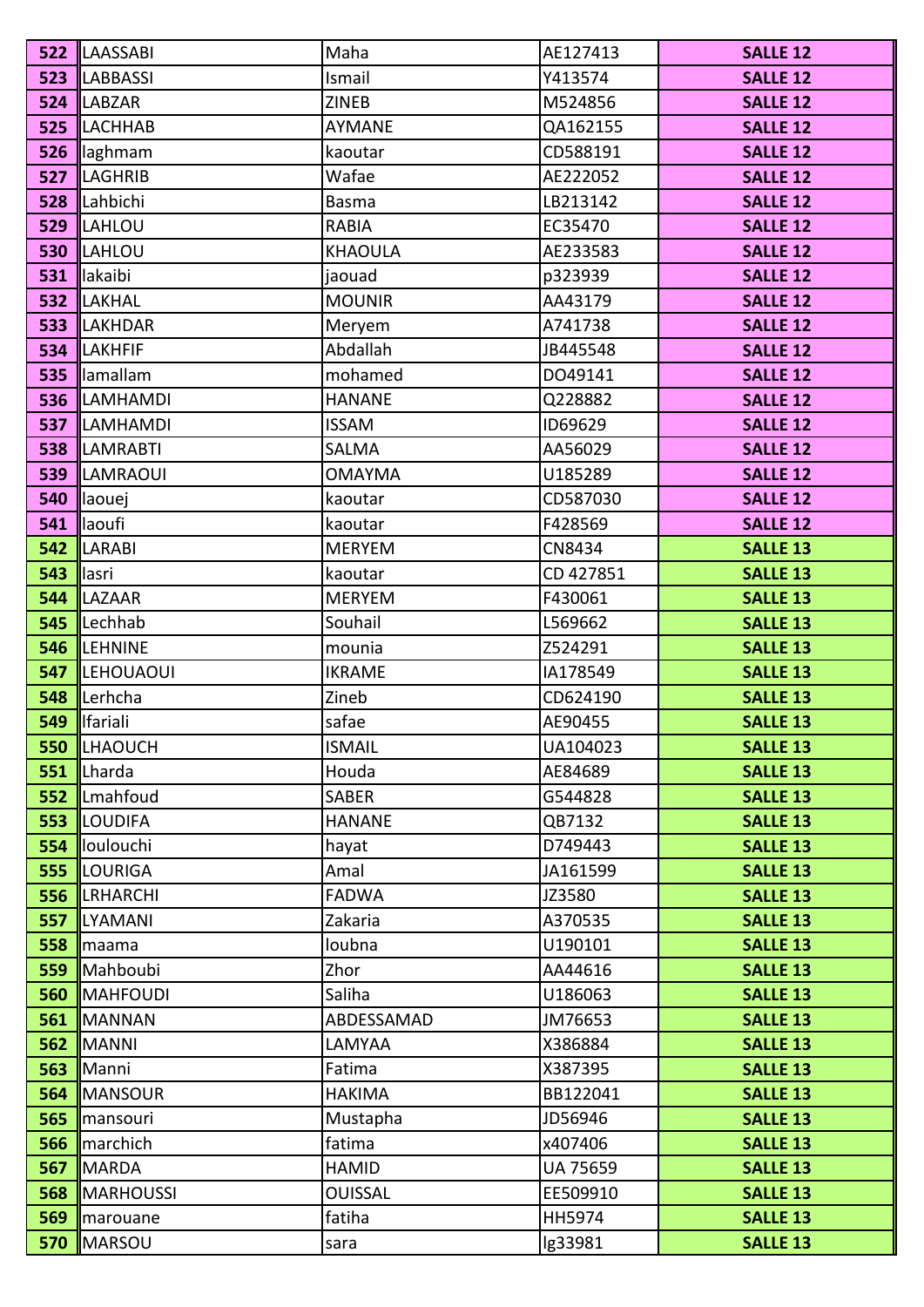|             | $571$   marzak         | majda                | 1724754  | <b>SALLE 13</b> |
|-------------|------------------------|----------------------|----------|-----------------|
|             | 572 MASBAHI            | <b>HICHAM</b>        | MA78200  | <b>SALLE 13</b> |
|             | <b>573 MATAGUA</b>     | Yousra               | AE202687 | <b>SALLE 13</b> |
|             | 574 Mazouz             | <b>Mohamed Amine</b> | J473844  | <b>SALLE 13</b> |
|             | 575 Mchakhchekh        | Yassine              | G664382  | <b>SALLE 13</b> |
|             | 576   mechaar          | hind                 | AA62826  | <b>SALLE 13</b> |
|             | 577   Medfai           | Omayma               | M560366  | <b>SALLE 13</b> |
|             | 578  MEDIANI           | <b>MOUAD</b>         | PA140829 | <b>SALLE 13</b> |
|             | 579 mehdad             | talida               | fa142715 | <b>SALLE 13</b> |
|             | 580   meliani          | zineb                | Q335611  | <b>SALLE 13</b> |
|             | 581 mellouk            | zakariyaa            | x215243  | <b>SALLE 13</b> |
|             | 582 Merchal            | Sanae                | u169346  | <b>SALLE 13</b> |
|             | <b>583  </b> MERJANE   | <b>AYOUB</b>         | G557441  | <b>SALLE 13</b> |
|             | <b>584  MESKINE</b>    | Souhaila             | CD530630 | <b>SALLE 13</b> |
|             | 585  Messaoudi         | Hajar                | VA121654 | <b>SALLE 13</b> |
|             | <b>586  </b> MESSAOUDI | <b>EL MEHDI</b>      | A 443199 | <b>SALLE 13</b> |
|             | 587   mestari          | achraf               | T231429  | SALLE 14        |
|             | 588 Metboue            | Chaymae              | CD326863 | <b>SALLE 14</b> |
|             | 589   MEZOUAR          | <b>KARIMA</b>        | A668446  | SALLE 14        |
|             | 590  MHAIDINE          | Jihane               | AE182471 | SALLE 14        |
|             | $591$ M'HAMDI          | <b>ILHAM</b>         | DO49257  | SALLE 14        |
|             | <b>592 M'HAMDI</b>     | <b>EL-HOUCINE</b>    | UC113136 | SALLE 14        |
|             | 593 <i>miloudi</i>     | yassine              | cd139894 | SALLE 14        |
|             | 594 mimouni            | fadlallah            | n361102  | SALLE 14        |
|             | 595  MOHAMED           | <b>OUKASSI</b>       | P318150  | SALLE 14        |
|             | 596 Mokaddem           | Hajar                | F652439  | SALLE 14        |
|             | 597 mokadim            | souhaila             | LC242739 | SALLE 14        |
|             | <b>598   Moua</b>      | Majid                | a446993  | SALLE 14        |
|             | 599   MOUAINE          | RABI                 | J442183  | SALLE 14        |
|             | 600 Moudoud            | Fouad                | PB208496 | SALLE 14        |
|             | <b>601   MOUHENNI</b>  | <b>YASSINE</b>       | P327804  | SALLE 14        |
|             | <b>602 IMOUHTAM</b>    | <b>AHMED</b>         | SH146350 | SALLE 14        |
|             | 603 MOUJANE            | Yassine              | IA160424 | SALLE 14        |
|             | <b>604  MOUKHANE</b>   | SANA                 | Q 236291 | SALLE 14        |
|             | <b>605  MOULKHIR</b>   | <b>LAHCEN</b>        | P328304  | SALLE 14        |
|             | 606 Moumen             | Mohamed              | GN216318 | SALLE 14        |
|             | <b>607   MOUMENI</b>   | Hajar                | CD742209 | SALLE 14        |
|             | 608  MOURAI            | <b>AZZEDDINE</b>     | D237903  | SALLE 14        |
|             | <b>609   MOUSTAKIM</b> | <b>IMAD</b>          | F463625  | SALLE 14        |
|             | 610  INABIL DAIR       | <b>NABIL</b>         | AD225595 | SALLE 14        |
|             | 611  NACHIT            | ABDELAZIZ            | QA154057 | SALLE 14        |
|             | 612  Naciri            | Abderrahim           | QA164895 | SALLE 14        |
|             | 613  NAGHAMI           | <b>HAMZA</b>         | WA238024 | SALLE 14        |
|             | $614$ Nahdi            | Rabie                | DA88163  | SALLE 14        |
| $615$  NAJI |                        | Hamza                | PB208384 | SALLE 14        |
|             | 616  Najjari           | Ilham                | U185731  | SALLE 14        |
| $617$  nani |                        | Hicham               | PB161075 | SALLE 14        |
|             | $618$   Nassif         | Rajae                | F442968  | SALLE 14        |
|             | 619   Nassri           | Soufiane             | AE138478 | SALLE 14        |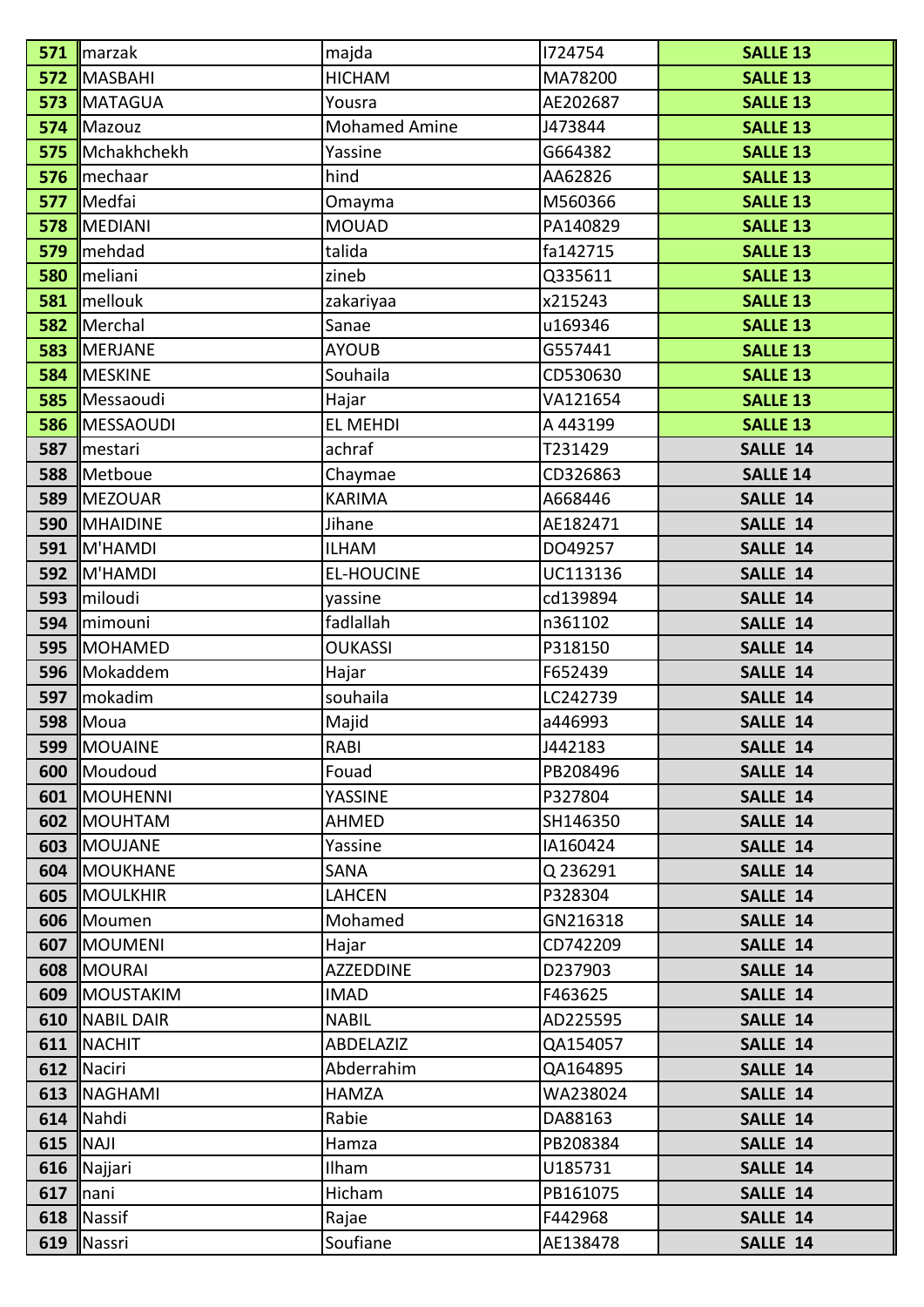|     | 620  NASYB                  | wissal                | W415738   | SALLE 14        |
|-----|-----------------------------|-----------------------|-----------|-----------------|
|     | 621  NATIFI                 | Mahjouba              | HH60251   | SALLE 14        |
|     | 622 INAZIH                  | <b>SIHAM</b>          | EE786159  | SALLE 14        |
|     | $623$   NAZIL               | <b>KHADIJA</b>        | AE111573  | SALLE 14        |
|     | 624  nejjari                | brahim                | FA153685  | SALLE 14        |
|     | 625 $\parallel$ NEJMI       | <b>ZINEB</b>          | AE128927  | SALLE 14        |
|     | 626  NIDTALEB               | choukri               | A735241   | SALLE 14        |
|     | 627  Noumane                | aahd                  | T267401   | SALLE 14        |
|     | 628  NOUNA                  | <b>FADOUA</b>         | AE90150   | SALLE 14        |
|     | 629   NOURELYAKINE          | <b>FATIMA EZZAHRA</b> | MC274981  | SALLE 14        |
|     | <b>630   OGNA</b>           | <b>IDRISS</b>         | P294904   | SALLE 14        |
|     | 631 $\vert$ Oijib           | Yassine               | Ua97654   | SALLE 14        |
|     | 632 OLAHRIR                 | Ayoub                 | V322161   | <b>SALLE 15</b> |
|     | 633 Omari                   | Abdellah              | EE838074  | <b>SALLE 15</b> |
|     | <b>634  OUAAMALAK</b>       | El Mostafa            | IA150490  | <b>SALLE 15</b> |
|     | 635 OUACHA                  | <b>SAMIRA</b>         | VA118811  | <b>SALLE 15</b> |
|     | 636 OUADDI                  | <b>ZINEB</b>          | JA168402  | <b>SALLE 15</b> |
|     | 637 OUADI                   | <b>SALOUA</b>         | A446326   | <b>SALLE 15</b> |
|     | 638   ouagari               | rachida               | A681155   | <b>SALLE 15</b> |
| 639 | <b>OUAICHA</b>              | <b>FATIMAZOHRA</b>    | IA133391  | <b>SALLE 15</b> |
|     | 640 louakrim                | said                  | LB207891  | <b>SALLE 15</b> |
|     | 641 Ouami                   | Abdelali              | JA162579  | <b>SALLE 15</b> |
|     | <b>642  OUARDI</b>          | <b>FATIMA ZAHRA</b>   | Q304401   | <b>SALLE 15</b> |
|     | 643 OUASSINI                | <b>NABIL</b>          | U173902   | <b>SALLE 15</b> |
|     | <b>644  OUAZZANI CHAHDI</b> | <b>OTHMANE</b>        | AD203443  | <b>SALLE 15</b> |
| 645 | <b>OUBABA</b>               | <b>KHADIJA</b>        | U188630   | <b>SALLE 15</b> |
| 646 | <b>OUCHIBI</b>              | Fatima Zahra          | PB243982  | <b>SALLE 15</b> |
| 647 | <b>OUFEDDOUL</b>            | <b>Oumaima</b>        | HH72440   | <b>SALLE 15</b> |
|     | 648  OUHAMDAN               | <b>HAMID</b>          | PA208380  | <b>SALLE 15</b> |
| 649 | <b>OUIDER</b>               | <b>IMANE</b>          | EE837023  | <b>SALLE 15</b> |
| 650 | <b>OUIJAN</b>               | Sara                  | FA152561  | <b>SALLE 15</b> |
| 651 | <b>OUL MAHJOUB</b>          | Nada                  | AD217718  | <b>SALLE 15</b> |
|     | 652 OULAID                  | <b>NOURDINE</b>       | PA 248955 | <b>SALLE 15</b> |
| 653 | <b>OULMAATI</b>             | Fatima                | X298532   | <b>SALLE 15</b> |
| 654 | <b>OUMAHSAR</b>             | <b>REDA</b>           | D775181   | <b>SALLE 15</b> |
|     | 655 OUM'BARK                | <b>OTMANE</b>         | JA124788  | <b>SALLE 15</b> |
| 656 | lounarain                   | yassine               | G541510   | <b>SALLE 15</b> |
| 657 | <b>OURAMI</b>               | Zakaria               | T259162   | <b>SALLE 15</b> |
| 658 | <b>Oussous</b>              | Meryem                | AD251877  | <b>SALLE 15</b> |
| 659 | Outcoumit                   | Rabia                 | U179270   | <b>SALLE 15</b> |
| 660 | <b>OUYAMNA</b>              | Hanane                | 1719359   | <b>SALLE 15</b> |
| 661 | <b>OUZAHIM</b>              | <b>KHADIJA</b>        | P221628   | <b>SALLE 15</b> |
| 662 | lqeddi                      | salaheddine           | v315812   | <b>SALLE 15</b> |
| 663 | <b>Qibou</b>                | Soukaina              | Y412012   | <b>SALLE 15</b> |
|     | 664 RACHIDI                 | <b>IMANE</b>          | V336876   | <b>SALLE 15</b> |
| 665 | radouane                    | mohamed               | D728393   | <b>SALLE 15</b> |
| 666 | radouane                    | Boxe                  | AE127425  | <b>SALLE 15</b> |
| 667 | <b>RAGAB</b>                | <b>HAMZA</b>          | BK603379  | <b>SALLE 15</b> |
| 668 | ragala                      | hajar                 | D562759   | <b>SALLE 15</b> |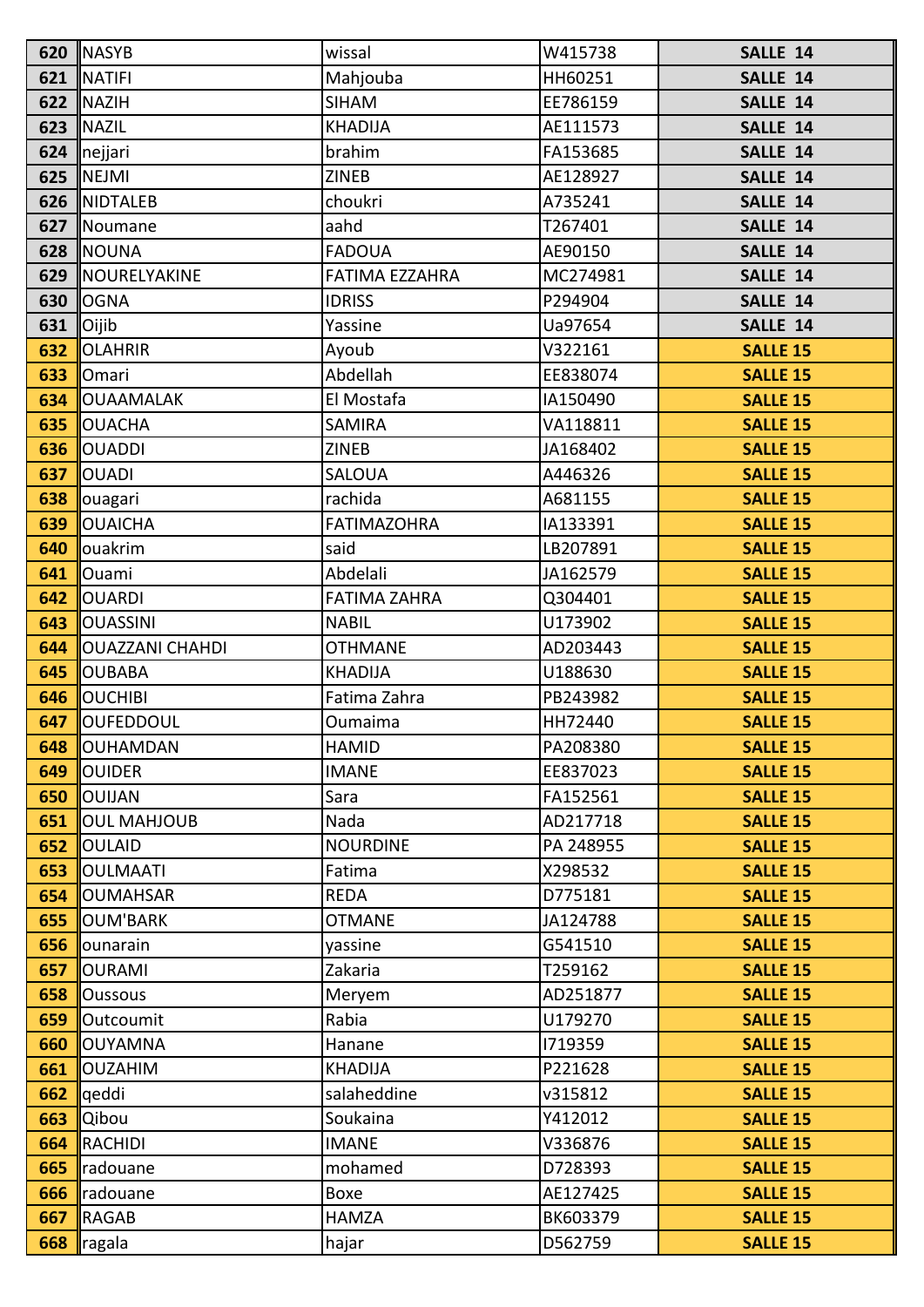|              | <b>669 RAHHAWI</b>       | <b>HAFID</b>     | V338931    | <b>SALLE 15</b> |
|--------------|--------------------------|------------------|------------|-----------------|
|              | $670$ RAHIL              | <b>MOHAMMED</b>  | BE898544   | <b>SALLE 15</b> |
|              | 671 RAHILI               | Meryem           | A745551    | <b>SALLE 15</b> |
|              | 672 RAHMI                | Anass            | DA87915    | <b>SALLE 15</b> |
| 673 $ $ Raja |                          | Ahmed            | CD513843   | <b>SALLE 15</b> |
| $674$ RAJI   |                          | <b>RACHID</b>    | AE78330    | <b>SALLE 15</b> |
|              | 675 Ramdaoui             | Mohammed         | F577570    | <b>SALLE 15</b> |
| 676 Irami    |                          | souad            | AE115653   | <b>SALLE 15</b> |
|              | $677$ raytab             | otmane           | D997419    | <b>AMPHIE</b>   |
|              | 678 REGGUI               | ABDELHAKIM       | V266631    | <b>AMPHIE</b>   |
|              | 679 Rézgui               | Othmane          | CD640467   | <b>AMPHIE</b>   |
|              | 680 Thzif                | youssef          | G735228    | <b>AMPHIE</b>   |
|              | <b>681 RIAD</b>          | Rania            | BJ426866   | <b>AMPHIE</b>   |
|              | 682 RIDAOUI              | Abdelali         | BL 133 757 | <b>AMPHIE</b>   |
|              | 683 RIDOINI              | nabil            | U166177    | <b>AMPHIE</b>   |
|              | <b>684 RKIOUAK</b>       | <b>ISMAIL</b>    | GM187960   | <b>AMPHIE</b>   |
|              | 685 Roubal               | Zakariae         | Cd549786   | <b>AMPHIE</b>   |
|              | 686 Rougui               | Houria           | D747947    | <b>AMPHIE</b>   |
|              | 687 $ $ Rzzia            | Drissia          | Do19303    | <b>AMPHIE</b>   |
|              | 688 SAAIDI               | Naima            | v418361    | <b>AMPHIE</b>   |
|              | $689$ sabir              | amina            | JB451260   | <b>AMPHIE</b>   |
|              | 690 sabry                | mariam           | u181383    | <b>AMPHIE</b>   |
|              | 691 sadgui               | mohcine          | D936484    | <b>AMPHIE</b>   |
|              | 692 SADRI                | <b>SMAHANE</b>   | JF52463    | <b>AMPHIE</b>   |
|              | 693 safiani              | fatima zahra     | Jf51356    | <b>AMPHIE</b>   |
|              | $694$ SAHIB              | hajar            | X396078    | <b>AMPHIE</b>   |
|              | <b>695  SAIDI</b>        | <b>MOHAMED</b>   | JE246500   | <b>AMPHIE</b>   |
|              | $696$ SAIH               | <b>KHALIHANA</b> | JF43615    | <b>AMPHIE</b>   |
|              | 697 SAKET                | <b>FARAH</b>     | IA143243   | <b>AMPHIE</b>   |
|              | 698 $ $ Salhi            | Manar            | GM156634   | <b>AMPHIE</b>   |
|              | 699 SALMI                | <b>MUSTAPHA</b>  | JA97575    | <b>AMPHIE</b>   |
|              | <b>700 SAMRANE</b>       | Mohammed         | BH582621   | <b>AMPHIE</b>   |
|              | 701 Samrani              | Jamila           | AA31105    | <b>AMPHIE</b>   |
|              | <b>702 Sara LAHOUAR</b>  | Sara             | AD295395   | <b>AMPHIE</b>   |
|              | <b>703 SARIA</b>         | Firdaws          | IC140400   | <b>AMPHIE</b>   |
|              | $704$ Sassi              | Said             | U178482    | <b>AMPHIE</b>   |
|              | <b>705   SATTI</b>       | <b>MOHAMED</b>   | L455241    | <b>AMPHIE</b>   |
|              | <b>706 SAYOUTI</b>       | <b>FATIMA</b>    | CD429593   | <b>AMPHIE</b>   |
|              | <b>707</b> Sbai Ghanaoui | Khadija          | AA45648    | <b>AMPHIE</b>   |
|              | 708 sbaillo              | loubna           | OD45082    | <b>AMPHIE</b>   |
|              | 709 sedrati              | kaoutar          | F580754    | <b>AMPHIE</b>   |
|              | 710 SEGHIR               | <b>OUMAIMA</b>   | D829417    | <b>AMPHIE</b>   |
| 711          | shimi                    | naoual           | AB337543   | <b>AMPHIE</b>   |
|              | 712 simou                | salma            | AE137680   | <b>AMPHIE</b>   |
|              | 713 SKAIFI               | <b>BILAL</b>     | GB249253   | <b>AMPHIE</b>   |
|              | <b>714  SLAOUI</b>       | SAMIA            | Z479820    | <b>AMPHIE</b>   |
|              | <b>715 ISLIMANE</b>      | EL-KHAYAT        | IC12293    | <b>AMPHIE</b>   |
|              | <b>716   SMAILI</b>      | SARAH            | A690976    | <b>AMPHIE</b>   |
|              | 717 Smouh                | Marya            | UA107229   | <b>AMPHIE</b>   |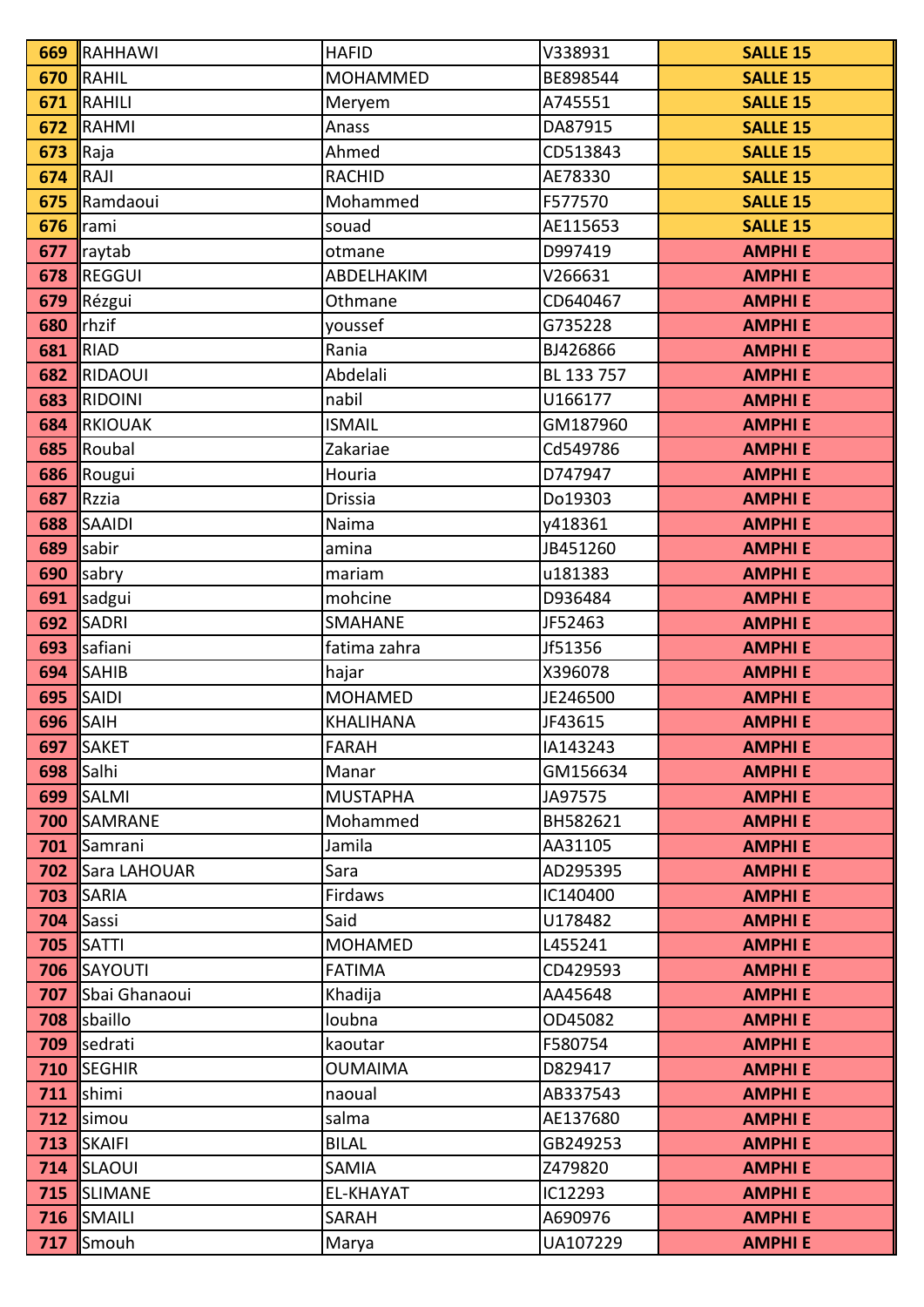|                 | <b>718  SMOUNI</b>     | <b>ABDERRAHIM</b>    | UC122331      | <b>AMPHIE</b> |
|-----------------|------------------------|----------------------|---------------|---------------|
|                 | 719 Soufiane           | Amlik                | Ad260616      | <b>AMPHIE</b> |
|                 | <b>720 SOUFRI</b>      | <b>NADIA</b>         | Q337609       | <b>AMPHIE</b> |
|                 | 721 Souhayla           | Smina                | Z544894       | <b>AMPHIE</b> |
|                 | <b>722 SOUIB</b>       | <b>AMAL</b>          | P331529       | <b>AMPHIE</b> |
|                 | <b>723 SOUINI</b>      | <b>MOHAMED AMINE</b> | AD259298      | <b>AMPHIE</b> |
|                 | 724 SOUIYEH            | <b>ISMAIL</b>        | SH138660      | <b>AMPHIE</b> |
|                 | 725 SOUMIA             | <b>CHAOUDARI</b>     | QB27812       | <b>AMPHIF</b> |
|                 | <b>726 ISOUSSANE</b>   | <b>IMANE</b>         | JD72009       | <b>AMPHIF</b> |
|                 | <b>727 SOUSSI</b>      | <b>MOHAMED</b>       | P255050       | <b>AMPHIF</b> |
|                 | <b>728 SQIRIB</b>      | <b>KHALID</b>        | EE287609      | <b>AMPHIF</b> |
|                 | 729 Taghzout           | Hassan               | CD553515      | <b>AMPHIF</b> |
|                 | 730 Tagmoucht          | Ali                  | JA171632      | <b>AMPHIF</b> |
|                 | $731$  TAHIRI          | <b>AMAL</b>          | AE185104      | <b>AMPHIF</b> |
|                 | 732 TAHOUM             | <b>MUSTAPHA</b>      | GN159085      | <b>AMPHIF</b> |
|                 | 733 $ $ tahri          | imad                 | x191691       | <b>AMPHIF</b> |
|                 | <b>734 TAIN</b>        | <b>KARIMA</b>        | JA138779      | <b>AMPHIF</b> |
|                 | <b>735 TAJRI</b>       | Nouha                | D909178       | <b>AMPHIF</b> |
|                 | <b>736 Tanji</b>       | Radouan              | AD157750      | <b>AMPHIF</b> |
| <b>737 TARI</b> |                        | <b>AYOUB</b>         | A442149       | <b>AMPHIF</b> |
|                 | 738 Tatraret           | Youssef              | EE791809      | <b>AMPHIF</b> |
|                 | 739 $\vert$ Tayeb      | Ghita                | AA81116       | <b>AMPHIF</b> |
|                 | 740 Teban              | Laila                | AE174616      | <b>AMPHIF</b> |
|                 | <b>741 TIROUKT</b>     | <b>ABDERRAHIM</b>    | JE236694      | <b>AMPHIF</b> |
|                 | <b>742   TOUCHLIFT</b> | Nadia                | P318143       | <b>AMPHIF</b> |
|                 | 743 touili             | jawad                | HA197080      | <b>AMPHIF</b> |
|                 | 744 Touiri             | Hajar                | GJ47116       | <b>AMPHIF</b> |
|                 | <b>745   TOUNTI</b>    | YASSINE              | CD550681      | <b>AMPHIF</b> |
|                 | 746   TOURABI          | <b>SALAH EDDINE</b>  | IB240021      | <b>AMPHIF</b> |
|                 | 747 Tribak             | Reda                 | L572484       | <b>AMPHIF</b> |
| 748             | <b>Itrifiss</b>        | yahdih               | ja157321      | <b>AMPHIF</b> |
|                 | 749 Yousra             | Yousra               | AA85140       | <b>AMPHIF</b> |
|                 | <b>750 I</b> YOUSSFI   | <b>IBRAHIM</b>       | <b>VM3308</b> | <b>AMPHIF</b> |
| 751             | Zaari Jabri            | Amina                | AE257205      | <b>AMPHIF</b> |
|                 | <b>752 ZAAZAI</b>      | Soufiane             | TK17837       | <b>AMPHIF</b> |
|                 | 753 ZADDI JAMAL        | <b>ISMAIL</b>        | BB104072      | <b>AMPHIF</b> |
|                 | $754$ Zahir            | Noureddine           | jb457073      | <b>AMPHIF</b> |
|                 | <b>755 ZAKA</b>        | <b>MBAREK</b>        | PA202146      | <b>AMPHIF</b> |
|                 | 756 Zakariya           | <b>SARA</b>          | AE181742      | <b>AMPHIF</b> |
| 757             | Zeffati                | Marouane             | JD61540       | <b>AMPHIF</b> |
|                 | 758 ZEMZEM             | <b>AMINE</b>         | AE111340      | <b>AMPHIF</b> |
|                 | 759 ZERDEB             | <b>BOUNAIM</b>       | DA59025       | <b>AMPHIF</b> |
| 760             | <b>Zeroual</b>         | Souhaila             | LC268297      | <b>AMPHIF</b> |
|                 | 761  zerouali          | yassine              | UC141052      | <b>AMPHIF</b> |
|                 | <b>762 ZGUIDI</b>      | <b>AHMED</b>         | D908002       | <b>AMPHIF</b> |
|                 | 763 Zhairou            | Anass                | GK121701      | <b>AMPHIF</b> |
|                 | <b>764 ZIANI</b>       | anass                | F447109       | <b>AMPHIF</b> |
| <b>765 ZIKI</b> |                        | <b>FAICAL</b>        | EE735368      | <b>AMPHIF</b> |
| 766             | Zouazou                | Meryem               | CD297769      | <b>AMPHIF</b> |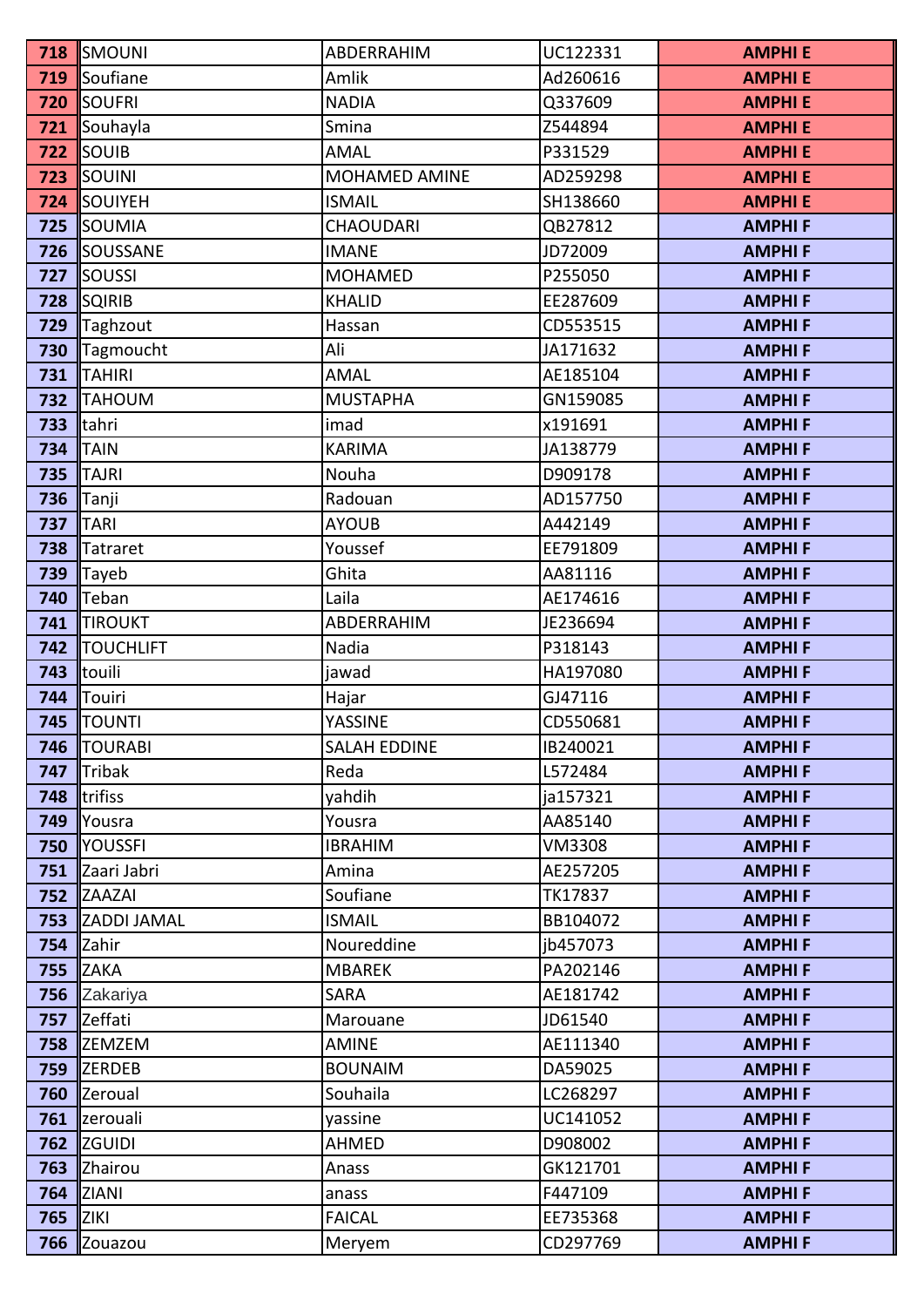| 767 | <b>I</b> Zougagh | Fatima zahra   | UA114729 | AMPHI F |
|-----|------------------|----------------|----------|---------|
| 768 | <b>IZOUGAGH</b>  | TIMA<br>$FA_1$ | CD413045 | AMPHI F |

# **SPECIALITE : RESEAU ET COMMUNICATION**

| <b>NUM</b>              | <b>NOM</b>         | <b>PRENOM</b>         | <b>C.I.N.</b> | <b>AMPHI OU SALLE</b> |
|-------------------------|--------------------|-----------------------|---------------|-----------------------|
| $\mathbf{1}$            | Aayane             | Omar                  | V316183       | <b>SALLE 11</b>       |
| $\overline{2}$          | <b>ABADA</b>       | <b>REDOUANE</b>       | BH293741      | <b>SALLE 11</b>       |
| $\mathbf{3}$            | Abbass             | Wissam                | AA26658       | <b>SALLE 11</b>       |
| $\overline{\mathbf{4}}$ | abouzzine          | walid                 | AE200899      | <b>SALLE 11</b>       |
| $5\phantom{1}$          | <b>ACHAB</b>       | Oussama               | AA51433       | <b>SALLE 11</b>       |
| $6\phantom{1}6$         | <b>AGRINI</b>      | <b>SAFAE</b>          | D966993       | <b>SALLE 11</b>       |
| $\overline{7}$          | <b>AIT HSSAIN</b>  | ABDELBASSET           | BH264667      | <b>SALLE 11</b>       |
| 8                       | <b>AIT LAHCEN</b>  | Sofiane               | P319791       | <b>SALLE 11</b>       |
| 9                       | <b>AIT SALAH</b>   | <b>MAROUANE</b>       | AD210941      | <b>SALLE 11</b>       |
| 10                      | <b>AITRAHO</b>     | ABDELKARIM            | IA146463      | <b>SALLE 11</b>       |
| 11                      | <b>AMGOUNE</b>     | <b>HAFIDA</b>         | AA34220       | <b>SALLE 11</b>       |
| 12                      | <b>AMHAOUCH</b>    | <b>YACINE</b>         | DB23079       | <b>SALLE 11</b>       |
| 13                      | <b>AMZAOUROU</b>   | Aziz                  | ID78236       | <b>SALLE 11</b>       |
| 14                      | Amzil              | Hanane                | JB452839      | <b>SALLE 11</b>       |
| 15                      | <b>ANOUAR</b>      | <b>ABDERRAHIM</b>     | AB531811      | <b>SALLE 11</b>       |
| 16                      | Aslane             | Mohamed               | M550878       | <b>SALLE 11</b>       |
| 17                      | assoufi            | moad                  | S774740       | <b>SALLE 11</b>       |
| 18                      | <b>ASSOULI</b>     | Hatime                | AE22785       | <b>SALLE 11</b>       |
| 19                      | azali              | youssef               | ja150671      | <b>SALLE 11</b>       |
| 20                      | azaoui             | Mohamed               | SH172227      | <b>SALLE 11</b>       |
| 21                      | Azgaou             | Reda                  | AE265759      | <b>SALLE 11</b>       |
| 22                      | Bahassou           | Abdessamad            | AE174910      | <b>SALLE 11</b>       |
| 23                      | <b>BAJA</b>        | <b>MOHAMMED</b>       | AA73223       | <b>SALLE 11</b>       |
| 24                      | <b>BAKKAR</b>      | <b>WAHIBA</b>         | EE582765      | <b>SALLE 11</b>       |
| 25                      | <b>BAYANE</b>      | <b>ZAHRA</b>          | UA99725       | <b>SALLE 11</b>       |
| 26                      | <b>BAZDOUZ</b>     | Hafida                | PA154268      | <b>SALLE 11</b>       |
| 27                      | Belbaza            | <b>OUSSAMA</b>        | Q392830       | <b>SALLE 11</b>       |
| 28                      | belemkaddem        | sara                  | AD224324      | <b>SALLE 11</b>       |
| 29                      | <b>BELHADI</b>     | <b>Mohammed Amine</b> | FL79948       | <b>SALLE 11</b>       |
| 30                      | <b>BELLAHSEN</b>   | yassine               | AD209407      | <b>SALLE 11</b>       |
| 31                      | <b>BEN MOUSSA</b>  | Moussa                | JC490007      | <b>SALLE 11</b>       |
| 32                      | <b>BEN-AMAR</b>    | SAID                  | EE115770      | <b>SALLE 11</b>       |
| 33                      | Benbdad            | Hamza                 | AA57994       | <b>SALLE 11</b>       |
| 34                      | <b>BENCHELHA</b>   | <b>ELMEHDI</b>        | BH389684      | <b>SALLE 11</b>       |
| 35                      | <b>BENCHIKH</b>    | <b>Mohamed Amine</b>  | P298718       | <b>SALLE 11</b>       |
| 36                      | <b>BENHAMMOU</b>   | Hamza                 | D740387       | <b>SALLE 11</b>       |
| 37                      | <b>BENHIMA</b>     | Mehdi                 | HH111768      | <b>SALLE 11</b>       |
| 38                      | Benkazzi           | Achraf                | AE87892       | <b>SALLE 11</b>       |
| 39                      | benmansour         | naoufal               | N407789       | <b>SALLE 12</b>       |
| 40                      | bengacem           | fatimazahra           | AD278682      | <b>SALLE 12</b>       |
| 41                      | <b>BENYACHCHOU</b> | ABDESSAMAD            | T246665       | <b>SALLE 12</b>       |
| 42                      | <b>BINIK</b>       | Said                  | 1651621       | <b>SALLE 12</b>       |
| 43                      | <b>BLIEH</b>       | <b>KHADIJA</b>        | H511887       | <b>SALLE 12</b>       |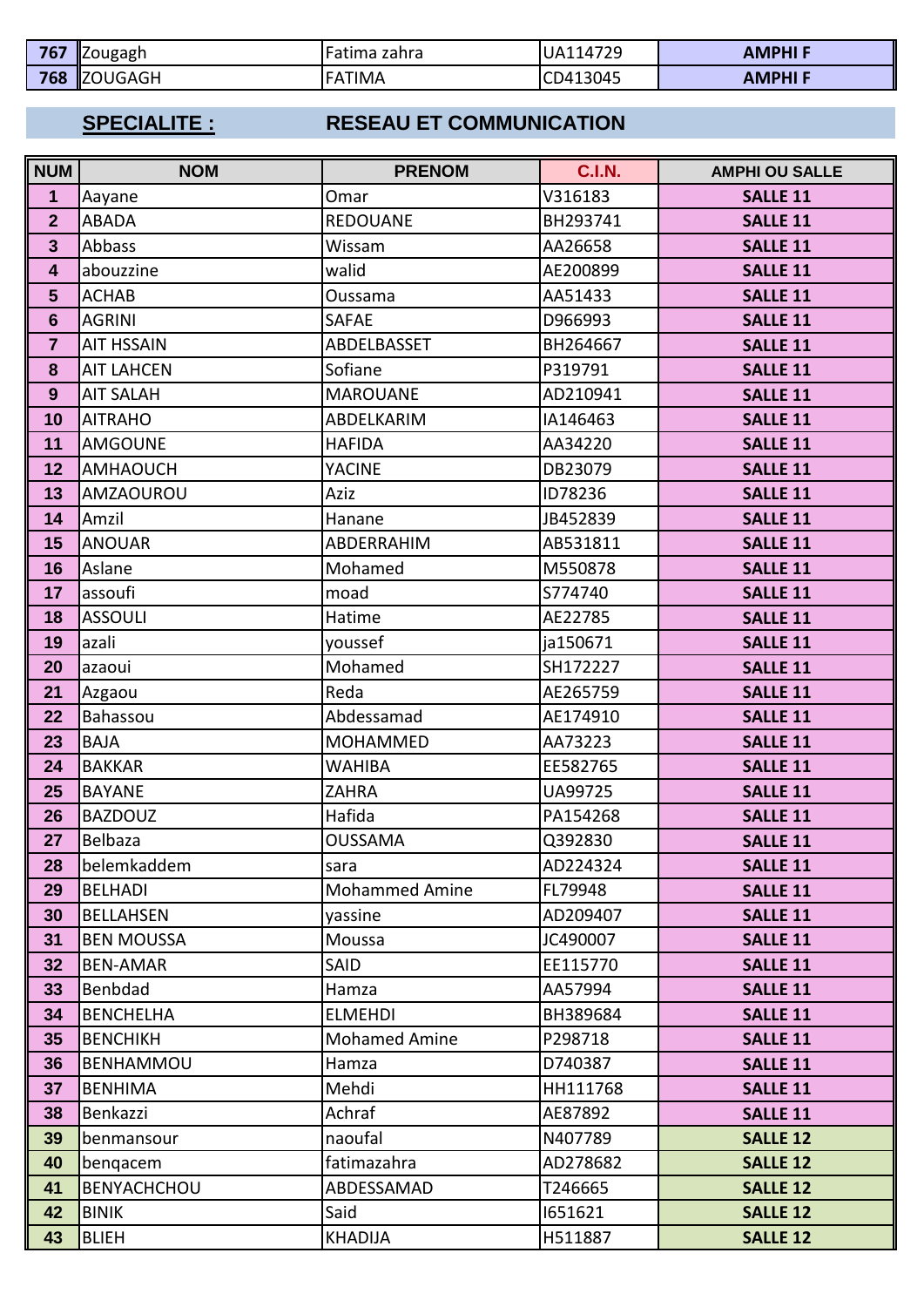| 44 | <b>BOUAIZ</b>       | Yassine              | BK383757 | <b>SALLE 12</b> |
|----|---------------------|----------------------|----------|-----------------|
| 45 | <b>Bouakline</b>    | Dounia               | F573716  | <b>SALLE 12</b> |
| 46 | <b>BOUGHA</b>       | Mohamed              | AE36519  | <b>SALLE 12</b> |
| 47 | <b>Bouhlal</b>      | mohamed              | T224948  | <b>SALLE 12</b> |
| 48 | <b>BOUJNANE</b>     | Othmane              | A742242  | <b>SALLE 12</b> |
| 49 | <b>BOUTGOULLA</b>   | ABDELKRIM            | JH8163   | <b>SALLE 12</b> |
| 50 | Bouyahyi            | Manal                | CD262818 | <b>SALLE 12</b> |
| 51 | Chaari              | mohammed             | BK625660 | <b>SALLE 12</b> |
| 52 | Chaari              | Nabil                | Z563889  | <b>SALLE 12</b> |
| 53 | Chaib               | Abdeljalil           | Jt64023  | <b>SALLE 12</b> |
| 54 | <b>CHAINOUNA</b>    | Mohamed              | WA229498 | <b>SALLE 12</b> |
| 55 | chokairi            | fouad                | F436274  | <b>SALLE 12</b> |
| 56 | <b>CHORAIH</b>      | Amal                 | AD297133 | <b>SALLE 12</b> |
| 57 | <b>DADI</b>         | Sidi                 | sh139593 | <b>SALLE 12</b> |
| 58 | danoun              | mohammed             | A397439  | <b>SALLE 12</b> |
| 59 | Dardour             | Abdessamad           | F448132  | <b>SALLE 12</b> |
| 60 | <b>DARGOUL</b>      | <b>JABIR</b>         | AE231967 | <b>SALLE 12</b> |
| 61 | <b>DAWGUILY</b>     | <b>TAREQ</b>         | C945611  | <b>SALLE 12</b> |
| 62 | <b>DEZZAZ</b>       | Miloud               | H637749  | <b>SALLE 12</b> |
| 63 | <b>DIAF</b>         | Mohamed amine        | Q308795  | <b>SALLE 12</b> |
| 64 | <b>ECHABLI</b>      | Abdelilah            | F575050  | <b>SALLE 12</b> |
| 65 | <b>EDDAOUDI</b>     | youssef              | u138748  | <b>SALLE 12</b> |
| 66 | <b>EL AMRANI</b>    | Adil                 | A797309  | <b>SALLE 12</b> |
| 67 | <b>EL ARRASY</b>    | ABDELLAH             | BL149609 | <b>SALLE 12</b> |
| 68 | El farssi           | Fatima-zahra         | F434373  | <b>SALLE 12</b> |
| 69 | <b>EL GARH</b>      | <b>EL HABIB</b>      | HH56616  | <b>SALLE 12</b> |
| 70 | el ghabaoui         | abdelfettah          | AD267214 | <b>SALLE 12</b> |
| 71 | <b>EL GHAYAM</b>    | bilal                | G677852  | <b>SALLE 12</b> |
| 72 | <b>EL GUENNOUNI</b> | Oussama              | Y462647  | <b>SALLE 12</b> |
| 73 | el hansali          | aissam               | 1730623  | <b>SALLE 12</b> |
| 74 | <b>EL HANSALI</b>   | Abdellah             | BJ433354 | <b>SALLE 12</b> |
| 75 | el hidaoui          | laila                | ae125183 | <b>SALLE 12</b> |
| 76 | <b>EL HOMRITI</b>   | <b>CHARAF</b>        | AE174446 | <b>SALLE 12</b> |
| 77 | EL JAOUHARI         | EL MEHDI             | V331894  | <b>SALLE 17</b> |
| 78 | <b>EL JAOUHARI</b>  | Ayoub                | X362167  | <b>SALLE 17</b> |
| 79 | <b>EL KHALLOUFI</b> | RABAB                | AE137044 | <b>SALLE 17</b> |
| 80 | <b>EL KHARROUBY</b> | <b>HICHAM</b>        | V277572  | <b>SALLE 17</b> |
| 81 | <b>EL MAKNASI</b>   | <b>HALIMA</b>        | X402532  | <b>SALLE 17</b> |
| 82 | <b>EL MOUEDENE</b>  | <b>OUSSAMA</b>       | AE226988 | <b>SALLE 17</b> |
| 83 | <b>EL MRABTI</b>    | <b>JAOUAD</b>        | VM6613   | <b>SALLE 17</b> |
| 84 | El ouafi            | Khalid               | A393502  | <b>SALLE 17</b> |
| 85 | <b>ELABBADI</b>     | <b>HALA</b>          | D888814  | <b>SALLE 17</b> |
| 86 | <b>ELAMERANY</b>    | <b>RACHID</b>        | AD192941 | <b>SALLE 17</b> |
| 87 | ELGAMMOUNI          | <b>MOUAAD</b>        | EE637595 | <b>SALLE 17</b> |
| 88 | elhaddar            | zakariae             | zt236625 | <b>SALLE 17</b> |
| 89 | elkacimi            | ikram                | AD229774 | <b>SALLE 17</b> |
| 90 | <b>ELKADIRI</b>     | <b>BTISSAM</b>       | 1730125  | <b>SALLE 17</b> |
| 91 | <b>EL-MAJDOUBI</b>  | Imad                 | GB217331 | <b>SALLE 17</b> |
| 92 | <b>ELOUMARI</b>     | <b>FATIMA ZAHRAE</b> | AE232703 | <b>SALLE 17</b> |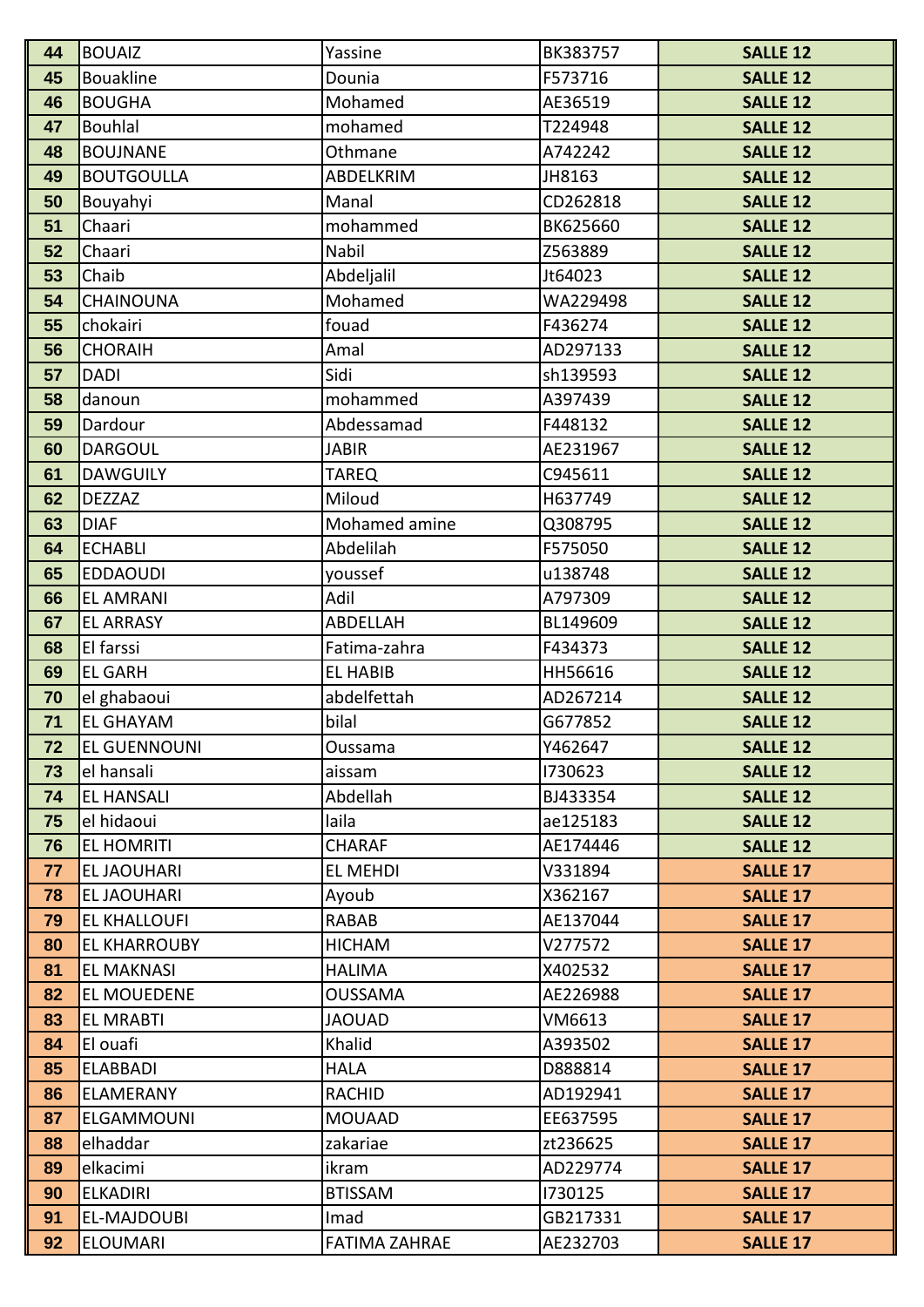| 93         | <b>ENNASSIRI</b>          | Ayoub                    | X383299              | <b>SALLE 17</b>                    |
|------------|---------------------------|--------------------------|----------------------|------------------------------------|
| 94         | <b>ERRAHIMI</b>           | <b>FOUAD</b>             | X391555              | <b>SALLE 17</b>                    |
| 95         | Essany                    | <b>Badreddine</b>        | jc465531             | <b>SALLE 17</b>                    |
| 96         | Essebar                   | Tarik                    | AA57908              | <b>SALLE 17</b>                    |
| 97         | <b>ET TALEB</b>           | <b>KHALID</b>            | AB249113             | <b>SALLE 17</b>                    |
| 98         | ET-TABTI                  | Youness                  | SH144226             | <b>SALLE 17</b>                    |
| 99         | <b>FOUIRINA</b>           | Hind                     | H492217              | <b>SALLE 17</b>                    |
| 100        | <b>GHAICH</b>             | <b>FADOUA</b>            | AD191005             | <b>SALLE 17</b>                    |
| 101        | Ghazi                     | Youssef                  | AE26815              | <b>SALLE 17</b>                    |
| 102        | habach                    | ishaq                    | AD97218              | <b>SALLE 17</b>                    |
| 103        | <b>HACHKOUN</b>           | <b>ELHABIBE</b>          | AA81061              | <b>SALLE 17</b>                    |
| 104        | <b>HADDOUCHE</b>          | Abderrahim               | f565338              | <b>SALLE 17</b>                    |
| 105        | <b>HADRAOUI</b>           | SANA                     | QB16088              | <b>SALLE 17</b>                    |
| 106        | Haja                      | Maria                    | DO44995              | <b>SALLE 17</b>                    |
| 107        | <b>HAJJAOUI</b>           | Soukaina                 | AE170686             | <b>SALLE 17</b>                    |
| 108        | Hajji                     | Nour-el houda            | F589757              | <b>SALLE 17</b>                    |
| 109        | <b>HAJJI</b>              | <b>YOUNES</b>            | i693694              | <b>SALLE 17</b>                    |
| 110        | <b>HALIMI</b>             | <b>EL MOKHTAR</b>        | W348484              | <b>SALLE 17</b>                    |
| 111        | <b>HALLAFOU</b>           | <b>ABDELMAJID</b>        | DA73095              | <b>SALLE 17</b>                    |
| 112        | hamadi                    | soumia                   | cd621230             | <b>SALLE 17</b>                    |
| 113        | <b>HAMIDI</b>             | <b>YOUNESS</b>           | AE63310              | <b>SALLE 17</b>                    |
| 114        | Hamzaoui                  | <b>Badr</b>              | F563763              | <b>SALLE 17</b>                    |
| 115        | harbil                    | ayoub                    | CD542725             | <b>SALLE 17</b>                    |
| 116        | <b>HIMMI</b>              | <b>YOUSSEF</b>           | AB651988             | <b>SALLE 18</b>                    |
| 117        | <b>HMOURI</b>             | <b>AISSAM</b>            | v295590              | <b>SALLE 18</b>                    |
| 118        | <b>IBRAHIMI</b>           | Amine                    | AD251628             | <b>SALLE 18</b>                    |
| 119        | <b>IGUIDER</b>            | Nassim                   | AE173586             | <b>SALLE 18</b>                    |
| 120        | <b>ILIASS RABAI</b>       | <b>ILIASS</b>            | 1724195              | <b>SALLE 18</b>                    |
| 121        | <b>IMAGHRI</b>            | Abdellah                 | AA23744              | <b>SALLE 18</b>                    |
| 122        | <b>IMEKSSAR</b>           | Mohamed                  | JA143818             | <b>SALLE 18</b>                    |
| 123        | jaa                       | imad                     | ae220828             | <b>SALLE 18</b>                    |
| 124        | jaaboug                   | Ibtissam                 | AA45952              | <b>SALLE 18</b>                    |
| 125        | jalal                     | ahmed                    | G705694              | <b>SALLE 18</b>                    |
| 126        | <b>JOUETETE</b>           | Said                     | H441796              | <b>SALLE 18</b>                    |
| 127        | <b>KAROUM</b>             | Meryem                   | A394965              | <b>SALLE 18</b>                    |
| 128        | Kassab                    | Anas                     | BE844931             | <b>SALLE 18</b>                    |
| 129        | Kerfal                    | Rachid                   | U172162              | <b>SALLE 18</b>                    |
| 130        | Khalis                    | Moad                     | IA182059             | <b>SALLE 18</b>                    |
| 131        | <b>KHALIS</b>             | Noureddine               | BJ370621             | <b>SALLE 18</b>                    |
| 132        | Khemmou                   | Karim                    | CB302705             | <b>SALLE 18</b>                    |
| 133        | <b>KINANI</b>             | Hamza                    | WA218238             | <b>SALLE 18</b>                    |
| 134        | <b>KTAMI</b>              | Abir                     | AE173216             | <b>SALLE 18</b>                    |
| 135        | <b>LABAIRI</b>            | <b>EL HOUSSAIN</b>       | EA146223             | <b>SALLE 18</b>                    |
| 136        | Lagdani                   | Hayat                    | AD179704             | <b>SALLE 18</b>                    |
| 137<br>138 | LAKEBAR<br><b>LAKHDAR</b> | YASSINE                  | EE793282<br>AB630158 | <b>SALLE 18</b>                    |
| 139        | <b>LAKRIK</b>             | Mostapha<br><b>IKRAM</b> | AD274201             | <b>SALLE 18</b><br><b>SALLE 18</b> |
| 140        |                           |                          | HH11594              |                                    |
|            | Laroussi                  | Amine                    |                      | <b>SALLE 18</b>                    |
| 141        | Latif                     | Omar                     | AD291017             | <b>SALLE 18</b>                    |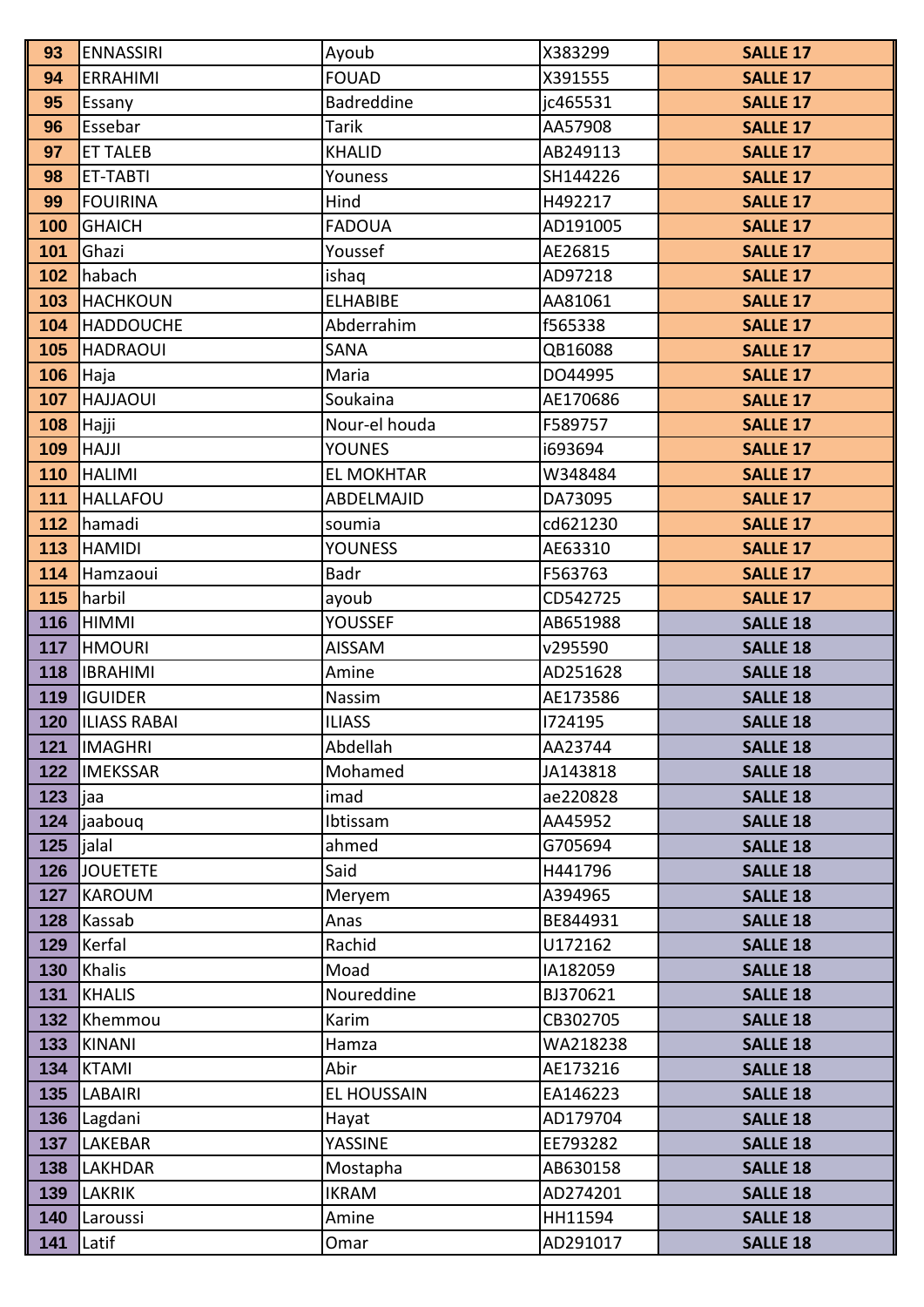| 142        | <b>LMOUDN</b>           | ABDELHAMID              | jc486403             | <b>SALLE 18</b> |
|------------|-------------------------|-------------------------|----------------------|-----------------|
| 143        | <b>LOTFY</b>            | Hicham                  | AE141660             | <b>SALLE 18</b> |
| 144        | lyazidi                 | hamza                   | AE225992             | <b>SALLE 18</b> |
| 145        | Mahboub                 | Zouhair                 | Bk630189             | <b>SALLE 18</b> |
| 146        | Mardoude                | Ayoub                   | CD236921             | <b>SALLE 18</b> |
| 147        | <b>MAROUB</b>           | Nour-eddine             | EE598879             | <b>SALLE 18</b> |
| 148        | masdoufi                | mohamed                 | DJ12745              | <b>SALLE 18</b> |
| 149        | matoun                  | abdelilah               | AE200620             | <b>SALLE 18</b> |
| 150        | Mazouz                  | <b>Oumaima</b>          | GK139861             | <b>SALLE 18</b> |
| 151        | <b>MESKINE</b>          | Jihane                  | CD560890             | <b>SALLE 18</b> |
| 152        | Mesra                   | karima                  | k389530              | <b>SALLE 18</b> |
| 153        | <b>MOHAMED</b>          | <b>AHSSAINI</b>         | IA159914             | <b>SALLE 18</b> |
| 154        | montassir               | fouaze                  | zt114221             | <b>SALLE 18</b> |
| 155        | mouden                  | manaf                   | AD214476             | <b>SALLE 19</b> |
| 156        | Moudni                  | Oussama                 | 1736665              | <b>SALLE 19</b> |
| 157        | <b>MOUHIB</b>           | AHLAM                   | BH492098             | <b>SALLE 19</b> |
| 158        | Mzouri                  | Amine                   | G641216              | <b>SALLE 19</b> |
| 159        | nkirat                  | salah eddine            | AD251453             | <b>SALLE 19</b> |
| 160        | Noufid                  | abdelaziz               | 1679407              | <b>SALLE 19</b> |
| 161        | nougaoui                | hicham                  | FA159738             | <b>SALLE 19</b> |
| 162        | Nouredine               | <b>ELHARRAK</b>         | AE139359             | <b>SALLE 19</b> |
| 163        | <b>OKMENNI</b>          | <b>MOHAMMED</b>         | AA57261              | <b>SALLE 19</b> |
| 164        | <b>OUAHID</b>           | Mariame                 | Z490325              | <b>SALLE 19</b> |
| 165        | <b>OUASTA</b>           | SOUKAINA                | AE231849             | <b>SALLE 19</b> |
| 166        | ouberji                 | soufiane                | AE37922              | <b>SALLE 19</b> |
| 167        | oumassaoud              | ismail                  | DB24291              | <b>SALLE 19</b> |
| 168        | <b>Oumoussa</b>         | Redouan                 | AD251705             | <b>SALLE 19</b> |
| 169        | Ounnabi                 | El mehdi                | JA175118             | <b>SALLE 19</b> |
| 170        | RAHIB                   | Badr-eddine             | T242554              | <b>SALLE 19</b> |
| 171        | Raiss                   | Youssef                 | G663967              | <b>SALLE 19</b> |
| 172        | RAMI                    | <b>AMINE</b>            | F447876              | <b>SALLE 19</b> |
| 173        | Rhabra                  | Youssef                 | CD587348             | <b>SALLE 19</b> |
| 174        | rhaya                   | vassine                 | HH62723              | <b>SALLE 19</b> |
| 175        | rouchdi                 | hassan                  | SH183794             | <b>SALLE 19</b> |
| 176        | saber                   | hafssa                  | AD263987             | <b>SALLE 19</b> |
| 177        | salah eddine            | manal                   | AA20058              | <b>SALLE 19</b> |
| 178        | <b>SALIM</b>            | <b>SOUMIA</b>           | CD557553             | <b>SALLE 19</b> |
| 179        | <b>SENAA</b>            | <b>FADWA</b>            | DB24158              | <b>SALLE 19</b> |
| 180        | Sennouni                | Nouhaila                | AE260437             | <b>SALLE 19</b> |
| 181        | SERHANI                 | Mostafa                 | F419121              | <b>SALLE 19</b> |
| 182        | Sifer                   | Aimad                   | BB134194             | <b>SALLE 19</b> |
| 183        | SOUISSI                 | Lahcen                  | BE840989             | <b>SALLE 19</b> |
| 184<br>185 | <b>TALAL</b><br>tibahar | <b>ACHRAF</b>           | SH164073<br>CB293100 | <b>SALLE 19</b> |
|            |                         | yahya                   |                      | <b>SALLE 19</b> |
| 186        | Tifa                    | Said                    | U175776<br>CN545633  | <b>SALLE 19</b> |
| 187        | Touli                   | Yassine                 |                      | <b>SALLE 19</b> |
| 188        | <b>WAHMANI</b>          | El Mehdi<br>Abdel Hakim | AA36598              | <b>SALLE 19</b> |
| 189        | Zahi                    |                         | AD204261             | <b>SALLE 19</b> |
| 190        | <b>ZAHIDI</b>           | Rida                    | AA81966              | <b>SALLE 19</b> |